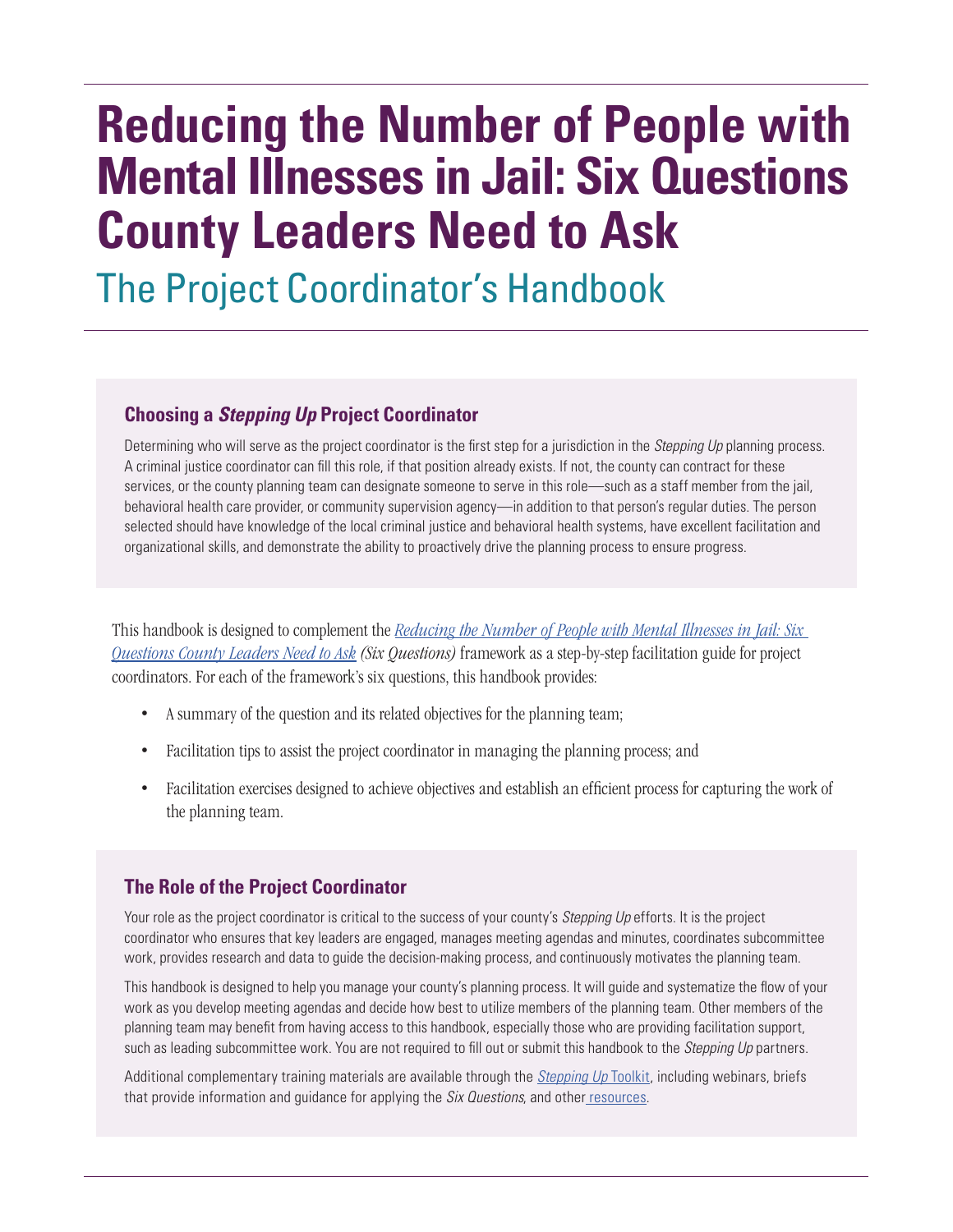# **THE SIX QUESTIONS COUNTIES NEED TO ASK**

The *Six Questions* framework—a foundational document of the *Stepping Up* initiative—details the steps counties should follow to address the prevalence of people who have mental illnesses in their jails. To assess their counties' *Stepping Up* efforts, county leaders should ask themselves the following questions:

- 1. Is our leadership committed?
- 2. Do we conduct timely screening and assessments?
- 3. Do we have baseline data?
- 4. Have we conducted a comprehensive process analysis and inventory of services?
- 5. Have we prioritized policy, practice, and funding improvements?
- 6. Do we track progress?

The *Six Questions* also call for making decisions and tracking progress along the four key measures that factor into prevalence:

- 1. The number of people who have mental illnesses who are booked into jail
- 2. Their average length of stay
- 3. The percentage of people who have mental illnesses who are connected to treatment and services
- 4. Their recidivism rates

# **Question 1: Is Our Leadership Committed?**

County policymakers—such as commissioners, supervisors, executives, and managers—and key leaders from the criminal justice and behavioral health fields must be fully invested in the goal of reducing the number of people who have mental illnesses in jail, which requires a collaborative approach that is guided by a countywide committee or planning team. Strong leadership, including the active involvement of people responsible for the county budget, is essential to rally the various county agencies and authorities involved in this work. As the project coordinator, you will need to continuously communicate with key policymakers and local leaders to maintain their motivation and commitment to the project.

## **Question 1 Objectives:**

- **1.** Establish a mandate from the governing body, in the form of a resolution or other formal commitment, to provide a clear directive for behavioral health and criminal justice system administrators to implement the systems-level changes necessary to reduce the number of people with mental illnesses in jail. Many counties have templates in place for resolutions; the [sample resolution](https://stepuptogether.org/stepping-up-initiative-county-resolution-template) on the *Stepping Up* website can also serve as a guide.
- 2. Assemble a representative planning team comprising key leaders from the criminal justice and behavioral health systems, people who have mental illnesses, advocates, and representatives from county, municipal, and state government, as appropriate. These leaders may include sheriffs, police chiefs, jail administrators, judges, prosecutors,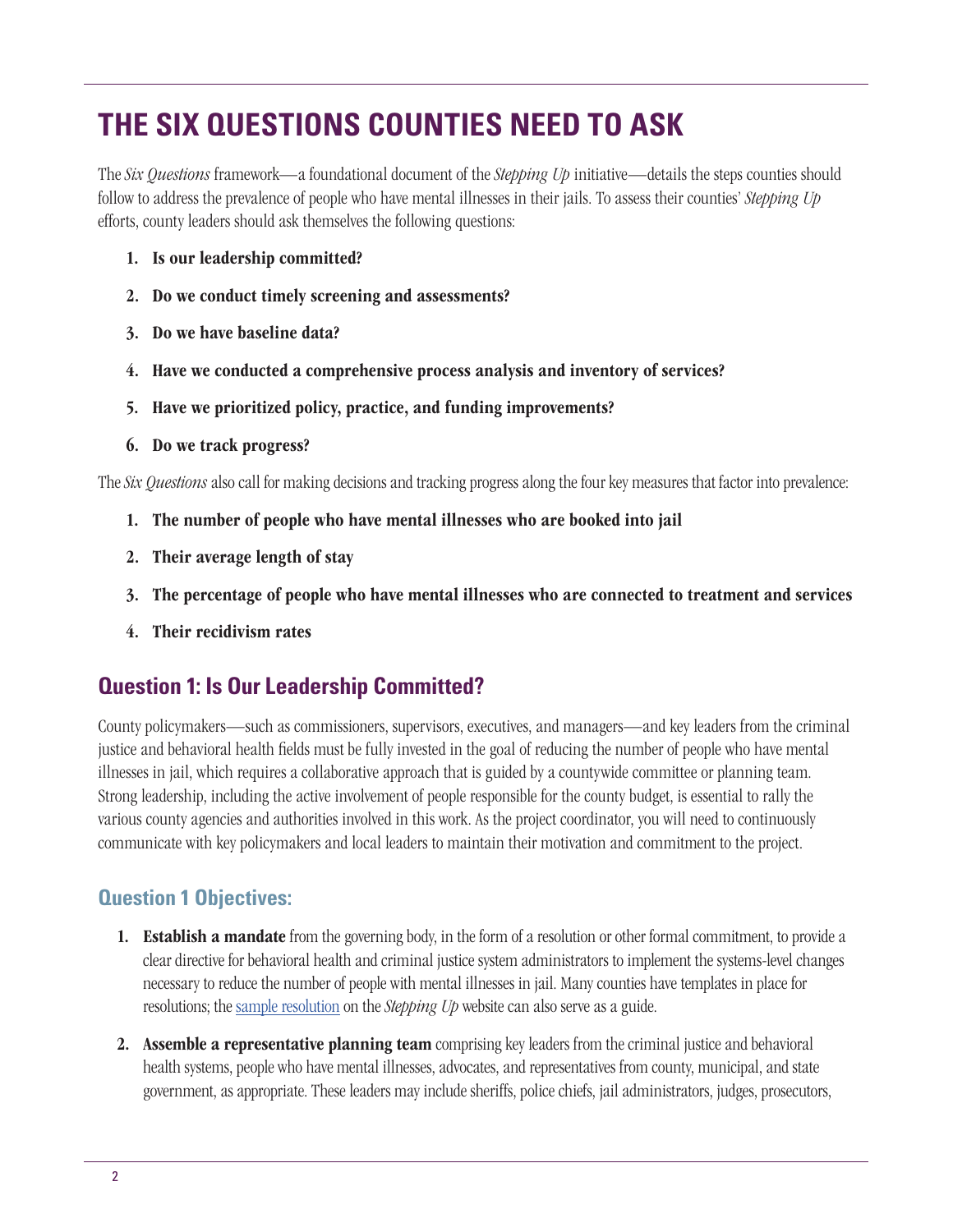defense attorneys, community supervision officials, directors of county health and behavioral health departments, community-based behavioral health care providers, health care financing experts, private citizens, organizations that represent people who have mental illnesses and their families, representatives from housing and other human and social service agencies, mayors, and county commissioners, supervisors, or managers. The planning team might be part of an existing criminal justice coordinating council or task force.

- 3. Develop a statement of mission, vision, and guiding principles for the planning team. Formal agreements, such as memoranda of understanding (MOUs), should also be in place to formally establish the planning team's function.
- 4. Name a planning team chairperson who is a county elected official or other senior-level policymaker and is in routine contact with the people responsible for developing the county budget and administering the criminal justice and behavioral health systems, and who can engage the stakeholders necessary to ensure the success of the initiative. The chairperson is charged with holding agency administrators accountable for the implementation of the plan and providing routine updates to county leaders, often in an open forum such as a commission meeting.

# **Question 1 Facilitation Tips:**

The work of obtaining a resolution; establishing the planning team membership, vision and mission statements, guiding principles, and MOUs; and designating the chairperson lays the foundation for the success of the planning team. The project coordinator needs to oversee the completion of these steps. Even if planning team members are resistant to some of these activities, do not give in to resistance by eliminating, reducing, or minimizing these important steps. It is imperative to work through these challenges and complete all of these steps. As the project coordinator, you should:

- Understand your role as a neutral facilitator who does not inject his or her personal opinions into the planning process. Provide the planning team with research-based data to help inform their decision making. If you are both the project coordinator and a stakeholder in your county—such as a director of probation—it is important to tell the planning team when your comments are based on your role as the stakeholder and not as the project coordinator.
- Meet individually with members of the planning team at the outset of the project to ensure their commitment and to discuss any questions, misconceptions, or underlying reluctance they may have. Establishing personal relationships and trust with decision makers will be beneficial when leadership is needed on a difficult subject. Those relationships will also help you identify and cultivate the champions in your county. If a member of the planning team expresses reluctance, communicate directly with that team member to clarify his or her role and stress the importance of his or her input. The project coordinator, a peer leader, or the planning team chairperson can lead this process.
- Provide a schedule of meeting times and places, create agendas, schedule speakers, provide minutes and relevant presentations after every meeting, and follow up on any unanswered questions or requests for additional information. Prior to each meeting, meet with the planning team chairperson to review the agenda, discuss potential talking points, review deadlines, and establish desired meeting objectives. During the first planning team meeting, it is also helpful to establish ground rules to guide discussions.
- Ensure that the planning team agrees on how decisions will be made. Many planning teams adopt a [consensus model,](https://www.consensusdecisionmaking.org)  which requires additional dialogue and accommodation of dissenters' points of view. Work with the planning team chairperson to ensure that all voices are heard by engaging less vocal participants and managing those who tend to dominate conversations and disproportionately influence decisions.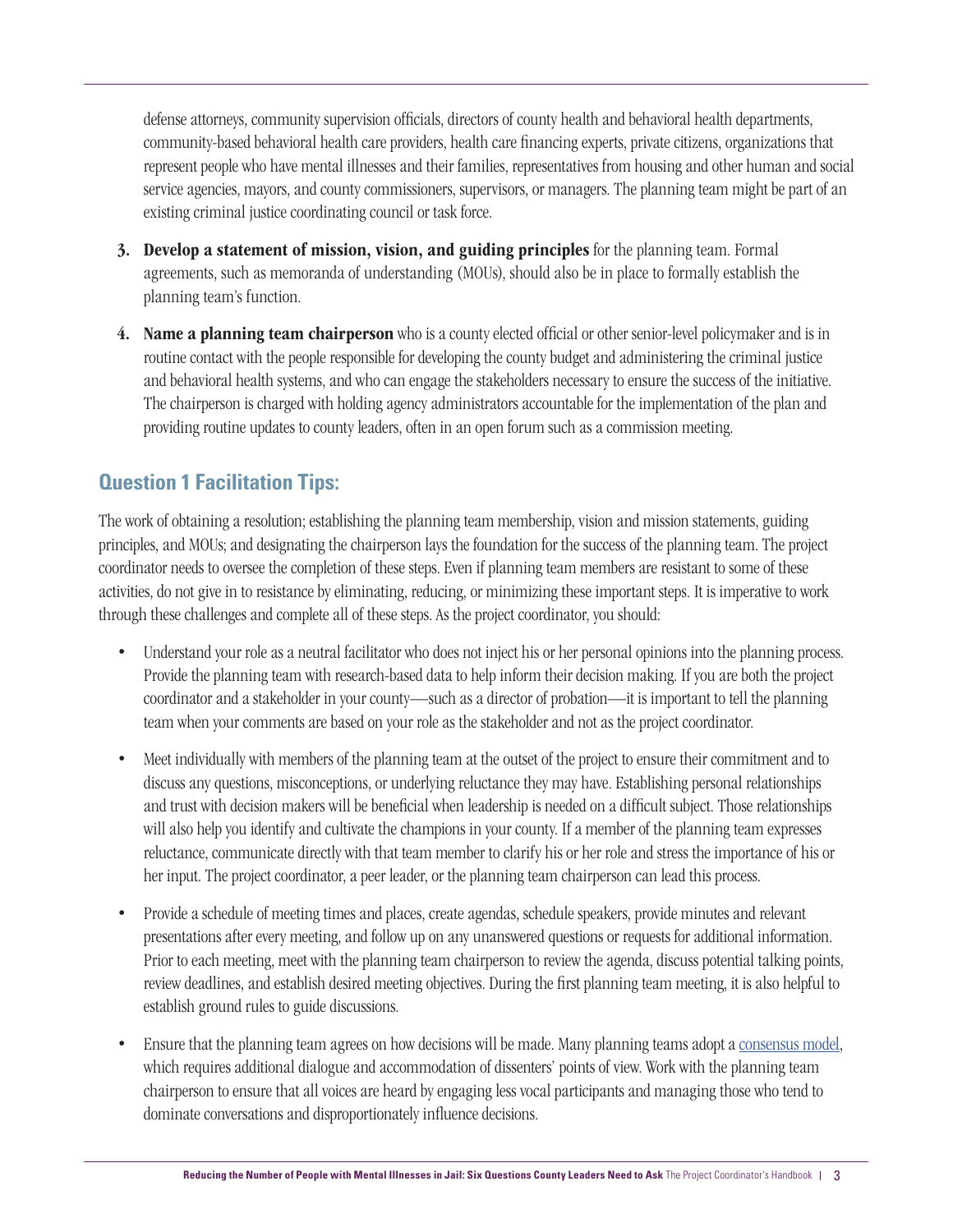- Take the time to foster relationship building and networking at the planning team meetings. This may be accomplished by including short [team-building exercises](https://www.leadersinstitute.com/team-building?gclid=EAIaIQobChMIrpeTp5b32wIVwrrACh2w1wiREAMYAyAAEgJaSfD_BwE) in the agenda, at least for the first few meetings. If name cards are used, set the table tents out ahead of the meeting, mixing up the members so they are assigned to sit by other members they may not know as well.
- Work with the planning team chairperson to determine how best to use subcommittees to accomplish work outside of scheduled meetings. Be sensitive to the time constraints of key players whose input may be needed on multiple subcommittees.

#### **The Structure of the Planning Team**

Many jurisdictions have a criminal justice advisory council, planning board, or representative body already in place for making decisions related to the justice system. It is recommended to approach those groups and ask them to include *Stepping Up* as one of their projects. This will save your county the time it takes to assemble such a group, including securing attendance commitments and finding time on calendars for key leaders already burdened with numerous meetings. Additionally, in order to push the planning process forward, subcommittees comprising knowledgeable staff from the agencies involved in the planning process who can conduct detailed process analyses, system inventories, and reviews of best practices will need to be created. It is important to strategically plan the number and structure of, as well as the tasks assigned to, subcommittees to avoid getting overloaded in your subcommittee managing.

Subcommittees should include a mix of planning team members to encourage richer discussion and improve opportunities to identify changes and improvements for both the criminal justice and behavioral health systems. Many jurisdictions create a separate data subcommittee to provide support to all the other subcommittees. Similarly, some jurisdictions create a subcommittee to research best practices that can be considered by other subcommittees as they discuss ways to fill identified gaps. One suggested format for subcommittee work is to divide up tasks according to the four key measures. This will follow the flow of the handbook exercises and provide organizational methodology to ensure that the committee remains on task. Although not a separate subcommittee, the planning team should consider holding a focus group with people who have mental illnesses who are in their jail to include their input in the planning process. Conducting this focus group would be in addition to having a person who has a mental illness and/or a representative of a mental health advocacy group on your county planning team.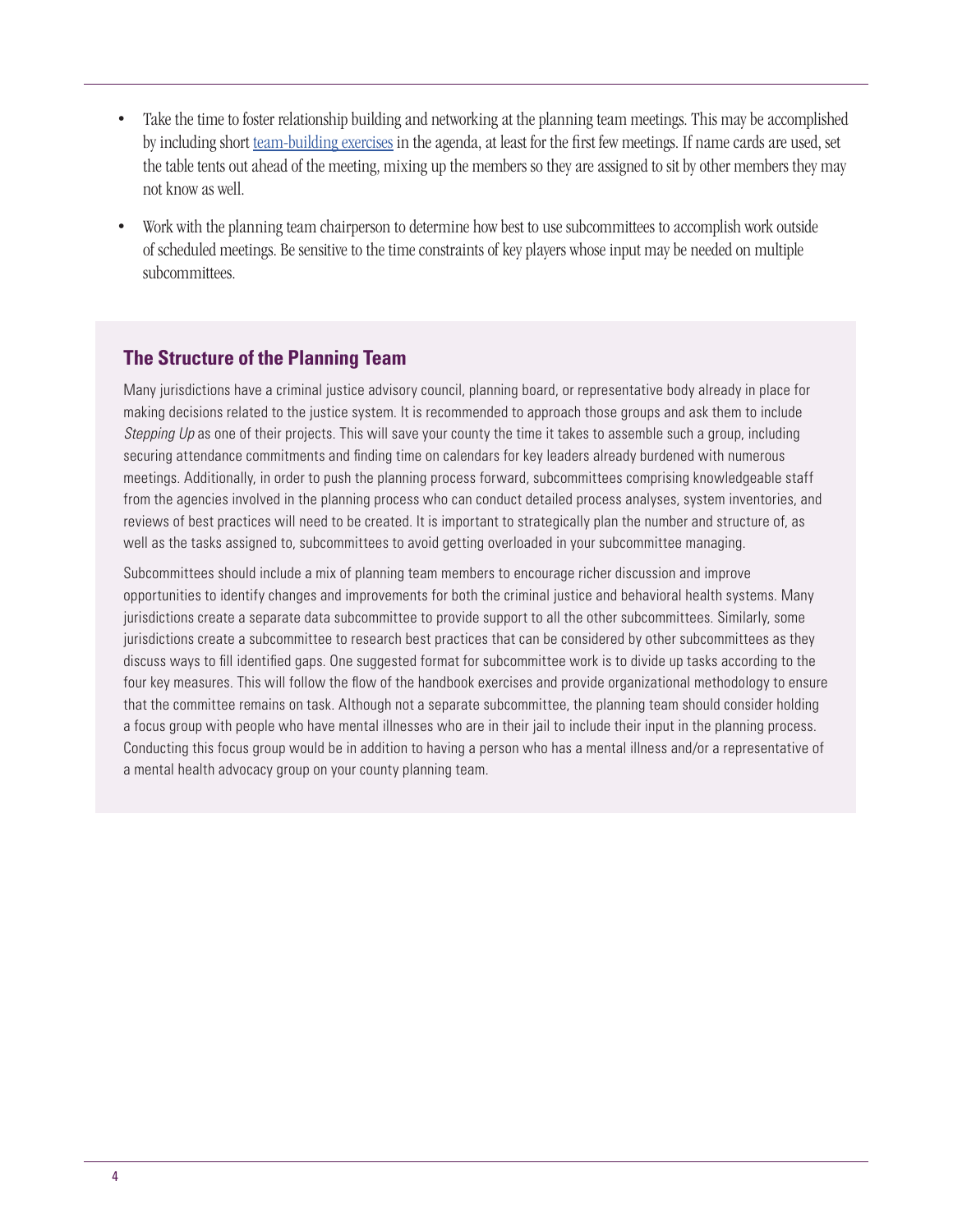# **Facilitation Exercises for Question 1: EXERCISE 1: DEVELOPING YOUR PLANNING TEAM**

|  |                                                  | 1. Will an existing decision-making entity guide the direction of this project? If not, is a new planning |
|--|--------------------------------------------------|-----------------------------------------------------------------------------------------------------------|
|  | team being developed as part of this initiative? |                                                                                                           |

**Answer:**

**2. How will this planning team communicate/coordinate with other entities that are currently engaged in criminal justice/mental health planning for your county?** 

**Answer:**

#### **3. List the members of your planning team.**

| <b>Name</b> | <b>Title</b> | <b>Organization</b> | <b>Specific role</b><br>on planning<br>team | <b>Signed a letter of</b><br>agreement committing to<br>involvement in project? |
|-------------|--------------|---------------------|---------------------------------------------|---------------------------------------------------------------------------------|
|             |              |                     |                                             | $\Box$ YES $\Box$ NO                                                            |
|             |              |                     |                                             | $\Box$ YES $\Box$ NO                                                            |
|             |              |                     |                                             | $\Box$ YES $\Box$ NO                                                            |
|             |              |                     |                                             | $\Box$ YES $\Box$ NO                                                            |
|             |              |                     |                                             | $\Box$ YES $\Box$ NO                                                            |
|             |              |                     |                                             | $\Box$ YES $\Box$ NO                                                            |
|             |              |                     |                                             | $\Box$ YES $\Box$ NO                                                            |
|             |              |                     |                                             | $\Box$ YES $\Box$ NO                                                            |
|             |              |                     |                                             | $\Box$ YES $\Box$ NO                                                            |
|             |              |                     |                                             | $\Box$ YES $\Box$ NO                                                            |
|             |              |                     |                                             | $\Box$ YES $\Box$ NO                                                            |
|             |              |                     |                                             | $\Box$ YES $\Box$ NO                                                            |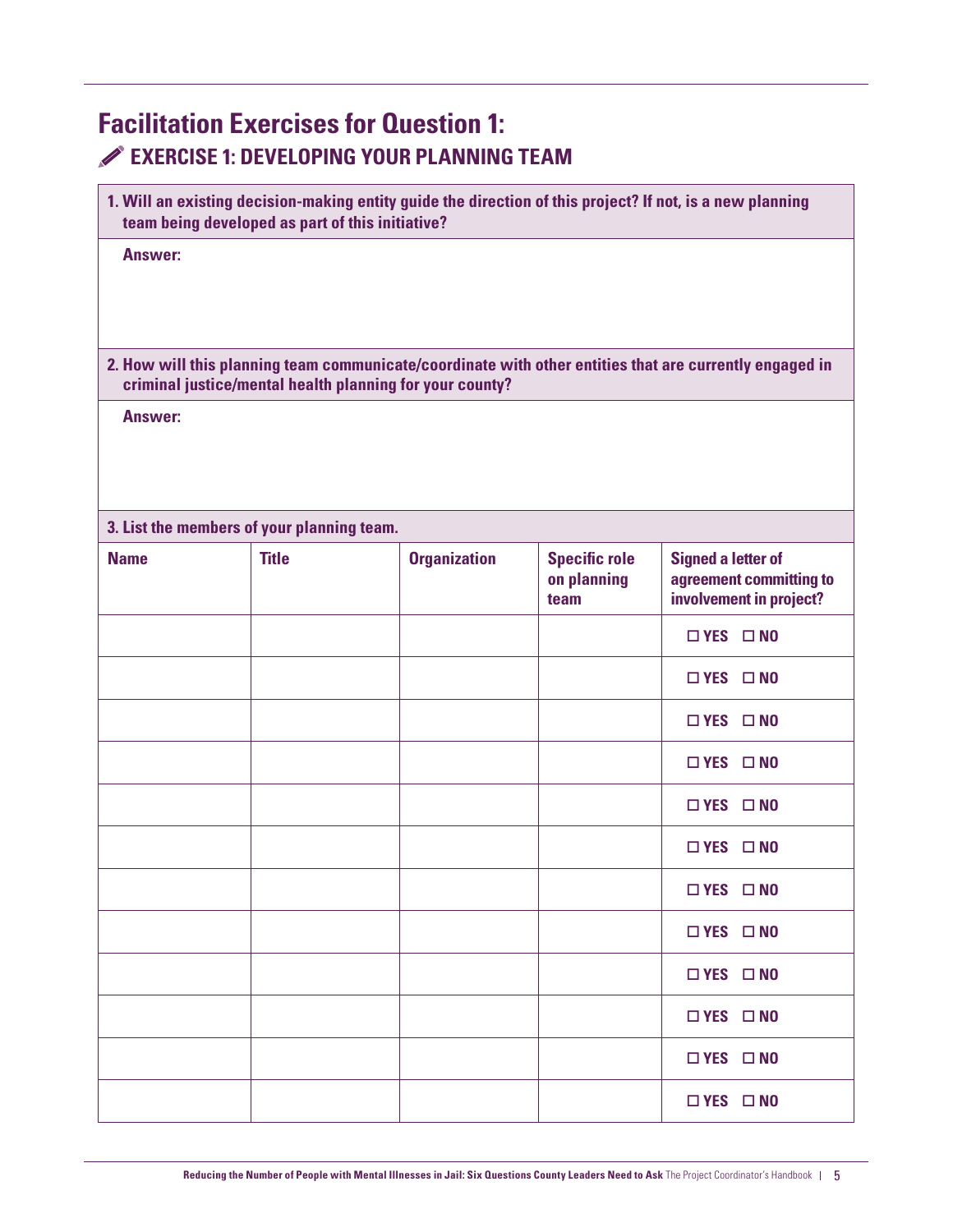| 4. Who are the additional stakeholders you would like to join the planning team to ensure that there is<br>system-wide representation?                                                                                                              |
|-----------------------------------------------------------------------------------------------------------------------------------------------------------------------------------------------------------------------------------------------------|
| <b>Answer:</b>                                                                                                                                                                                                                                      |
| 5. Who are the local "champions" for mental health- and criminal justice-related issues? Are they<br>participating in your planning team? If not, do you plan to include them in the planning team?                                                 |
| Answer:                                                                                                                                                                                                                                             |
| 6. Does the planning team include subcommittees or working groups? If so, what are they?                                                                                                                                                            |
| <b>Answer:</b>                                                                                                                                                                                                                                      |
| 7. Have you developed MOUs or letters of agreement (LOAs) for the planning team members' respective<br>agencies?                                                                                                                                    |
| Answer:                                                                                                                                                                                                                                             |
| 8. How often will the planning team meet?                                                                                                                                                                                                           |
| <b>Answer:</b>                                                                                                                                                                                                                                      |
| 9. Who coordinates the planning team's meeting schedule, agenda, and logistics? How is the agenda<br>developed and shared with planning team members? What will the process be for reporting on the<br>team's progress (internally and externally)? |
| <b>Answer:</b>                                                                                                                                                                                                                                      |
| 10. What are your planning team's vision, mission, and guiding principles? If these have not been<br>established, do you plan to do so?                                                                                                             |
| <b>Answer:</b>                                                                                                                                                                                                                                      |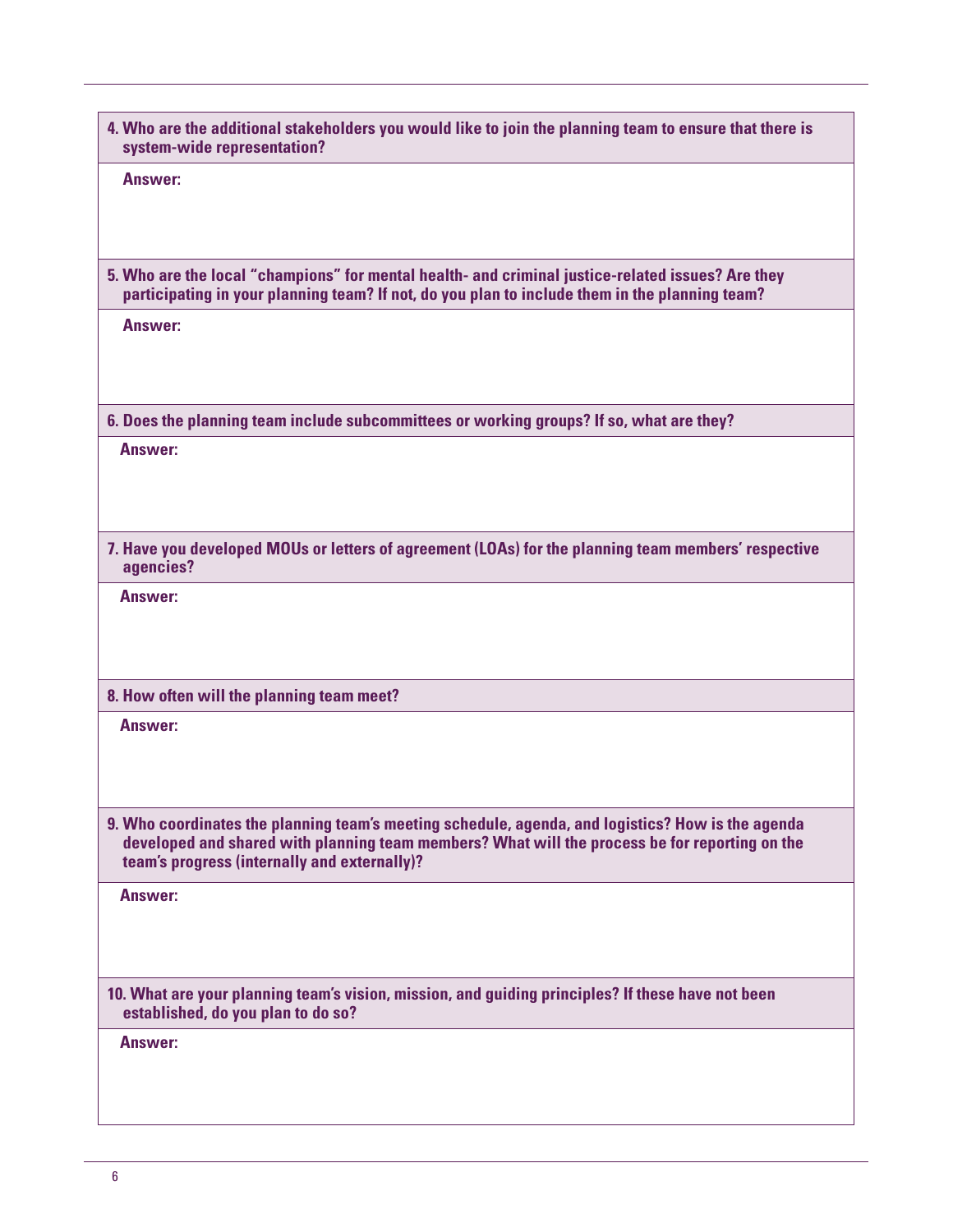# **Question 2: Do We Conduct Timely Screening and Assessments?**

To reduce the number of people who have mental illnesses in jail, counties need to have a clear and accurate understanding of the prevalence of mental illnesses in their jail populations. This requires screening every person booked into jail for mental illnesses, as well as for other behavioral health needs and substance addictions. Then, counties should refer people who screen positive for serious mental illness (SMI) to a follow-up clinical assessment by a licensed mental health professional in a timely manner. The assessment process will also identify people with less disabling mental illnesses who will require treatment while in jail, as well as referrals to appropriate services upon release into the community. Lastly, counties should record clinical assessment results in a database that can be queried, and report regularly on this population.

Additionally, assessing for [criminogenic risk \(](https://csgjusticecenter.org/reentry/principles-of-recidivism-reduction/)the likelihood that someone will commit additional offenses) and pretrial risk (the likelihood that someone will fail to appear in court or commit additional offenses during the pretrial stage) further informs release decisions, such as whether to require supervision or services to reduce the person's risk of reoffending. Not having access to this crucial information impacts a county's ability to track whether the number of people who have mental illnesses in their jail is actually being reduced and if people who have mental illnesses and co-occurring substance addictions are getting connected to the right types of interventions.

## **Question 2 Objectives:**

- 1. Establish shared definitions of mental illness and SMI. Recognizing that most counties—and even most agencies within counties—use different definitions of mental illness and SMI, adopting a single definition that is consistently used by local behavioral health systems, as well as the jail, courts, and community corrections agencies, ensures that all systems are using the same measure to identify people who have mental illnesses and SMI.
- 2. Establish a shared definition of substance addiction, which may encompass substance addictions that cooccur with mental illnesses.
- 3. Adopt validated screening and assessment tools for mental illnesses and substance addictions to ensure that the behavioral health needs of everyone booked into jail are accurately identified.
- 4. Develop an efficient screening and assessment process to ensure the timely dissemination of crucial case information to the appropriate decision makers to inform pretrial release decisions and the need for further assessments. The logical time and place for screening for mental illnesses and substance addictions is at booking into the jail.
- 5. Adopt a validated pretrial risk assessment to inform decisions about a person's pretrial release, eligibility for pretrial diversion, and conditions of pretrial supervision. Such screenings must be conducted prior to a person's first appearance/arraignment in order to inform the court of the person's risk of failure to appear and risk of reoffending during the pretrial stage.
- **6.** Develop information-sharing agreements between agencies to protect people's privacy and support the need for sharing the results of screenings and assessments so they can be used to inform key decisions related to pretrial release, diversion, discharge planning, and specialized pretrial and post-conviction community supervision. All informationsharing agreements must align with federal and state confidentiality regulations.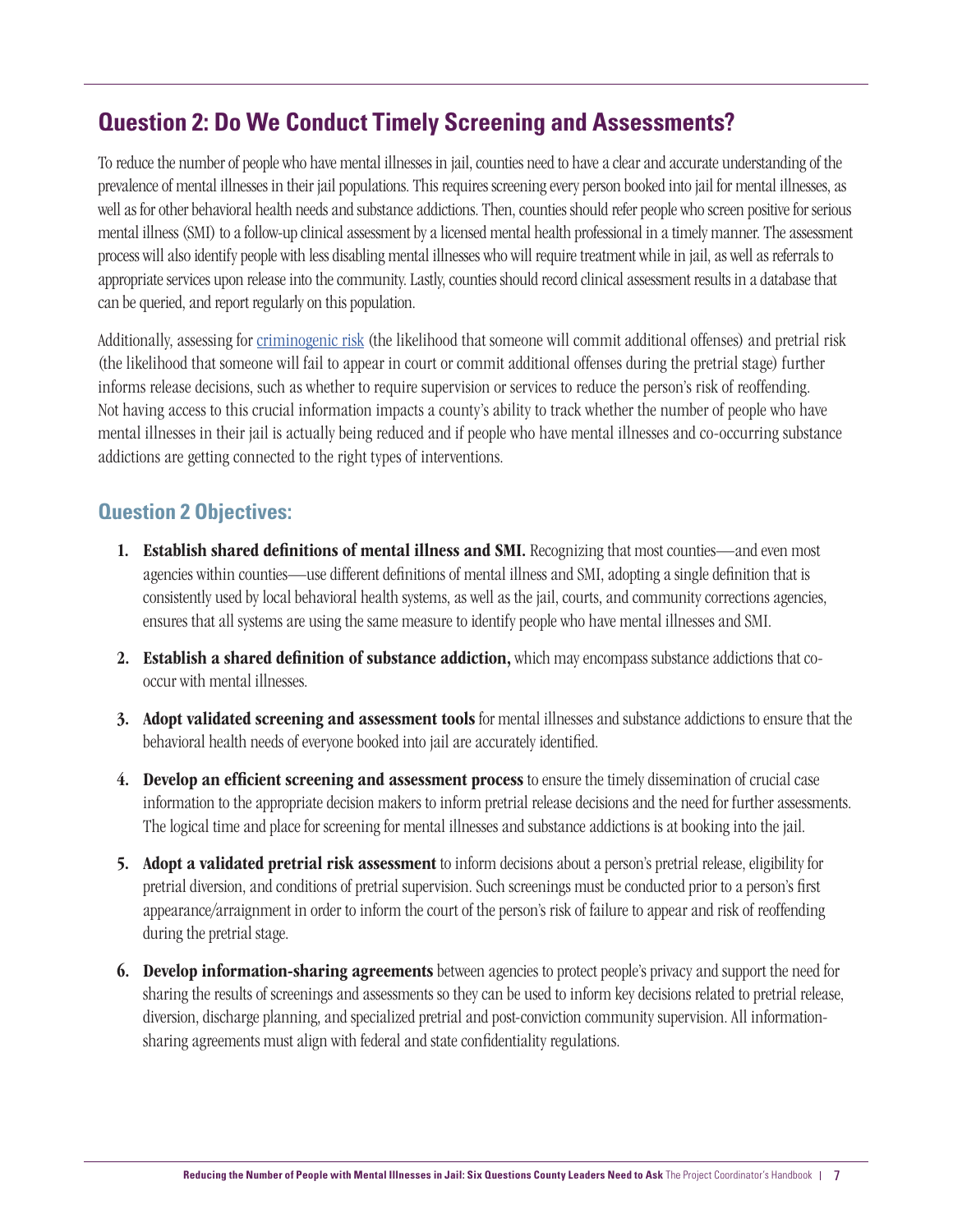### **Question 2 Facilitation Tips:**

Establishing a screening and assessment process to properly identify people who have mental illnesses in your county's jail may be the first thing that you manage as the project coordinator. Once this process is in place, your county can establish a baseline for the prevalence of people who have mental illnesses in your jail and begin tracking progress in reducing that number. As the project coordinator, you should:

- Gather and review the definitions of mental illness, SMI, and substance addiction that have been established by your jurisdiction, by your state, or by other jurisdictions. Ask planning team members what definitions they currently use in their agencies, including in the jail, behavioral health or health department, and probation office. Discuss the information gathered during a planning team meeting and use it as an opportunity to cross-train between the criminal justice and behavioral health systems.
- Task a subcommittee with facilitating the establishment of common definitions for mental illness, SMI, and substance addiction and developing a screening and assessment process. The project coordinator should ensure that the subcommittee includes the necessary representatives from the jail, agencies providing medical and behavioral health services in the jail and the community, and other relevant parties, such as parole and probation or pretrial supervision officers. If a separate data subcommittee is formed, a representative from that group should also be included. The common definitions should be used to identify baseline prevalence data and track progress on the number of people who have mental illnesses in your jail. The definitions should be achievable based on data capacity and reflect the agreed upon target populations of the initiative. If the planning team chooses to target people with SMI for more intensive services, it is recommended to adopt the same definition your state uses to determine eligibility for treatment and other benefits, as well as to secure federal funding. Additionally, it is helpful to utilize the resources in the *Stepping Up* Toolkit or arrange site visits or conference calls with counties that have successfully implemented a screening and assessment process to learn from their experiences.
- If your jurisdiction is not currently using a validated mental health screening tool to screen for mental illness at the time of booking into jail, research validated tools and compare the questions included in those tools with the questions that jail staff or jail medical care providers may already be asking. In many instances, incorporating a validated screening tool replaces the current process for booking and interviewing. As the project coordinator, you should be prepared to brief the planning team on options for screening tools and make recommendations for their consideration.
- Determine how data will be stored and shared if an integrated data-sharing system is not in place. To help accomplish this, reach out to the IT departments of the county, sheriff's office, and behavioral health care provider.

### **What does it mean to validate a tool?**

Whether a jurisdiction is using a tool to screen for mental illnesses, substance addictions, pretrial risk, or criminogenic risk, validation is necessary to ensure that the tool is performing for your jurisdiction as it was intended. In order to validate a screening tool for mental illness, it must be analyzed to confirm that it is accurately screening for the need to conduct an additional assessment. Likewise, validation of a criminogenic risk and needs assessment tool requires analyzing the tool to confirm that it is predicting for the intended result (i.e., risk of reoffending), based on the characteristics of the population being assessed in the jurisdiction. As populations may change over time, it is important to validate tools periodically. A properly validated tool should be predictively accurate across race and gender. *Stepping Up* does not endorse the use of any specific tool, but does identify in resource materials tools that are validated and available in the public domain on the Toolkit. For most jurisdictions, the process of validating a tool is beyond the capacity of staff. In these situations, forming a relationship with a local college or university may be the most efficient way to conduct a validation.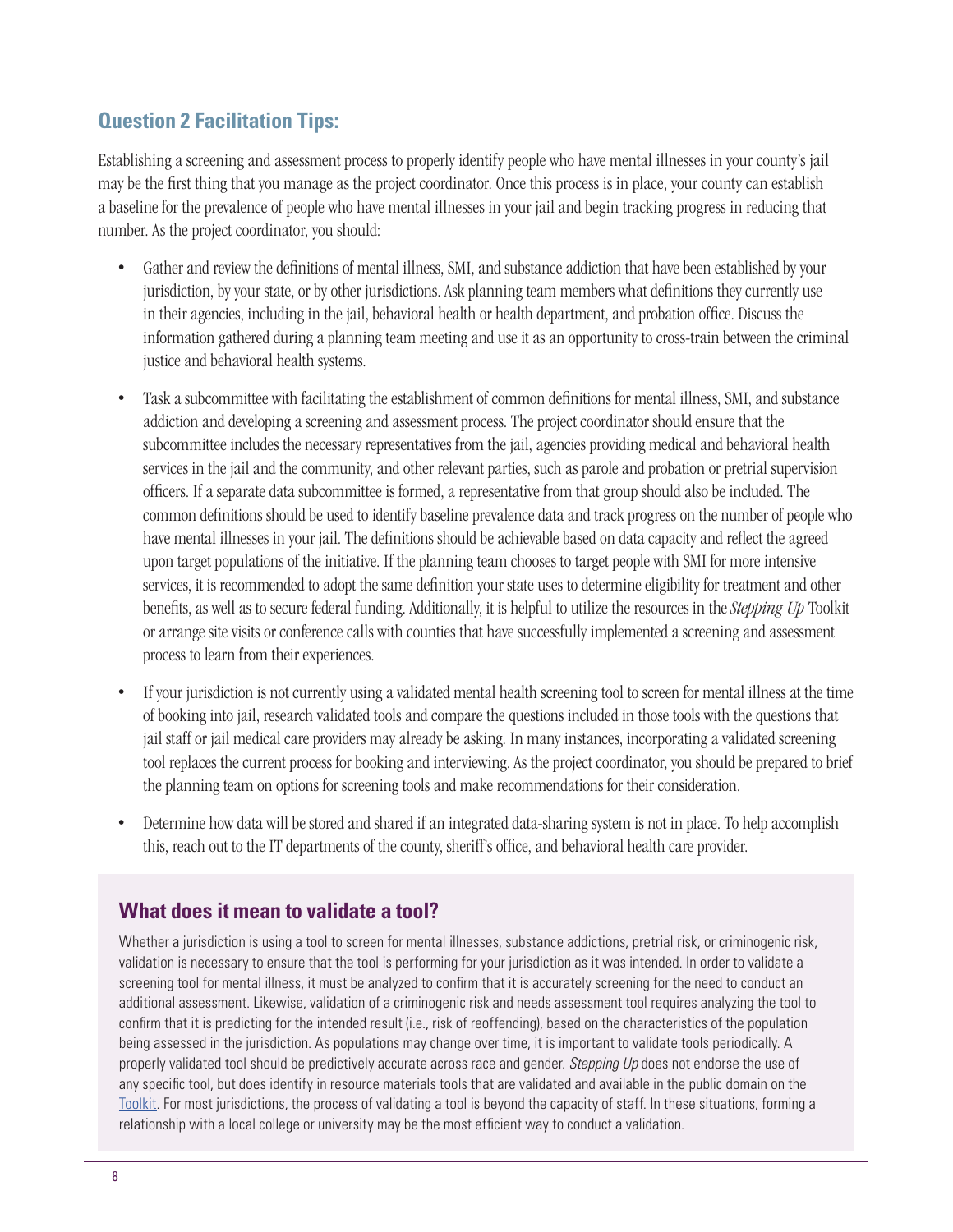# **Facilitation Exercises for Question 2: EXERCISE 2A: JAIL IDENTIFICATION PROCESS AND THE DETERMINATION OF PREVALENCE RATES AND RISK LEVELS**

Jail staff and behavioral health care providers who are represented on the planning team should agree on a consistent screening and assessment process that accurately identifies people's mental illnesses, substance addictions, and criminogenic risk. As you consider what screening and assessment practices are already in place, keep in mind that meaningful reductions in the prevalence of people who have mental illnesses in jails should be measured according to the following four key measures:

- **1. Reduce the number (and percentage) of people who have mental illnesses who are booked into jail**
- **2. Reduce their average length of stay in jail**
- **3. Increase the percentage of people who have mental illnesses who are connected to treatment**
- **4. Reduce their recidivism rates**

This exercise will help you determine whether your existing screening and assessment process is operating effectively and gathering the information necessary to improve outcomes in your criminal justice system.

#### **A. Definitions of Mental Illness and SMI**

**1. Are there state or county definitions of mental illness and SMI that determine eligibility for publicly funded services in your community? If yes, what are they?**

**Answer:**

**2. What are the definitions of mental illness and SMI that your planning team has decided to adopt? Are these definitions of mental illness and SMI currently used in your jail as well? If no, what are they?**

**Answer:**

#### **B. Jail Identification Process for Mental Illness and SMI**

**1. How does the jail staff determine when a person may have a mental illness or SMI?**

**Answer:**

**2. Is there an objective, validated screening tool in place to screen for SMI (e.g., Brief Jail Mental Health Screen)? If yes, what is the tool and who administers it?**

**Answer:**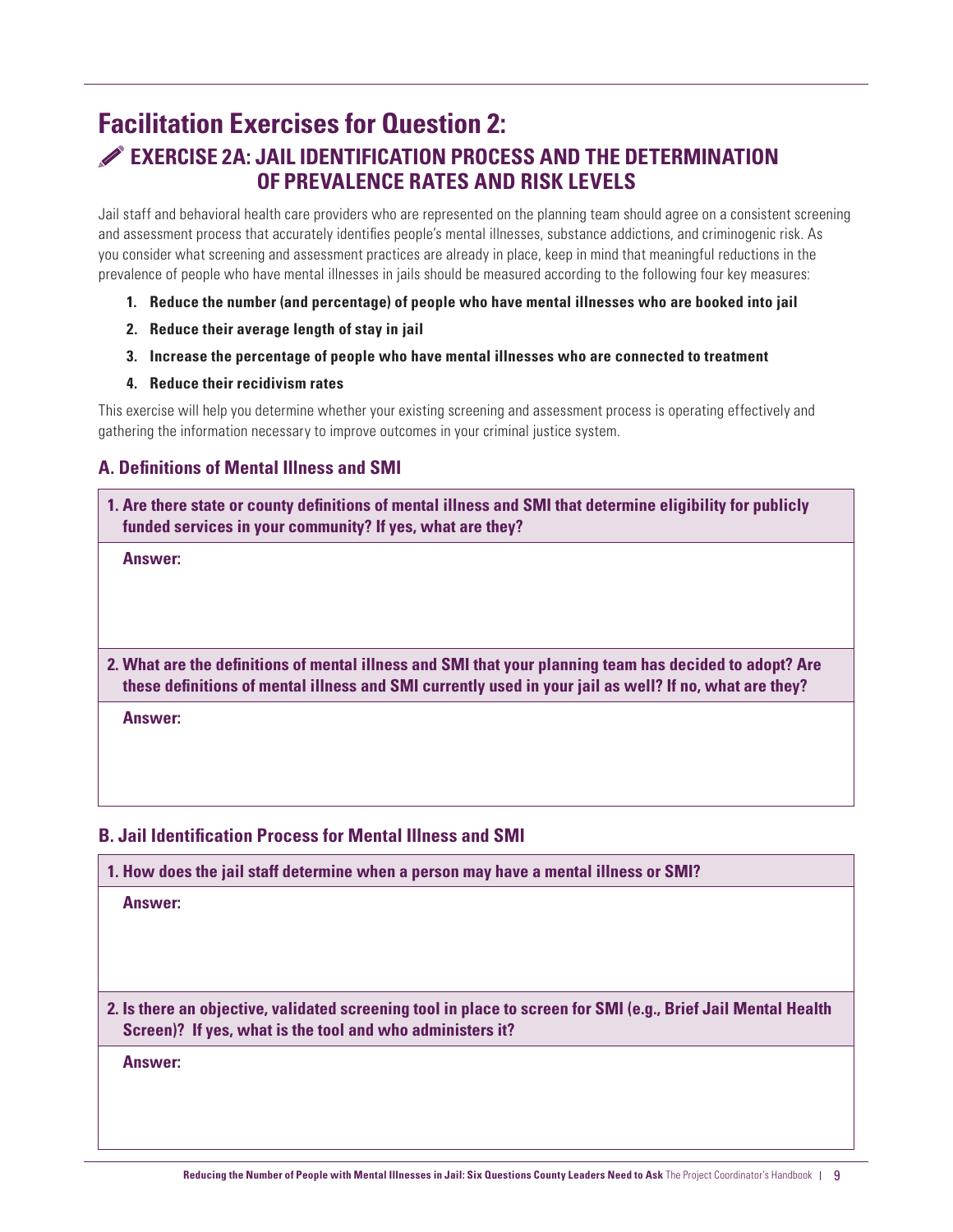| 3. Whom do you screen and at what times (e.g., everyone at booking, everyone who has been in jail for 48 hours)?                                                                                                                                                                                                       |                  |  |
|------------------------------------------------------------------------------------------------------------------------------------------------------------------------------------------------------------------------------------------------------------------------------------------------------------------------|------------------|--|
| <b>Answer:</b>                                                                                                                                                                                                                                                                                                         |                  |  |
|                                                                                                                                                                                                                                                                                                                        |                  |  |
|                                                                                                                                                                                                                                                                                                                        |                  |  |
|                                                                                                                                                                                                                                                                                                                        |                  |  |
| 4. Is there a process in place to conduct a full clinical assessment for someone who screens positive for a possible<br>mental illness? If yes, what is it?                                                                                                                                                            |                  |  |
| Answer:                                                                                                                                                                                                                                                                                                                |                  |  |
|                                                                                                                                                                                                                                                                                                                        |                  |  |
|                                                                                                                                                                                                                                                                                                                        |                  |  |
|                                                                                                                                                                                                                                                                                                                        |                  |  |
| 5. Is there a process in place to conduct a substance addiction screening for someone who screens positive for a<br>possible mental illness? If yes, what is it?                                                                                                                                                       |                  |  |
| Answer:                                                                                                                                                                                                                                                                                                                |                  |  |
|                                                                                                                                                                                                                                                                                                                        |                  |  |
|                                                                                                                                                                                                                                                                                                                        |                  |  |
|                                                                                                                                                                                                                                                                                                                        |                  |  |
| 6. Do you track data electronically on how many people are screened and assessed? If yes, how is this data tracked?                                                                                                                                                                                                    |                  |  |
| Answer:                                                                                                                                                                                                                                                                                                                |                  |  |
|                                                                                                                                                                                                                                                                                                                        |                  |  |
|                                                                                                                                                                                                                                                                                                                        |                  |  |
|                                                                                                                                                                                                                                                                                                                        |                  |  |
| 7. Is there a process that determines whether a person meets state/county criteria for serious or persistent mental<br>illness or eligibility for mental health treatment services? If yes, must a social worker, counselor, psychiatrist, or<br>qualified mental health professional make the clinical determination? |                  |  |
| <b>Answer:</b>                                                                                                                                                                                                                                                                                                         |                  |  |
|                                                                                                                                                                                                                                                                                                                        |                  |  |
|                                                                                                                                                                                                                                                                                                                        |                  |  |
|                                                                                                                                                                                                                                                                                                                        |                  |  |
| 8. For people who meet your planning team's definition of having a mental illness, does your county collect data<br>regarding the following?                                                                                                                                                                           |                  |  |
|                                                                                                                                                                                                                                                                                                                        |                  |  |
|                                                                                                                                                                                                                                                                                                                        |                  |  |
| i. Their length of stay in jail                                                                                                                                                                                                                                                                                        | Answer (yes/no): |  |
| ii. Their status as pretrial or sentenced                                                                                                                                                                                                                                                                              | Answer (yes/no): |  |
| iii. Their history of prior incarceration in the jail                                                                                                                                                                                                                                                                  | Answer (yes/no): |  |
| iv. Their history of prior community supervision                                                                                                                                                                                                                                                                       | Answer (yes/no): |  |
| v. Their prior contact with mental health care providers<br>in the community                                                                                                                                                                                                                                           | Answer (yes/no): |  |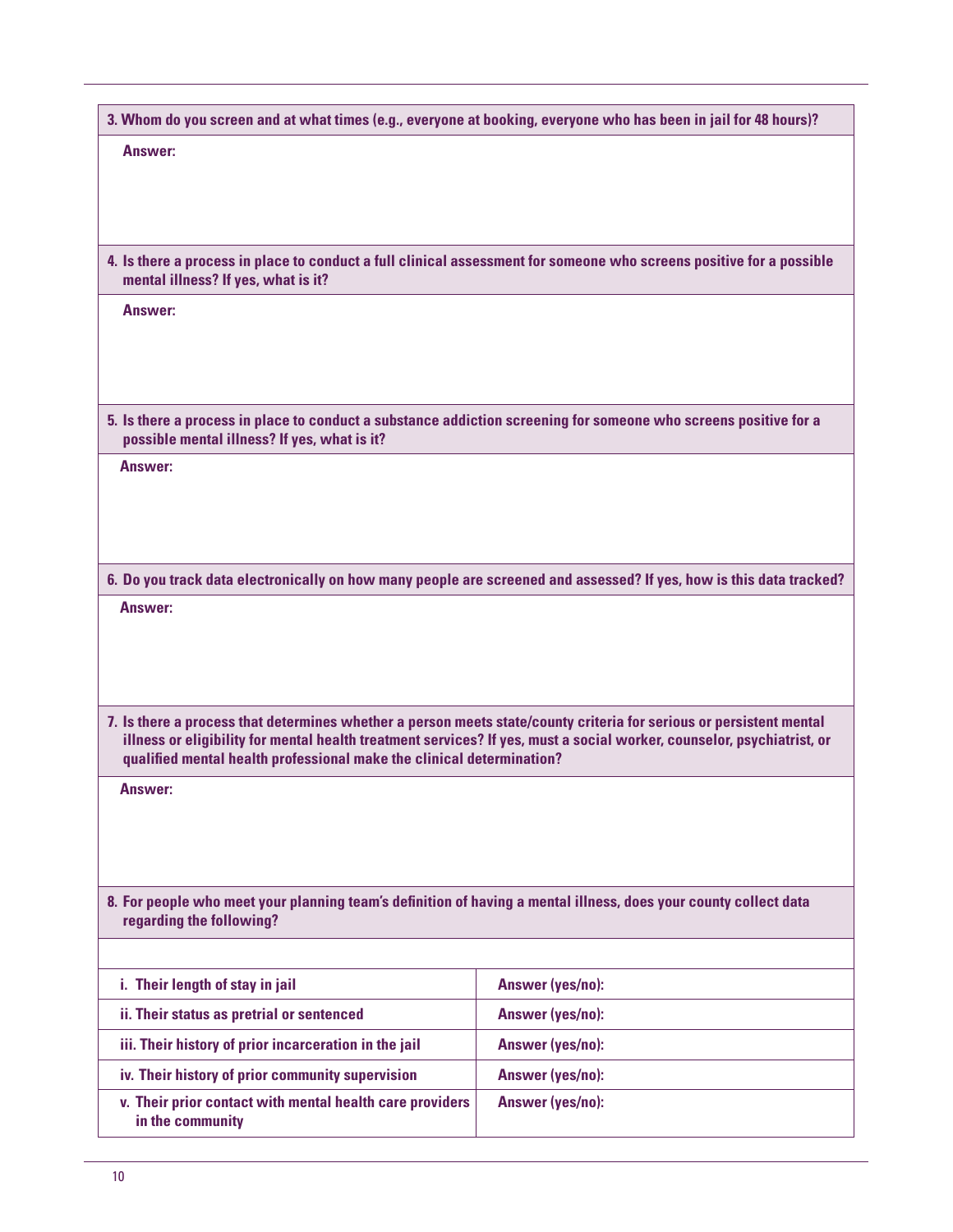#### **C. Local Definition of Substance Addiction**

| 1. Is there a state or county definition of substance addiction that determines eligibility for publicly funded services<br>in your community? If yes, what is it? |
|--------------------------------------------------------------------------------------------------------------------------------------------------------------------|
| Answer:                                                                                                                                                            |
|                                                                                                                                                                    |
|                                                                                                                                                                    |
| 2. What is the definition of substance addiction that your planning team has decided to adopt?                                                                     |
| Answer:                                                                                                                                                            |
|                                                                                                                                                                    |
|                                                                                                                                                                    |
|                                                                                                                                                                    |

#### **D. Jail Identification Process for Co-occurring Substance Addiction Information**

**1. How does the jail staff determine when a person may have a substance addiction?**

| Answer:                                                                                                       |
|---------------------------------------------------------------------------------------------------------------|
| 2. Is there a validated screening tool in place to screen for substance use? If so, what tool do you use? Who |
| administers the tool?                                                                                         |
| Answer:                                                                                                       |
|                                                                                                               |

**3. Whom do you screen and at what times (e.g., everyone at booking, everyone who has been in jail for 48 hours)?**

**Answer:**

**4. Is there a process in place to conduct a full substance addiction assessment for people who screen positive for a substance addiction? If yes, what is it?**

**Answer:** 

**5. Do you track data electronically on how many people are screened and assessed? If yes, how is this data tracked?**

**Answer:** 

**6. Is there a process that determines whether a person meets state/county eligibility for substance addiction treatment services? If yes, must a social worker, counselor, psychiatrist, or qualified mental health professional make the clinical determination?**

**Answer:**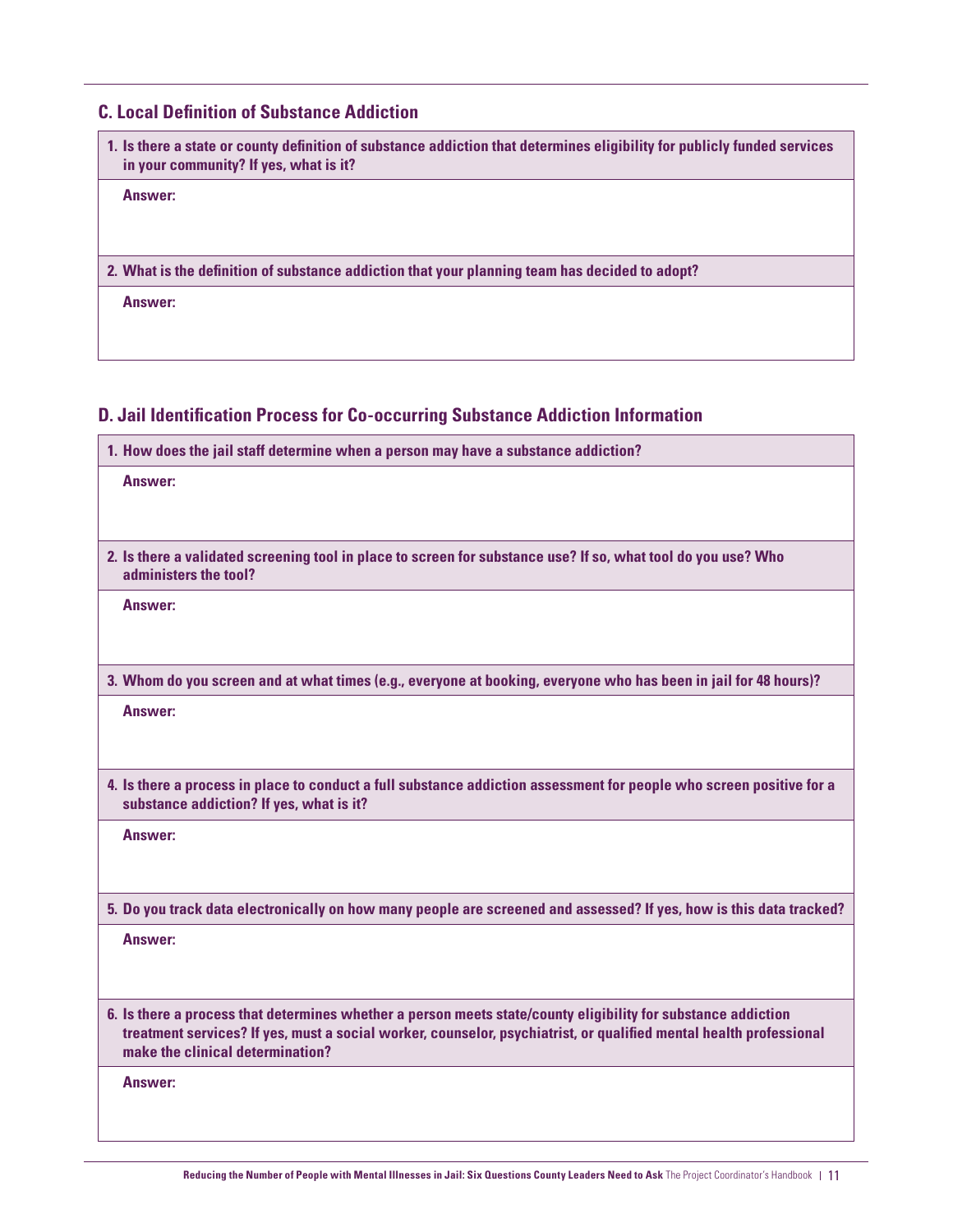# **EXERCISE 2B: EXPANDING SCREENING AND ASSESSMENT**

|                                                           | <b>What tool or process would</b><br>you like to implement? Who<br>would administer it and<br>when would it take place? | How will the information be<br>recorded (e.g., entered into a<br>database)? | <b>What agencies would</b><br>be able to access this<br>information? |
|-----------------------------------------------------------|-------------------------------------------------------------------------------------------------------------------------|-----------------------------------------------------------------------------|----------------------------------------------------------------------|
| <b>Pretrial Risk</b><br><b>Assessment</b>                 |                                                                                                                         |                                                                             |                                                                      |
| <b>Mental</b><br><b>Illness</b><br><b>Screening</b>       |                                                                                                                         |                                                                             |                                                                      |
| <b>Substance</b><br><b>Addiction</b><br><b>Screening</b>  |                                                                                                                         |                                                                             |                                                                      |
| <b>Criminogenic</b><br><b>Risk</b><br><b>Assessment</b>   |                                                                                                                         |                                                                             |                                                                      |
| <b>Mental</b><br><b>Illness</b><br><b>Assessment</b>      |                                                                                                                         |                                                                             |                                                                      |
| <b>Substance</b><br><b>Addiction</b><br><b>Assessment</b> |                                                                                                                         |                                                                             |                                                                      |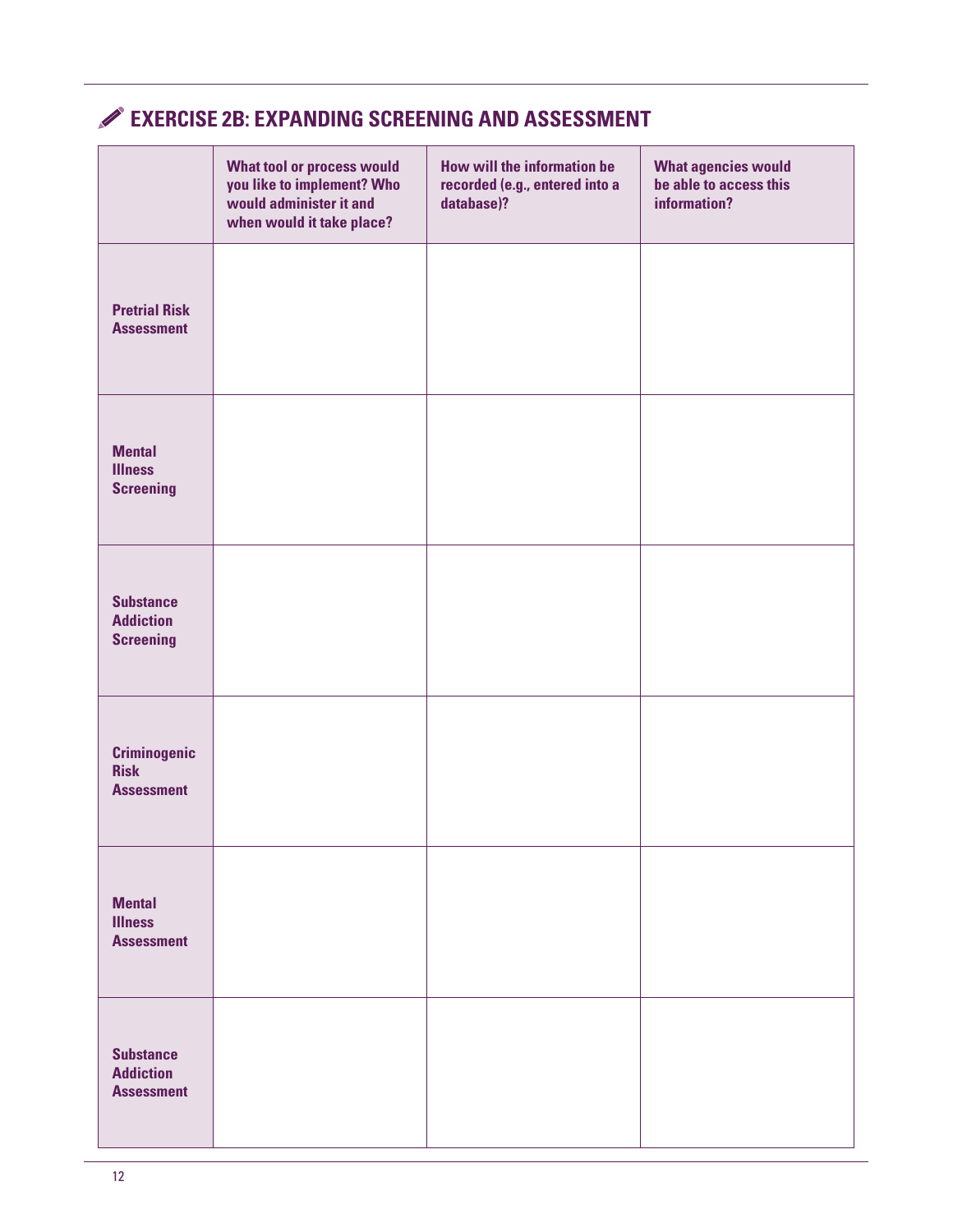# **Question 3: Do We Have Baseline Data?**

In order to reduce the prevalence of mental illnesses in jails, counties must have accurate and accessible data on the number of people with mental illnesses in their jails, and then measure their progress against that benchmark. The *Six Questions* framework identifies four key measures counties should use to determine their baseline data and track progress. Again, if the planning team chooses to target people who have SMI for more intensive services, then knowing the current number of people who have SMI who are booked into jail helps county leaders determine the scale of the problem they are working to address. This number can also be used to the compare arrest rates of people who have SMI to those of people who do not have SMI. **Calculating the average length of stay** for people who have SMI helps the county recognize whether that population is more likely to remain in jail longer than the population that does not have SMI. Identifying the percentage of people who have SMI who are **connected to community-based behavioral health** treatment and supports upon release from jail illuminates to what extent people are getting the services they need to be successful in the community. Finally, a baseline recidivism rate helps the county to determine if people who have SMI are rearrested and/or return to jail at similar or higher rates than the general population. As the project coordinator, you must ensure that the planning team establishes a process to collect accurate and accessible data that is easy to track and report on to stakeholders.

## **Question 3 Objectives:**

- 1. Agree on a shared definition of recidivism that takes into account that rearrest, convictions for new crimes, or the return to custody for violating conditions of release (i.e., technical violations) are each important, but distinct, ways of measuring whether a person has recidivated. Additionally, a consistent time period for reporting recidivism data (e.g., one, two, and/or more years) must be determined.
- 2. Electronically capture data that informs key decisions. To accomplish this, some counties use integrated data management systems, while others use a more "homegrown" data warehouse system, utilizing Microsoft Access or collecting data in spreadsheets. Incorporating an electronic "flagging" process as a way to indicate that a person may have a mental illness and that there may be a need to share this information assists in identifying who may need to be connected to care.
- 3. Collect baseline data on the general population in the jail to compare with the population that has SMI to determine whether disparities between these populations exist in bookings, length of stay, or recidivism rates. This comparison can be especially useful when data on both populations are disaggregated further by risk level, charges, race, or gender. The amount of data that must be collected to establish baselines will vary greatly across jurisdictions depending on what data is accessible. For some sites, establishing a baseline may involve tracking a cohort for a year or six months. For others, it may involve one or more point-in-time counts. Once screenings and assessments are in place, the tracking process should be ongoing and the results should be recorded electronically.
- 4. Produce regular reports containing information about the number of people who have mental illnesses in jail, their lengths of stay in jail, their connections to treatment, and their recidivism rates. The baseline data should be generated with the understanding that it will result in a report that is updated at least annually, using consistent definitions for mental illness, substance addiction, and recidivism to track changes year to year.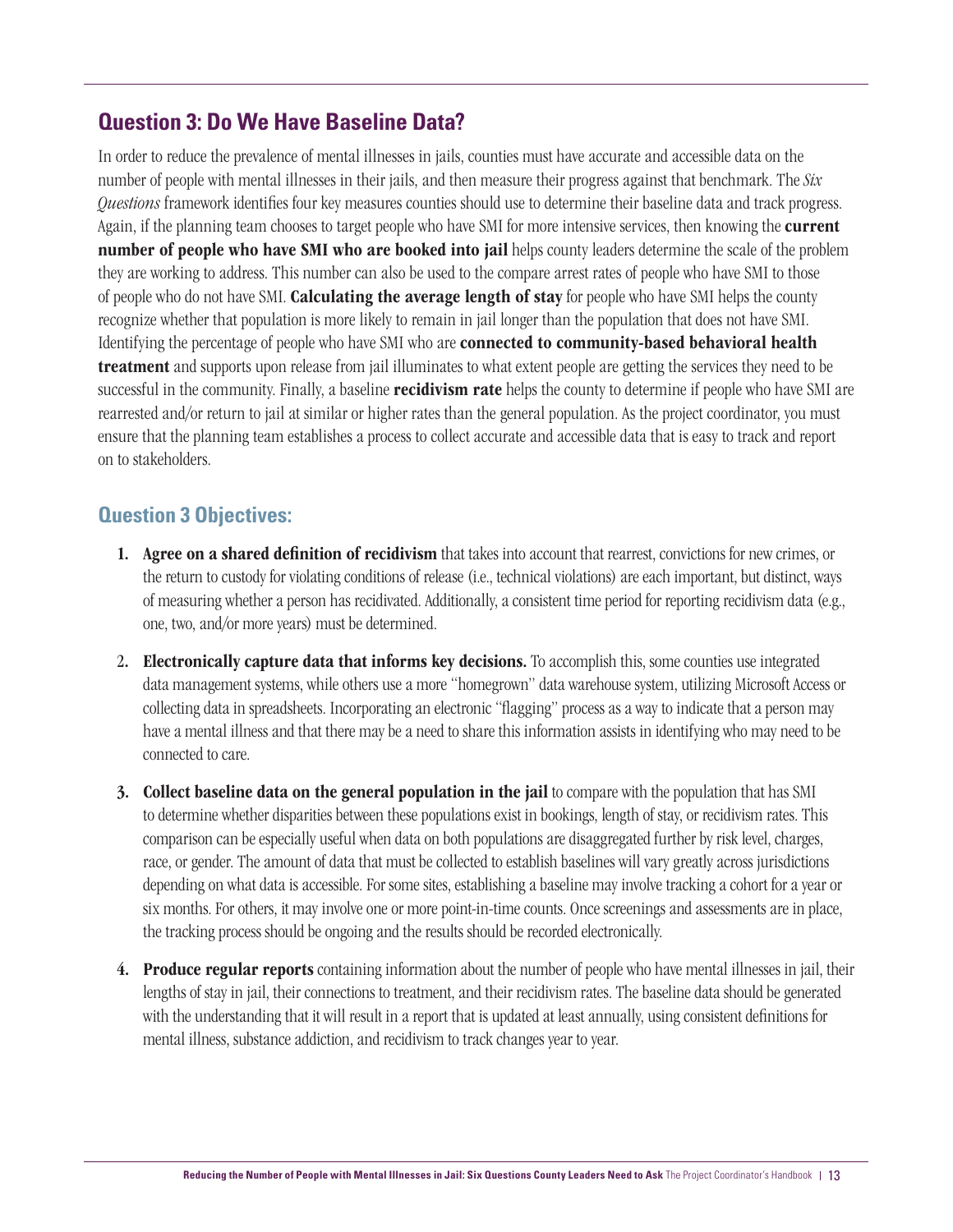## **Question 3 Facilitation Tips:**

It is essential to keep your eye on the "endgame"—reducing the number of people who have mental illnesses in your jail throughout the planning process. This can only be demonstrated through tracking the progress of the four key measures. Focusing on these measures will ensure that the planning, prioritization of next steps, and ongoing tracking of progress is data driven. As the project coordinator, you should:

- Ensure that your planning team includes a statistician or a technology expert, if you are not one yourself. IT administrators in particular are key to the successful development of the electronic database you'll need to track the four key measures. If IT staff are not available, your planning team may consider contracting for these services.
- Consider developing a relationship with a local university to assist with the planning process. An interested professor or research team may be willing to help with analyzing data, interpreting current research, recommending best practices, and completing evaluations. The appropriate department to connect with for this partnership will depend on the university; criminal justice, social work, and public administration departments all may be considered. Be upfront in explaining that you may not know where the work is headed—you are simply requesting their guidance and expertise, but may need their help with data analysis once the project is further along.
- Measure outcomes in addition to outputs. How will improving policy, process, and programming ultimately impact public safety and the lives of people who have mental illnesses in jails? Supplement the data from the four key measures with real-life outcomes and testimonials.
- Work with your planning team to gather sample data from point-in-time counts, establish a temporary process for tracking screening results until an electronic data system is available, and/or agree to use national-level data to estimate local prevalence rates if your jurisdiction has little data available to complete the exercises included later in this section. This effort may require multiple follow-up meetings with various planning team members.
- Jointly develop a process for tracking connections to treatment with input from representatives of behavioral health and community supervision agencies to ensure that follow-up services are being provided.
- Have private conversations with planning team members who are hesitant about sharing data that may put their work or staff in an unflattering light, such as revocation rates, case filing information, or use of bed space. Remind team members about the goal of improving outcomes for people in need, which requires an honest look at current practices. It is extremely important when sharing such data with the larger group to do so in a professional manner and to only share what is needed to inform decision making. If sensitive information needs to be shared, it should come directly from the appropriate department head. Finally, it is necessary to ensure that client information is protected at all times.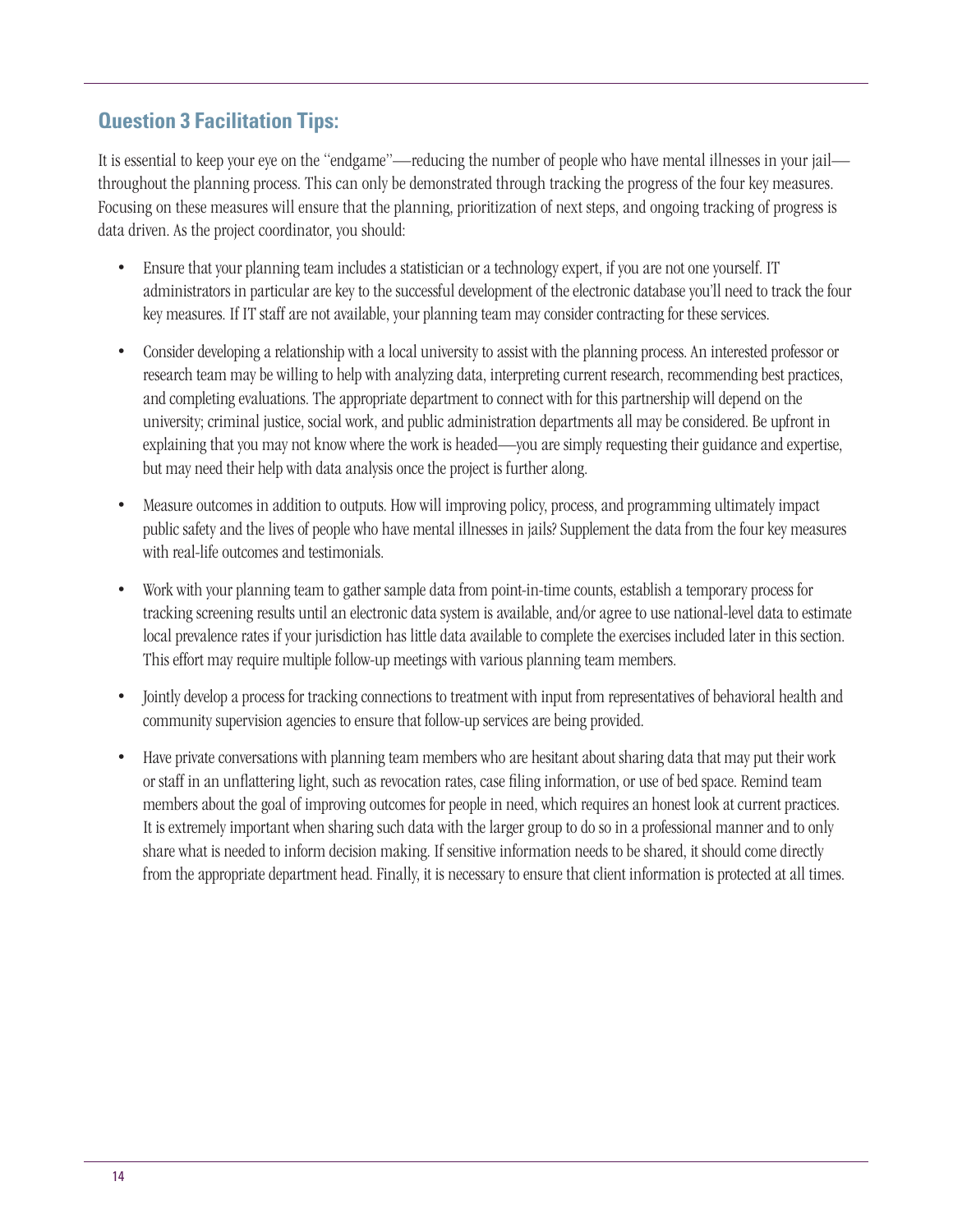# **Facilitation Exercises for Question 3: EXERCISE 3A: DEFINITION OF RECIDIVISM**

#### **A. Definition of Recidivism**

| 1. What is your state or county's definition of recidivism (e.g., reincarceration within a year of release for |
|----------------------------------------------------------------------------------------------------------------|
| reoffending or violating conditions of supervision)?                                                           |

**Answer:**

#### **B. Risk and Needs Identification Process**

| 1. Do you use a validated assessment tool to assess for risk at the following points?                                                 |                  |  |
|---------------------------------------------------------------------------------------------------------------------------------------|------------------|--|
| i. Pretrial detention (assessing for likelihood of failing<br>to appear in court or commit a new crime during the<br>pretrial period) | Answer (yes/no): |  |
| ii. Post conviction (assessing for risk of recidivism)                                                                                | Answer (yes/no): |  |
| 2. Can you determine how many people who have mental illnesses in your jail are at a high, medium, and<br>low risk for recidivating?  |                  |  |

**Answer:**

#### **C. Connection to Community Supervision**

**1. Do you have a process for tracking people on community supervision to identify recidivism rates for those who have mental illnesses? If yes, what is that process?**

**Answer:**

**2. Is there a process for alerting the appropriate community supervision officer that a person on supervision has been booked into jail? If yes, does the supervision officer connect with the person prior to release from jail?**

**Answer:**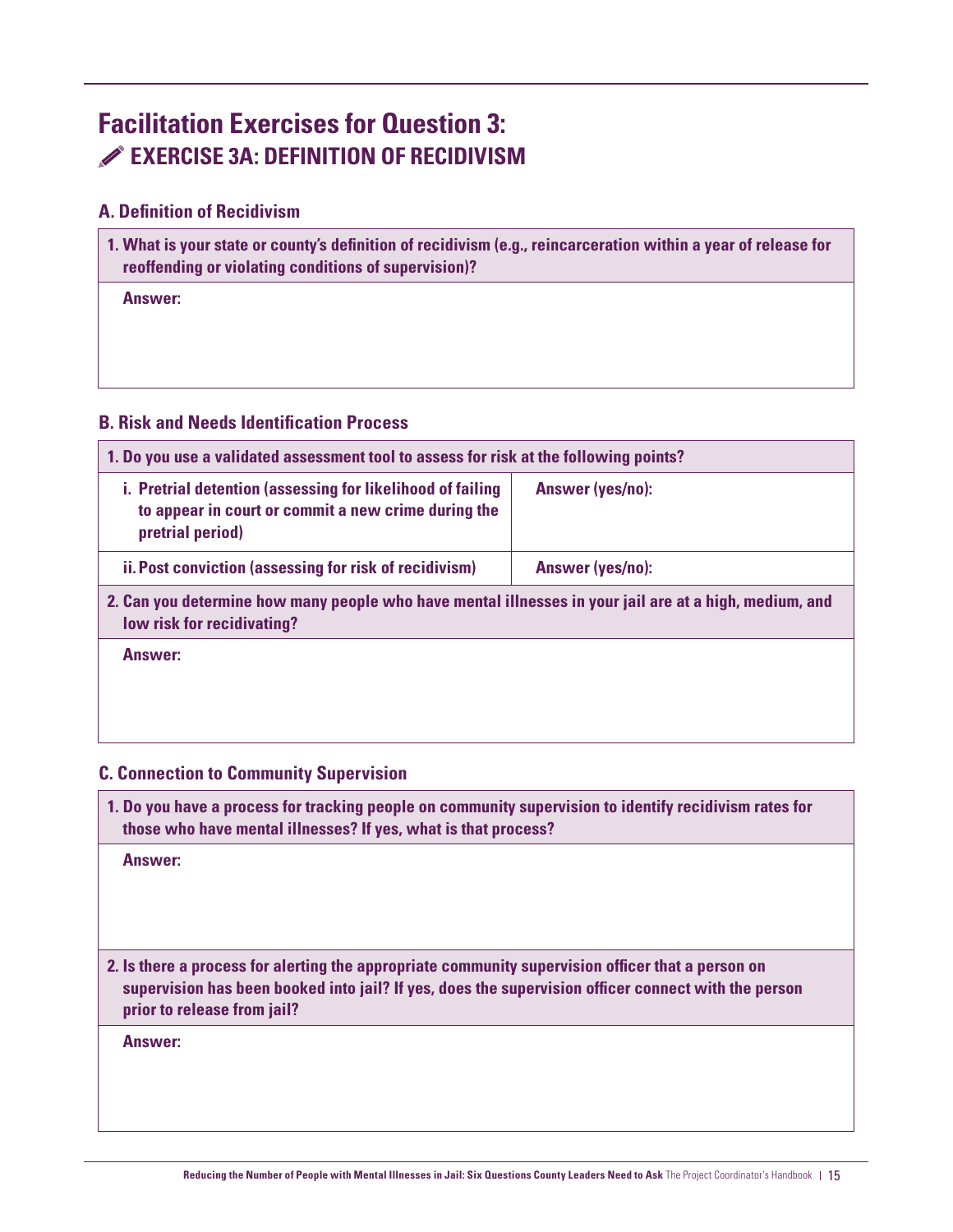#### **D. Connection to Community-Based Services**

| 1. How does your county define "connections to treatment" (e.g., contact with a community-based behavioral health<br>provider prior to release from jail)?                                                                       |
|----------------------------------------------------------------------------------------------------------------------------------------------------------------------------------------------------------------------------------|
| Answer:                                                                                                                                                                                                                          |
| 2. Do you have a process for tracking how many people who have mental illnesses receive services from<br>community-based treatment providers after release from jail? If yes, what is this process?                              |
| Answer:                                                                                                                                                                                                                          |
| 3. Is there a process to notify community-based treatment providers when a person who has screened positive for<br>mental illness or has previously used their services has been booked into jail? If yes, what is this process? |
| Answer:                                                                                                                                                                                                                          |

# **EXERCISE 3B: TRACKING THE FOUR KEY MEASURES**

The following questions relate to the data your county collects within the four key measures for people who have mental illnesses.

| <b>Key Measures</b>                                                                                                    | <b>Data Questions</b>                                                                                                                                                                                |
|------------------------------------------------------------------------------------------------------------------------|------------------------------------------------------------------------------------------------------------------------------------------------------------------------------------------------------|
| <b>Reduce the number (and</b><br>percentage) of people who have<br>mental illnesses who are booked<br><i>into jail</i> | Is there a way to flag people identified through screening and assessment as<br>having mental illnesses in a searchable electronic database?<br>$\Box$ YES $\Box$ NO                                 |
| <b>Reduce their average length of</b><br>stay in jail                                                                  | Does your county track length of stay for pretrial and sentenced populations?<br>$\Box$ YES $\Box$ NO                                                                                                |
| Increase the percentage of<br>people released from jail who are<br>connected to treatment                              | Does your county match every person booked into jail to the local<br>behavioral health authority's database to establish whether connections to<br>treatment are being made?<br>$\Box$ YES $\Box$ NO |
| <b>Reduce their recidivism rates</b>                                                                                   | Does your county track recidivism, according to your identified definition, for<br>people at both the pretrial and post-conviction stages?<br>$\Box$ YES $\Box$ NO                                   |
|                                                                                                                        | Does your county assess criminogenic risk levels of people booked into jail<br>and on community supervision?<br>$\Box$ YES $\Box$ NO                                                                 |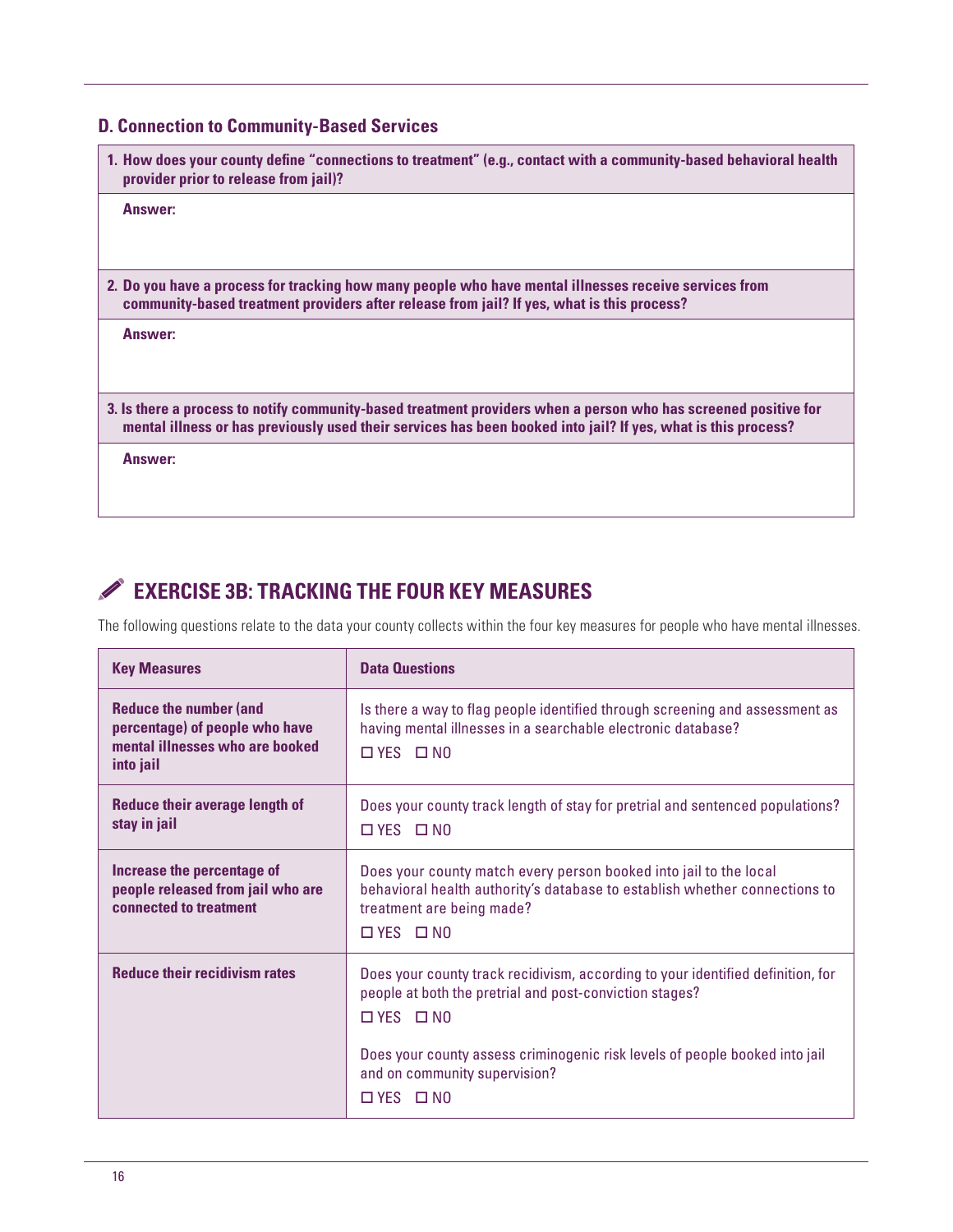# **EXERCISE 3C: COLLECTING DATA AND KEY FINDINGS**

#### **A. Recording, tracking, and analyzing accurate data:**

To determine the capacity of a jurisdiction to record, track, and analyze accurate data, the following questions should be considered by your county. A plan should be developed to address any identified capacity gaps.

| 1. Is there a process for identifying the prevalence of people who have SMI in jail? If so, what is it?                                            |
|----------------------------------------------------------------------------------------------------------------------------------------------------|
| <b>Answer:</b>                                                                                                                                     |
|                                                                                                                                                    |
|                                                                                                                                                    |
|                                                                                                                                                    |
| 2. Is there an effective information management system in place to collect criminal justice data?<br>If so, what is it?                            |
| <b>Answer:</b>                                                                                                                                     |
|                                                                                                                                                    |
|                                                                                                                                                    |
|                                                                                                                                                    |
| 3. Is there an effective information management system in place to collect behavioral health data?<br>If so, what is it?                           |
| <b>Answer:</b>                                                                                                                                     |
|                                                                                                                                                    |
|                                                                                                                                                    |
|                                                                                                                                                    |
| 4. Is there a systematic process in place for criminal justice and behavioral health agencies to share data<br>and information? If so, what is it? |
| <b>Answer:</b>                                                                                                                                     |
|                                                                                                                                                    |
|                                                                                                                                                    |
|                                                                                                                                                    |
| 5. Are staff available to effectively query, interpret, and analyze data and develop reports based on jail and<br>behavioral health data?          |
| <b>Answer:</b>                                                                                                                                     |
|                                                                                                                                                    |
|                                                                                                                                                    |
|                                                                                                                                                    |
|                                                                                                                                                    |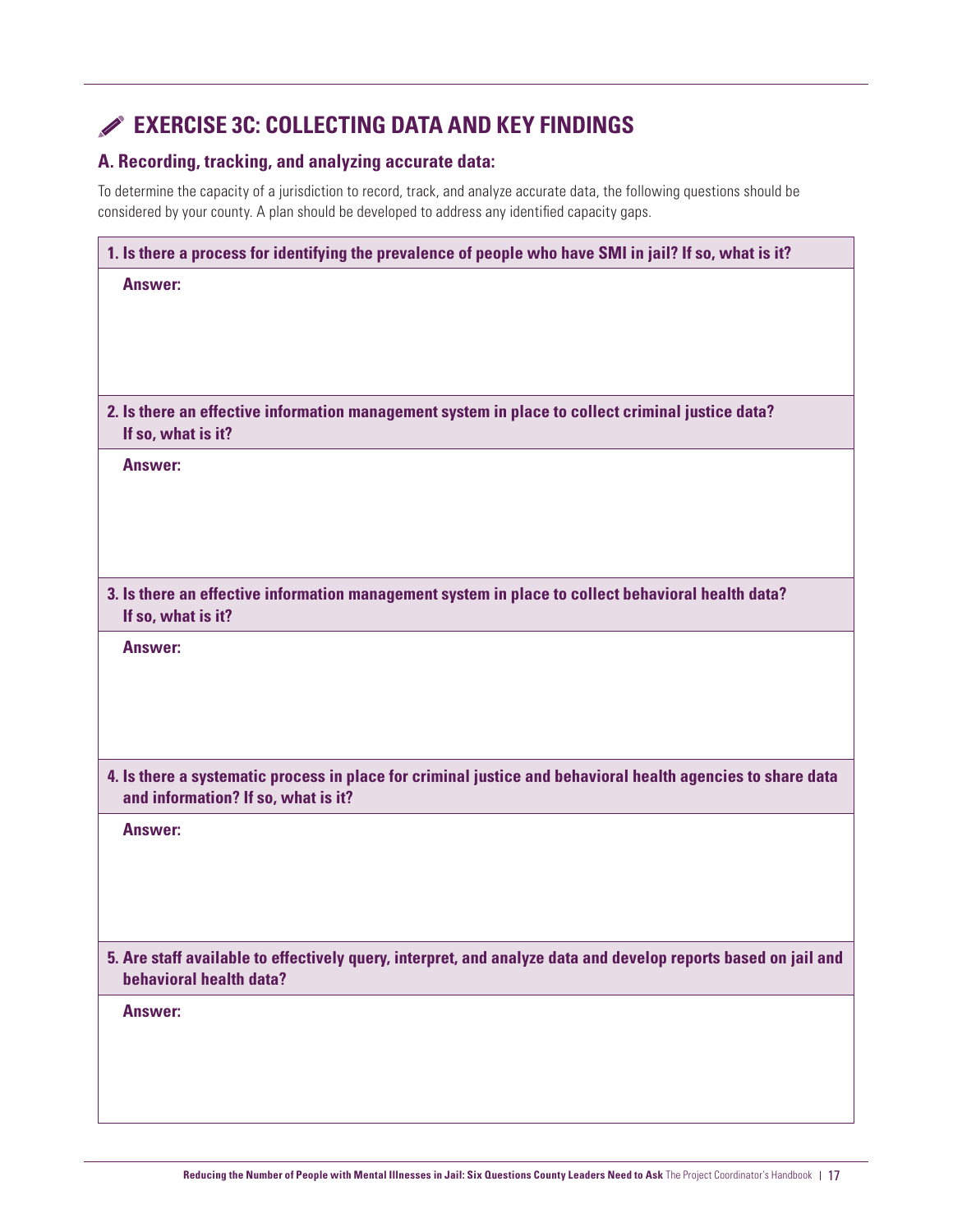#### **B. Tracking Sub-measures of the Four Key Measures**

In addition to the broader measures addressed in Exercise 3B, below is a list of sub-measures that counties may want to track to demonstrate progress toward achieving the four key measures. These sub-measures will provide more detailed data analysis to inform your key findings and determine where to target interventions. The chart below provides information on the sub-measures and general recommendations on which agencies would have this data, although this may vary by jurisdiction.

| 1. To track the number of people who have SMI that are booked into jail, the following sub-measures are<br>collected and analyzed:                                                                                              |                                                                          |                                                     |                                            |
|---------------------------------------------------------------------------------------------------------------------------------------------------------------------------------------------------------------------------------|--------------------------------------------------------------------------|-----------------------------------------------------|--------------------------------------------|
| <b>Sub-measures</b>                                                                                                                                                                                                             | <b>How to Obtain Data</b>                                                | Has data been collected?<br>If so, by which agency? | <b>Data and Related</b><br><b>Findings</b> |
| The number of mental health<br>calls for service received by<br>911 dispatch                                                                                                                                                    | Request data from<br>911 the dispatch or<br>police departments           |                                                     |                                            |
| The number of people who<br>screened positive for SMI<br>according to a validated<br>mental health screening<br>conducted when booked into<br>jail                                                                              | Request data from<br>the jail and/or<br>jail's mental health<br>provider |                                                     |                                            |
| The number of people who<br>were confirmed as having SMI<br>through a clinical assessment<br>at the jail or as a result of data<br>matching with state or local<br>behavioral health systems                                    | Request data from<br>the jail and/or<br>jail's mental health<br>provider |                                                     |                                            |
| A comparison of the three<br>sub-measures above to<br>equivalent data for the<br>general population, including<br>demographic and criminogenic<br>information (age, gender, race/<br>ethnicity, offense type/level,<br>$etc.$ ) | Request data from<br>the jail                                            |                                                     |                                            |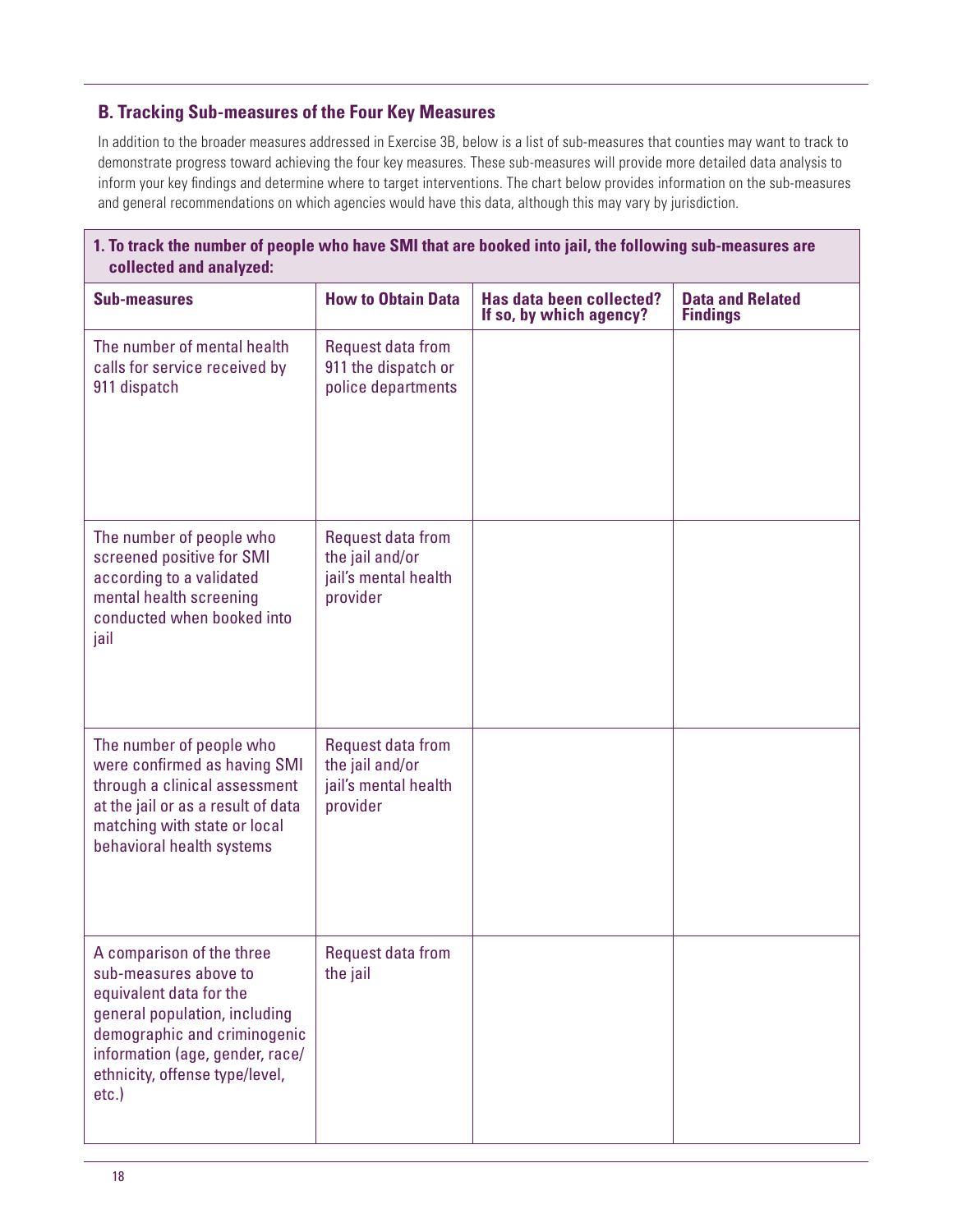| 2. To track the average length of stay for people who have SMI in jail, the following sub-measures are |  |
|--------------------------------------------------------------------------------------------------------|--|
| collected and analyzed:                                                                                |  |

| <b>Sub-measures</b>                                                                                                                                                                                                          | <b>How to Obtain Data</b>                                                                     | Has data been collected?<br>If so, by which agency? | <b>Data and Related</b><br><b>Findings</b> |
|------------------------------------------------------------------------------------------------------------------------------------------------------------------------------------------------------------------------------|-----------------------------------------------------------------------------------------------|-----------------------------------------------------|--------------------------------------------|
| The number of people<br>who have SMI and<br>screened as low,<br>medium, and high for<br>pretrial risk                                                                                                                        | Request data from<br>the jail or outside<br>agency performing<br>screenings                   |                                                     |                                            |
| The average length<br>of stay for people<br>who have SMI by<br>classification and<br>release type (including<br>pretrial population,<br>sentenced, population,<br>surety bond release,<br>federal holds, etc.)               | Request data from<br>the jail                                                                 |                                                     |                                            |
| A comparison of the two<br>sub-measures above<br>to equivalent data for<br>the general population,<br>including demographic<br>and criminogenic<br>information (age, gender,<br>race/ethnicity, offense<br>type/level, etc.) | Request data<br>from the jail and<br>the agency that<br>collects pretrial risk<br>information |                                                     |                                            |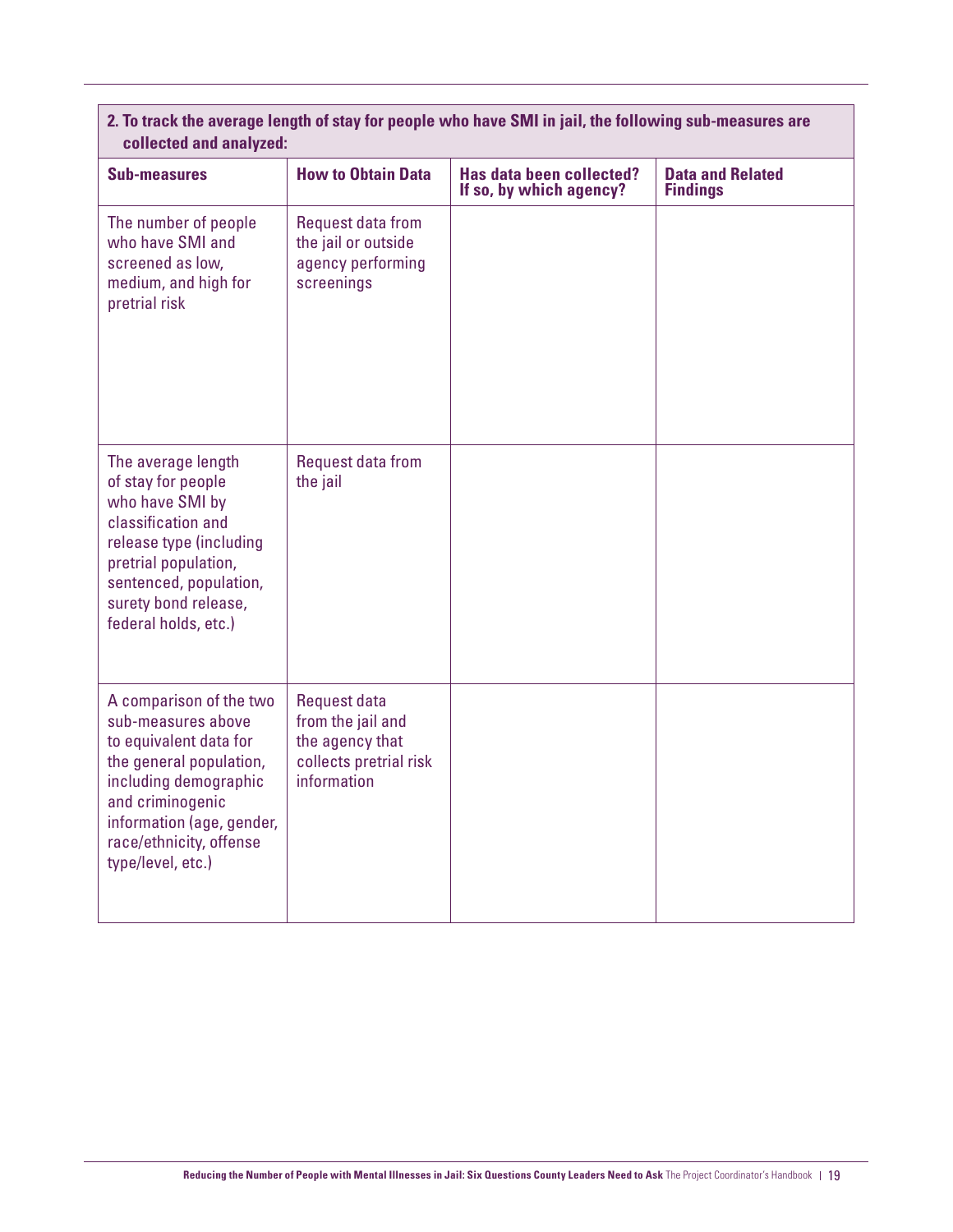| health services and supports, the following sub-measures are collected and analyzed:                                                                                                            |                                                                                                                                                                                   |                                                     |                                            |
|-------------------------------------------------------------------------------------------------------------------------------------------------------------------------------------------------|-----------------------------------------------------------------------------------------------------------------------------------------------------------------------------------|-----------------------------------------------------|--------------------------------------------|
| <b>Sub-measures</b>                                                                                                                                                                             | <b>How to Obtain Data</b>                                                                                                                                                         | Has data been collected?<br>If so, by which agency? | <b>Data and Related</b><br><b>Findings</b> |
| The percentage of<br>people who have SMI<br>who are connected<br>to community-based<br>behavioral health<br>services upon release<br>by release type                                            | Request data from the<br>jail and the community<br>behavioral health<br>provider to perform a<br>data match (additional<br>information may<br>come from community<br>supervision) |                                                     |                                            |
| The percentage of<br>people who have SMI on<br>community supervision<br>by release type                                                                                                         | Request data from the<br>community supervision<br>provider (i.e.,<br>probation)                                                                                                   |                                                     |                                            |
| A comparison of the two<br>sub-measures above<br>to equivalent data for<br>the general population,<br>including demographic<br>and criminogenic<br>information (age,<br>gender, race/ethnicity, | Request data from<br>the jail, community<br>supervision provider,<br>and community-based<br>behavioral health<br>provider                                                         |                                                     |                                            |

#### **3. To track the percentage of people released from jail who are connected to community-based behavioral health services and supports, the following sub-measures are collected and analyzed:**

#### **4. To track the number of people who have SMI returning to jail, the following sub-measures are collected and analyzed:**

| <b>Sub-measures</b>                                                                                                                 | <b>How to Obtain Data</b>                                                                                                                                                                                                                                             | Has data been collected?<br>If so, by which agency? | <b>Data and Related</b><br><b>Findings</b> |
|-------------------------------------------------------------------------------------------------------------------------------------|-----------------------------------------------------------------------------------------------------------------------------------------------------------------------------------------------------------------------------------------------------------------------|-----------------------------------------------------|--------------------------------------------|
| The percentage of<br>people who have SMI<br>who failed to appear<br>in court and/or were<br>rearrested while on<br>pretrial release | People identified with<br>mental illnesses, and<br>their release dates<br>should be matched<br>to a request from the<br>state criminal history<br>repository. Most<br>counties do not record<br>failures to appear in<br>a way that can be<br>extracted for analysis. |                                                     |                                            |

offense type/level, etc.)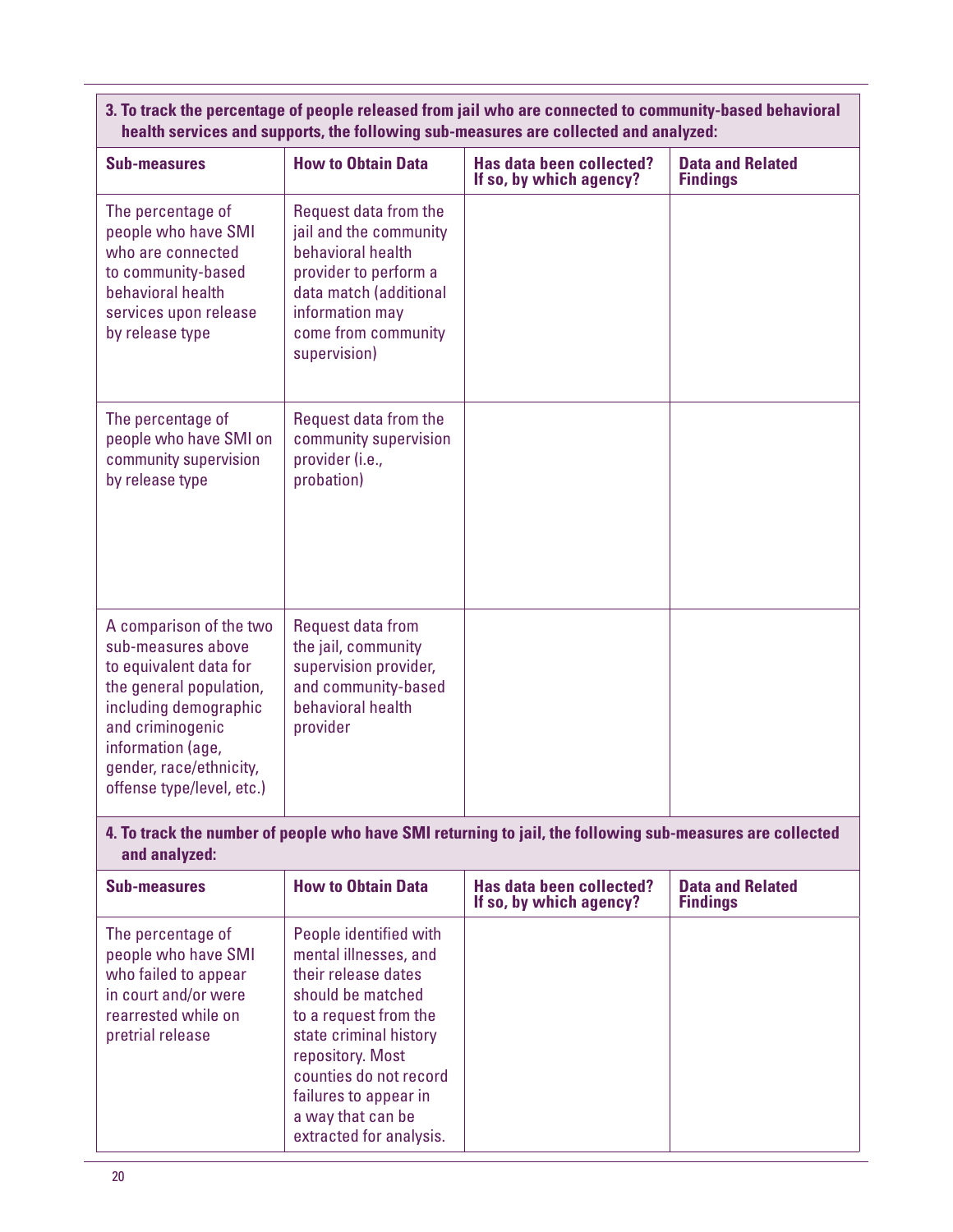| <b>Sub-measures</b>                                                                                                                                                                                                               | <b>How to Obtain Data</b>                                                                                                                                    | Has data been collected?<br>If so, by which agency? | <b>Data and Related</b><br><b>Findings</b> |
|-----------------------------------------------------------------------------------------------------------------------------------------------------------------------------------------------------------------------------------|--------------------------------------------------------------------------------------------------------------------------------------------------------------|-----------------------------------------------------|--------------------------------------------|
| The percentage of<br>people who have SMI<br>who were rearrested<br>after serving a jail<br>sentence                                                                                                                               | People identified with<br>mental illnesses, and<br>their release dates<br>should be matched<br>to a request from the<br>state criminal history<br>repository |                                                     |                                            |
| The percentage of<br>people who have SMI<br>who receive technical<br>violations while serving<br>a sentence to community<br>supervision                                                                                           | Request data from<br>the community<br>supervision provider                                                                                                   |                                                     |                                            |
| The percentage of<br>people who have SMI<br>who are charged<br>with a new criminal<br>offense while serving a<br>sentence to community<br>supervision                                                                             | Request data from<br>the community<br>supervision provider                                                                                                   |                                                     |                                            |
| The total number of<br>people who have SMIs<br>and who have prior jail<br>admissions (with or<br>without a conviction to<br>follow)                                                                                               | If the jail can't<br>calculate this<br>variable, a<br>longitudinal review of<br>past bookings at the<br>jail would be required                               |                                                     |                                            |
| A comparison of the five<br>sub-measures above to<br>the equivalent data for<br>the general population,<br>including demographic<br>and criminogenic<br>information (age, gender,<br>race/ethnicity, offense<br>type/level, etc.) | Request data from<br>the criminal history<br>repository, community<br>supervision provider,<br>and jail                                                      |                                                     |                                            |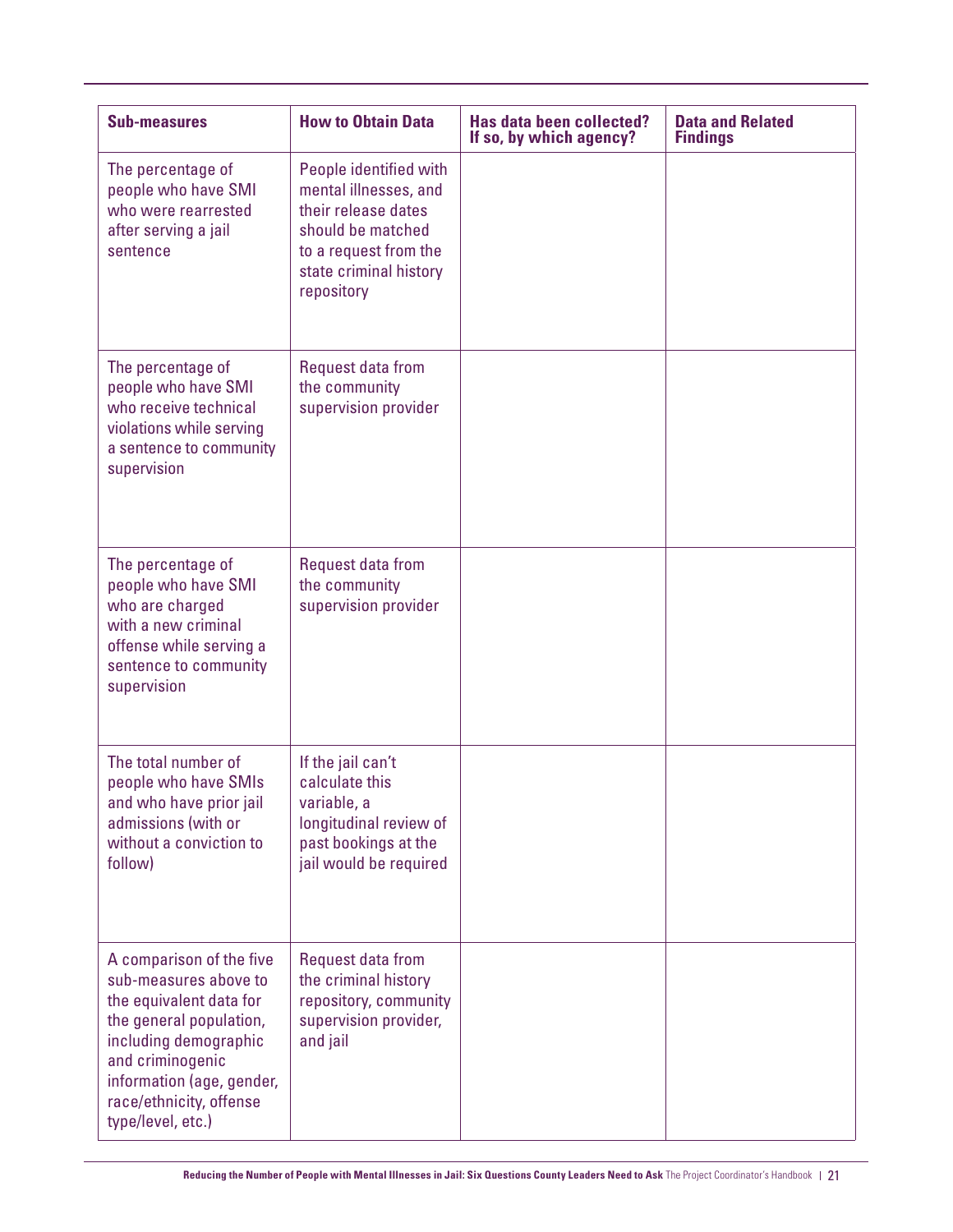# **C. Key Findings**

Use this chart to identify the key findings that can be reported to your planning team and stakeholders in the community.

| <b>Analysis Questions</b>                                                                                                                               | <b>Answers/Data</b> |
|---------------------------------------------------------------------------------------------------------------------------------------------------------|---------------------|
| What is the prevalence of SMI in your jail?                                                                                                             |                     |
| Is the average length of stay in jail for people who<br>have SMI longer than people who do not have SMI?<br><b>How much longer?</b>                     |                     |
| What is the percentage of people identified as<br>having SMI in jail who are connected to care in the<br>community according to your team's definition? |                     |
| What is the recidivism rate for people identified<br>as having SMI in jail and then released to the<br>community according to your team's definition?   |                     |
| Do you have any additional findings? If yes, what<br>are they?                                                                                          |                     |
| What, if any, missing data would you still like to<br>collect?                                                                                          |                     |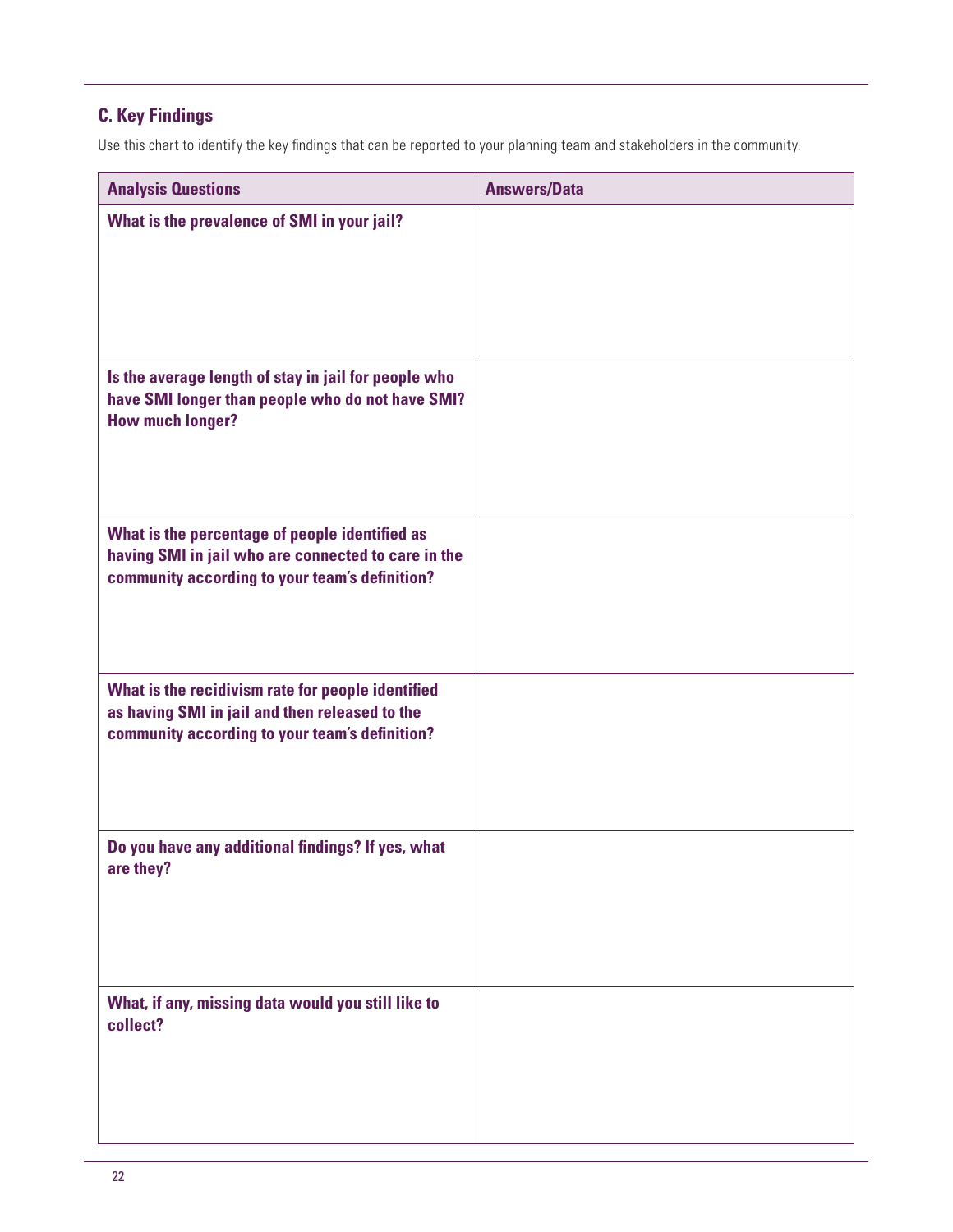# **Question 4: Do We Conduct a Comprehensive Process Analysis and Inventory of Services?**

Without completing a comprehensive process analysis, opportunities to improve services are often not identified and thus are missed. Timely information to inform case decision making is often not generated or shared appropriately, or perhaps a defense attorney, judge, or probation officer receives the information but does not use it to inform his or her decisions. A detailed, point-by-point system review helps county leaders determine where these breakdowns in process occur and where improvements can be made. Recognizing that successful implementation of a plan hinges on the accessibility of community-based treatment and services, it is also important to conduct an inventory of available services and supports. In facilitating the planning team discussions on process analysis and inventory of services, the project coordinator should request detailed information—including data that specifies capacity needs—from all planning team members to inform the planning process and the prioritization of needs.

## **Question 4 Objectives:**

- 1. Complete a detailed process analysis that traces the steps of a person's involvement in the justice system— from the moment 911 receives a mental health call for service, to a person's admission to jail, to their release and connection to community-based treatment, services, and supervision.
- 2. Identify service capacity and gaps at each decision point, including crisis services, diversion opportunities, and community-based treatment, services, and supervision. It is important that the planning team identify what services are not available, as well as what services exist but do not meet capacity needs. Likewise, it is important that the planning team finds ways to make processes more efficient and expand access to appropriate services by reducing any bottlenecks.
- 3. Identify existing evidence-based programs and practices in your county. The planning team should provide county leaders with a detailed description of these services, as well as the gaps in needed services that still exist. This scan of services should also capture the capacity level for the identified programs as a way to indicate if programs should be expanded to meet the demand for the service.

# **Question 4 Facilitation Tips:**

In order to fully assess your system's process and service capacity, you may ask planning team members to designate knowledgeable frontline staff to participate in a subcommittee to complete this task. Their work should be presented to the planning team for discussion and approval. Facilitating a process analysis and inventory of services is more efficiently done by charting responses that capture the current state of your criminal justice and behavioral health systems and identify needed improvements. As the project coordinator, you should:

• Have the subcommittee complete a process flow analysis that charts how a person moves through the system from the time of first contact with law enforcement to final case disposition. A walkthrough of the jail booking process by the subcommittee members can help inform the planning discussion. Subcommittee members may ask each of the participating departments to submit information and/or data to inform the subcommittee of relevant policies or practices, as well as to identify redundancies and opportunities to address improvements that can be made with little time and effort. As this part of the work can be time consuming and involve multiple meetings, it is important for you to hold firm to requiring attendance and participation in this process to keep the project on schedule.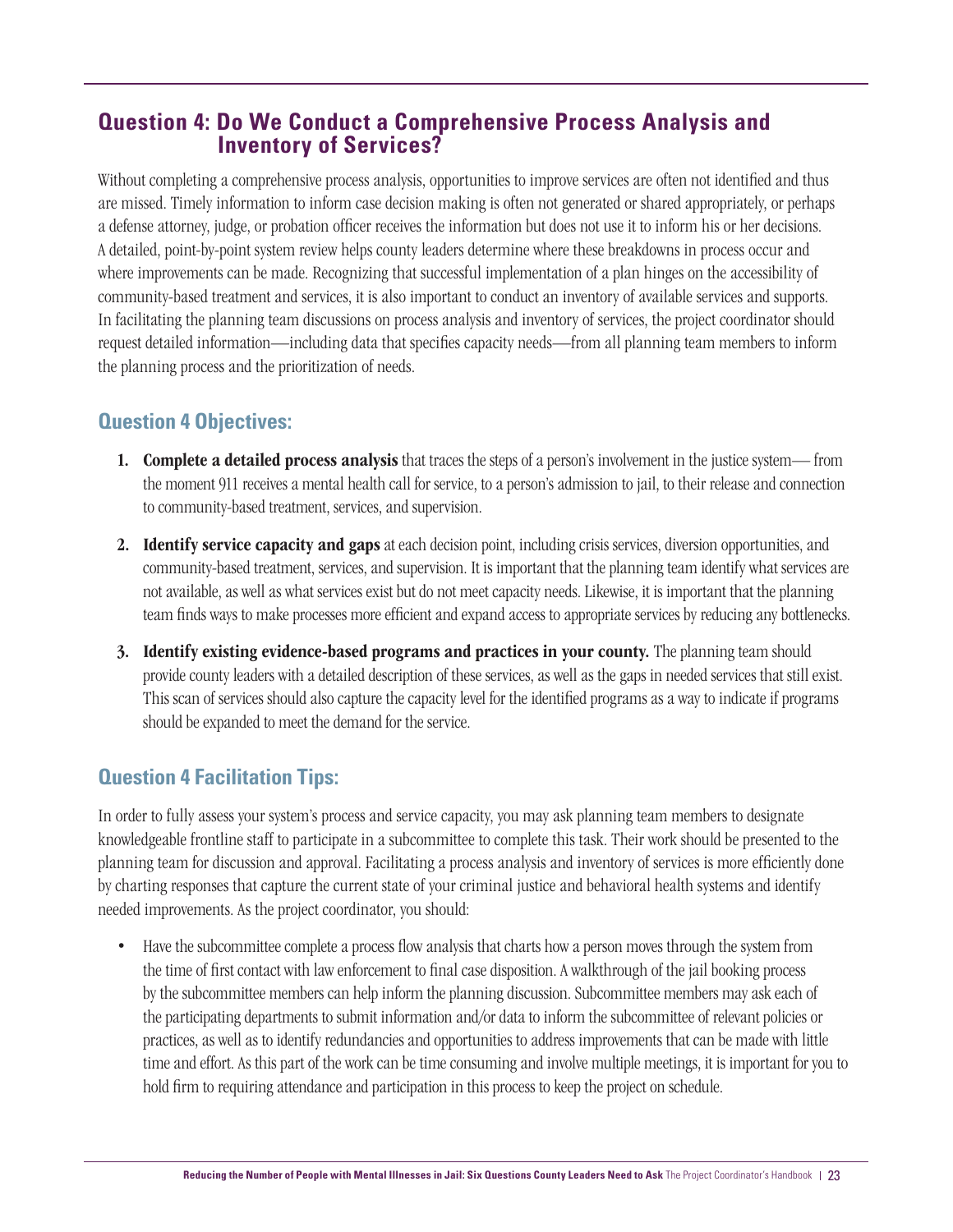- [Use data to illustrate current capacity as compared to need, if the planning team has completed a Sequential Intercept](https://www.prainc.com/wp-content/uploads/2015/10/SIMBrochure.pdf) Map (SIM).
- If discussions do not support an improvement that aligns with one of the four key measures, refocus the planning team by emphasizing the needs supported by your data.
- If you work in a smaller or more rural jurisdiction, seek out other [rural sites](http://www.naco.org/resources/reducing-mental-illness-rural-jails) to learn how they have addressed specific challenges. The gaps you identify might include a lack of behavioral health resources and few, if any, non-judicial system alternatives for law enforcement contact with individuals during non-traditional working hours. Learn how other sites have addressed these challenges and consider connecting with nearby jurisdictions to discuss creating shared or regionalized services.
- Use timelines to establish goals and expectations for subcommittee work.

### **Timelines and Tracking Accomplishments**

The project coordinator must be the ultimate task master, guiding and gently forcing the completion of subcommittee work, keeping track of leadership decisions, and shepherding final recommendations to the county board. It may be advantageous to time the completion of final recommendations with the local budget process, grant solicitation periods, or other potential funding opportunities. The project coordinator should supervise work assignments to include clear expectations of the assignment, who is to complete the work, and in what timeframe.

Additionally, the project coordinator may want to organize the planning team and subcommittee work around shortterm, mid-term, and long-term goals. As short-term tasks are completed, "low-hanging fruit" items are addressed, and strides toward longer-term goals are made, it is important to capture those successes and relay them back to the planning team.

# **Facilitation Exercises for Question 4: EXERCISE 4: PROCESS ANALYSIS AND INVENTORY OF SERVICES**

#### **A. System Mapping through a Process Analysis**

The following flow chart is an example of how a county planning team, or perhaps a subcommittee of the planning team, traces each step of a person's involvement in the justice system—from the moment 911 receives a mental health call for service, to the person's admission to jail, to his or her release from jail and connection to community-based treatment, services, and supervision. At each decision point, the planning team should ask:

- What is the process associated with the decision?
- Is the process timely and efficient?
- What information is collected at that point in the process?
- How is that information shared and with whom?
- How is that information acted upon?
- Are the people involved in each decision point trained in their role?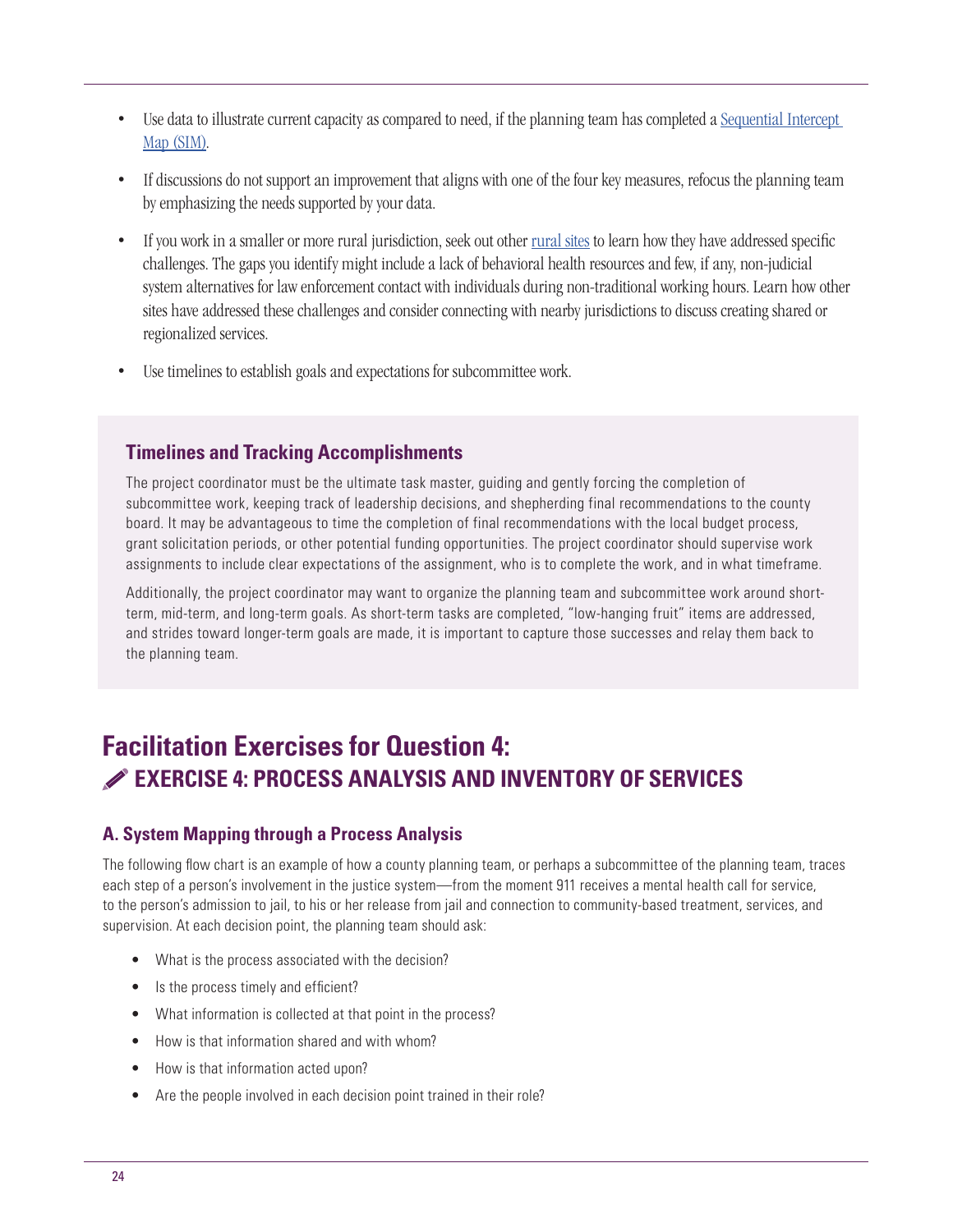This flow chart illustrates one county's process, but does not show the county's entire criminal justice and behavioral health systems.

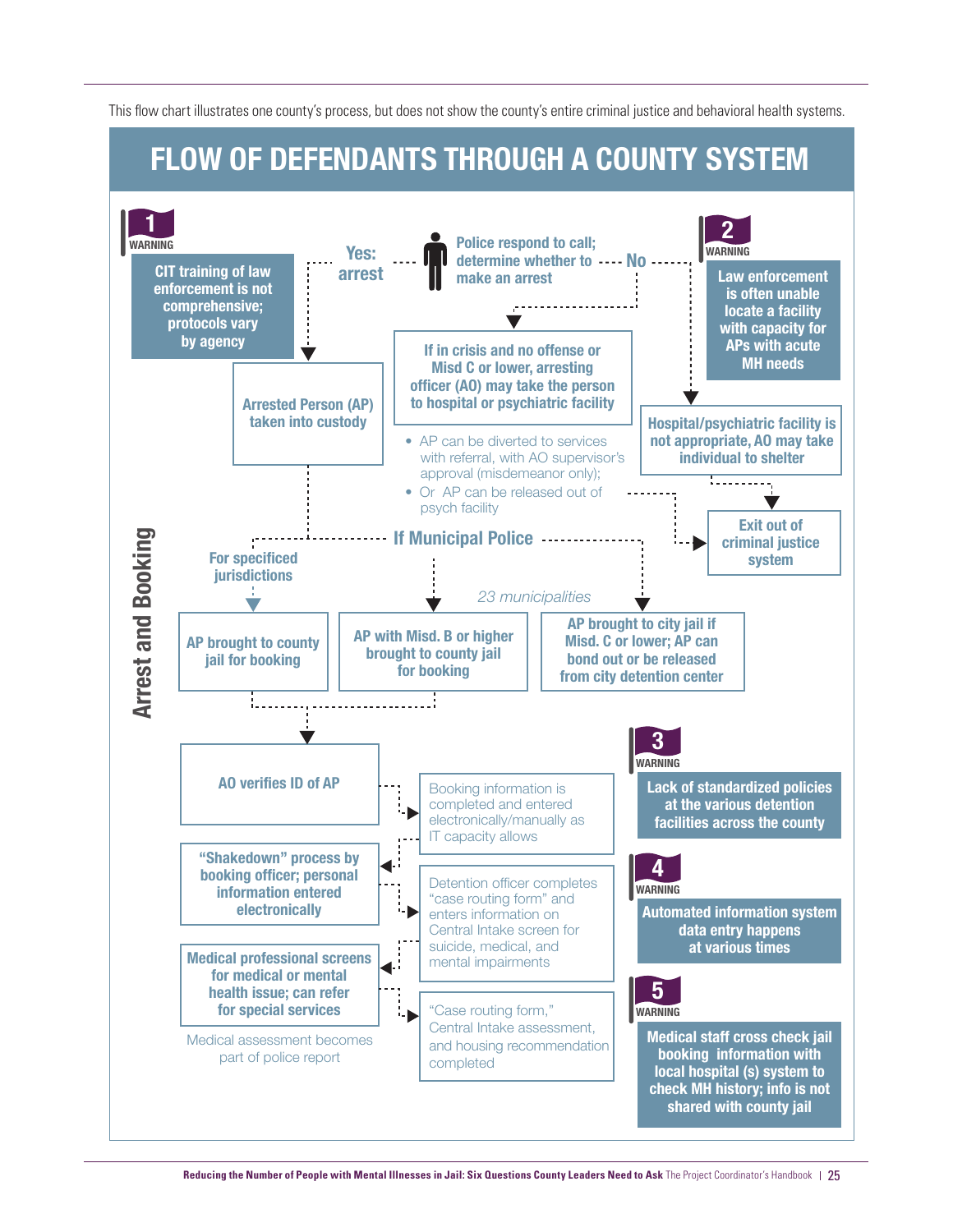#### **B. Inventorying Services by the Four Key Measures**

Use the following four tables to identify current policies, practices, programs, and treatment options in your county that address each of the four key measures described in Question 3.

| Measure 1: Reduce the number (and percentage) of people with mental illnesses<br>who are booked into jail                                                                             |                                                                                                                                                                                                                                                                       |                                                                                                                                         |  |
|---------------------------------------------------------------------------------------------------------------------------------------------------------------------------------------|-----------------------------------------------------------------------------------------------------------------------------------------------------------------------------------------------------------------------------------------------------------------------|-----------------------------------------------------------------------------------------------------------------------------------------|--|
| <b>Instructions</b>                                                                                                                                                                   | <b>Pre-arrest Identification of Mental</b><br><b>Illnesses and Co-occurring</b><br><b>Substance Addictions</b>                                                                                                                                                        | <b>Law Enforcement Responses</b>                                                                                                        |  |
| List the relevant policies,<br>practices, evidence-<br>based programs, and<br>treatment options that<br>currently exist in your<br>system and include a<br>brief description of each. | <b>1. EXAMPLE: Mental health crisis</b><br>identified on 911 call<br>Process for identifying whether a<br>$\bullet$<br>911 call requires a response by the<br>mobile crisis outreach team                                                                             | <b>1. EXAMPLE: Crisis Intervention</b><br><b>Team (CIT)</b><br>• All law enforcement in the county<br>are required to be trained in CIT |  |
|                                                                                                                                                                                       | 2.                                                                                                                                                                                                                                                                    | 2.                                                                                                                                      |  |
|                                                                                                                                                                                       | 3.                                                                                                                                                                                                                                                                    | 3.                                                                                                                                      |  |
|                                                                                                                                                                                       | 4.                                                                                                                                                                                                                                                                    | 4.                                                                                                                                      |  |
|                                                                                                                                                                                       | 5.                                                                                                                                                                                                                                                                    | 5.                                                                                                                                      |  |
|                                                                                                                                                                                       | <b>Screening for Mental Illnesses,</b><br><b>Co-occurring Substance Addictions,</b>                                                                                                                                                                                   | <b>Jail Diversion Opportunities</b>                                                                                                     |  |
|                                                                                                                                                                                       | and Risk at Jail Booking to Inform<br><b>Pretrial Release Decisions</b>                                                                                                                                                                                               |                                                                                                                                         |  |
|                                                                                                                                                                                       | <b>1. EXAMPLE: The Brief Jail Mental</b><br><b>Health Screen is administered to</b><br>people at booking into jail<br>• Everyone booked into jail receives<br>the screen, and results are shared<br>with the appropriate parties while<br>maintaining confidentiality | <b>1. EXAMPLE: Crisis Center</b><br><b>Provides short-term mental health</b><br>$\bullet$<br>crisis stabilization in a secure unit      |  |
|                                                                                                                                                                                       | 2.                                                                                                                                                                                                                                                                    | 2.                                                                                                                                      |  |
|                                                                                                                                                                                       | 3.                                                                                                                                                                                                                                                                    | 3.                                                                                                                                      |  |
|                                                                                                                                                                                       | 4.                                                                                                                                                                                                                                                                    | 4.                                                                                                                                      |  |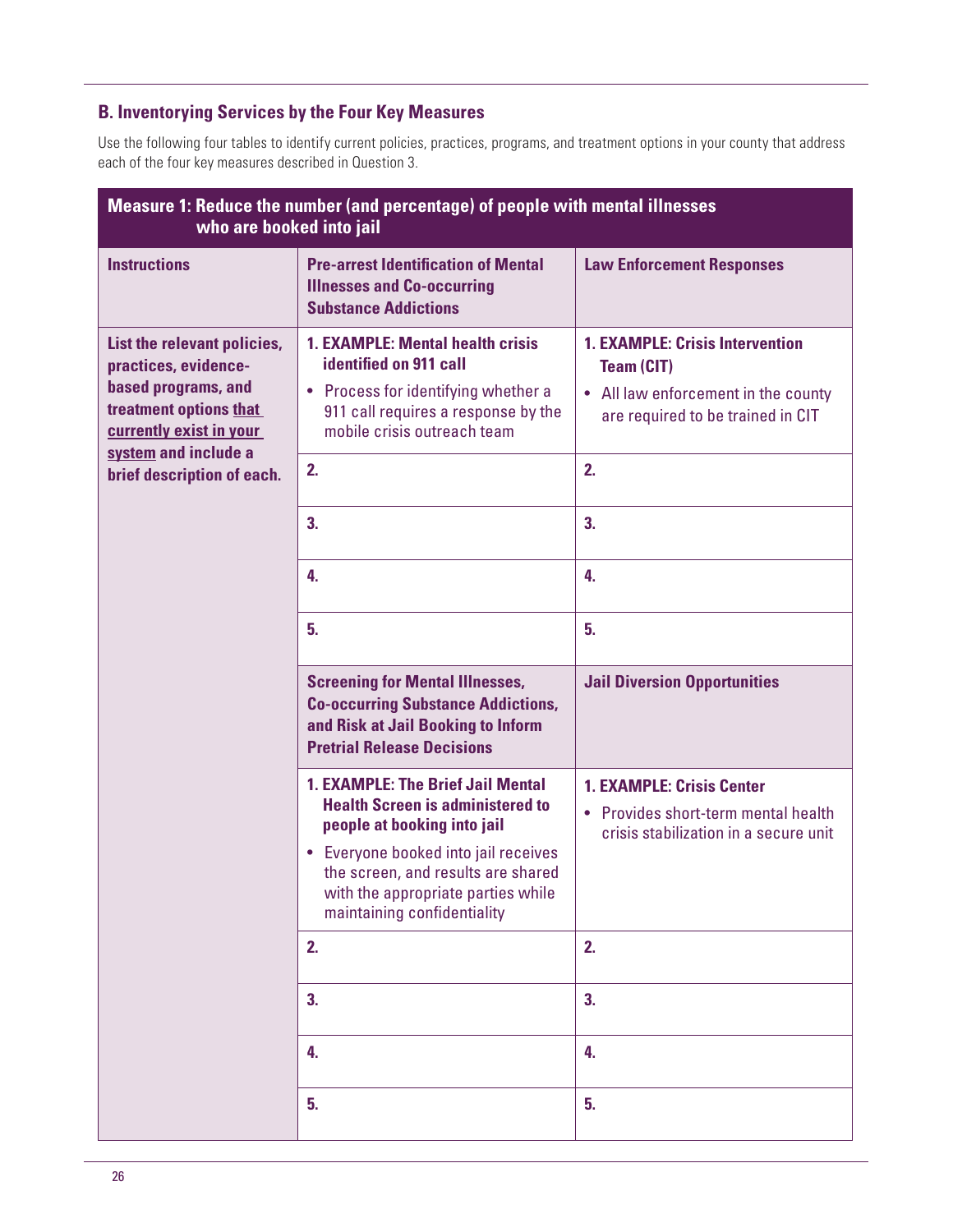| Measure 2: Reduce their average length of stay in jail                                                                                                                    |                                                                                                                                                                                                               |                                                                                                                                                                                                                         |  |
|---------------------------------------------------------------------------------------------------------------------------------------------------------------------------|---------------------------------------------------------------------------------------------------------------------------------------------------------------------------------------------------------------|-------------------------------------------------------------------------------------------------------------------------------------------------------------------------------------------------------------------------|--|
| <b>Instructions</b>                                                                                                                                                       | <b>Screening for Mental Illnesses,</b><br><b>Co-occurring Substance Addictions,</b><br>and Risk in Jail                                                                                                       | <b>Pretrial Release Decision Making</b>                                                                                                                                                                                 |  |
| <b>List the relevant</b><br>policies, practices,<br>evidence-based<br>programs, and<br>treatment options<br>that currently exist<br>in your system and<br>include a brief | 1. EXAMPLE: A pretrial risk assessment<br>tool is administered<br>• Everyone booked into jail receives<br>the screen, with the results shared<br>appropriately                                                | <b>1. EXAMPLE: Pretrial risk information</b><br>is made available to inform the<br>court regarding release at the first<br>appearance<br>• The information is submitted to the<br>judge, prosecutor, and defense lawyer |  |
| description of each.                                                                                                                                                      | 2.                                                                                                                                                                                                            | 2.                                                                                                                                                                                                                      |  |
|                                                                                                                                                                           | 3.                                                                                                                                                                                                            | 3.                                                                                                                                                                                                                      |  |
|                                                                                                                                                                           | 4.                                                                                                                                                                                                            | 4.                                                                                                                                                                                                                      |  |
|                                                                                                                                                                           | 5.                                                                                                                                                                                                            | 5.                                                                                                                                                                                                                      |  |
|                                                                                                                                                                           | <b>Pretrial Treatment Programs</b>                                                                                                                                                                            | <b>Pretrial Community Supervision</b>                                                                                                                                                                                   |  |
|                                                                                                                                                                           | <b>1. EXAMPLE: Referral to treatment</b><br>included in pretrial release order<br>• All who are screened and/or<br>assessed as needing treatment<br>receive an appointment for follow-up<br>care upon release | 1. EXAMPLE: Pretrial supervision<br>ordered for people identified as<br>moderate to high risk<br>• People assigned to pretrial supervision<br>and identified as needing mental<br>health services are connected to care |  |
|                                                                                                                                                                           | 2.                                                                                                                                                                                                            | 2.                                                                                                                                                                                                                      |  |
|                                                                                                                                                                           | 3.                                                                                                                                                                                                            | 3.                                                                                                                                                                                                                      |  |
|                                                                                                                                                                           | 4.                                                                                                                                                                                                            | 4.                                                                                                                                                                                                                      |  |
|                                                                                                                                                                           | 5.                                                                                                                                                                                                            | 5.                                                                                                                                                                                                                      |  |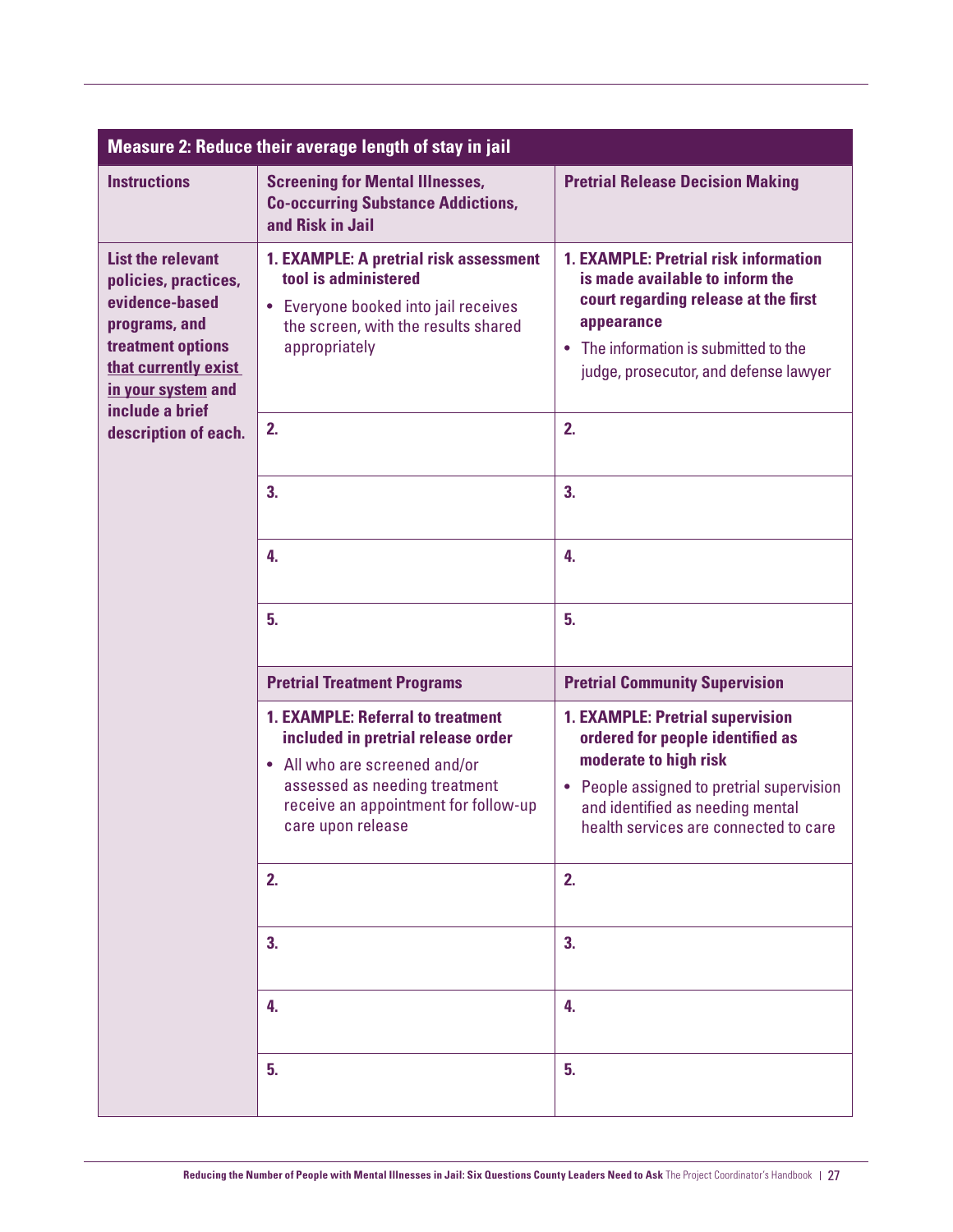| Measure 3: Increase the percentage of people who have mental illnesses released from jail<br>who are connected to treatment                                                                       |                                                                                                                                                                                                                                                 |                                                                                                                                                                                                                                    |  |
|---------------------------------------------------------------------------------------------------------------------------------------------------------------------------------------------------|-------------------------------------------------------------------------------------------------------------------------------------------------------------------------------------------------------------------------------------------------|------------------------------------------------------------------------------------------------------------------------------------------------------------------------------------------------------------------------------------|--|
| <b>Instructions</b>                                                                                                                                                                               | <b>Assessments for Mental Illnesses and</b><br><b>Co-occurring Substance Addictions in</b><br><b>Jail/Community</b>                                                                                                                             | <b>Information-Sharing Policies</b>                                                                                                                                                                                                |  |
| <b>List the relevant</b><br>policies, practices,<br>evidence-based<br>programs, and<br>treatment options<br>that currently exist<br>in your system and<br>include a brief<br>description of each. | 1. EXAMPLE: People who screen<br>positive for mental illness receive a<br>full assessment<br>• There is a process in place for<br>both in-jail and community-based<br>assessments<br>2.                                                         | <b>1. EXAMPLE: Release of information</b><br>policies are in place to allow for<br>information sharing<br>• The sheriff's office shares relevant<br>information with the local behavioral<br>health authority<br>2.                |  |
|                                                                                                                                                                                                   | 3.<br>4.                                                                                                                                                                                                                                        | 3.<br>4.                                                                                                                                                                                                                           |  |
|                                                                                                                                                                                                   | 5.<br><b>Case Management/Supervision</b>                                                                                                                                                                                                        | 5.<br><b>Mental Health and Substance</b>                                                                                                                                                                                           |  |
|                                                                                                                                                                                                   |                                                                                                                                                                                                                                                 | <b>Addiction Treatment</b>                                                                                                                                                                                                         |  |
|                                                                                                                                                                                                   | 1. EXAMPLE: A community supervision<br>officer and behavioral health<br>clinician provide collaborative case<br>management<br>Roles and responsibilities are clearly<br>defined to increase consistency in<br>care and supervision expectations | <b>1. EXAMPLE: The local behavioral</b><br>health agency administers an in-<br>reach program in the jail<br>• The local behavioral health agency<br>provides jail-based services and<br>ensures connection to care upon<br>release |  |
|                                                                                                                                                                                                   | 2.                                                                                                                                                                                                                                              | 2.                                                                                                                                                                                                                                 |  |
|                                                                                                                                                                                                   | 3.                                                                                                                                                                                                                                              | 3.                                                                                                                                                                                                                                 |  |
|                                                                                                                                                                                                   | 4.                                                                                                                                                                                                                                              | 4.                                                                                                                                                                                                                                 |  |
|                                                                                                                                                                                                   | 5.                                                                                                                                                                                                                                              | 5.                                                                                                                                                                                                                                 |  |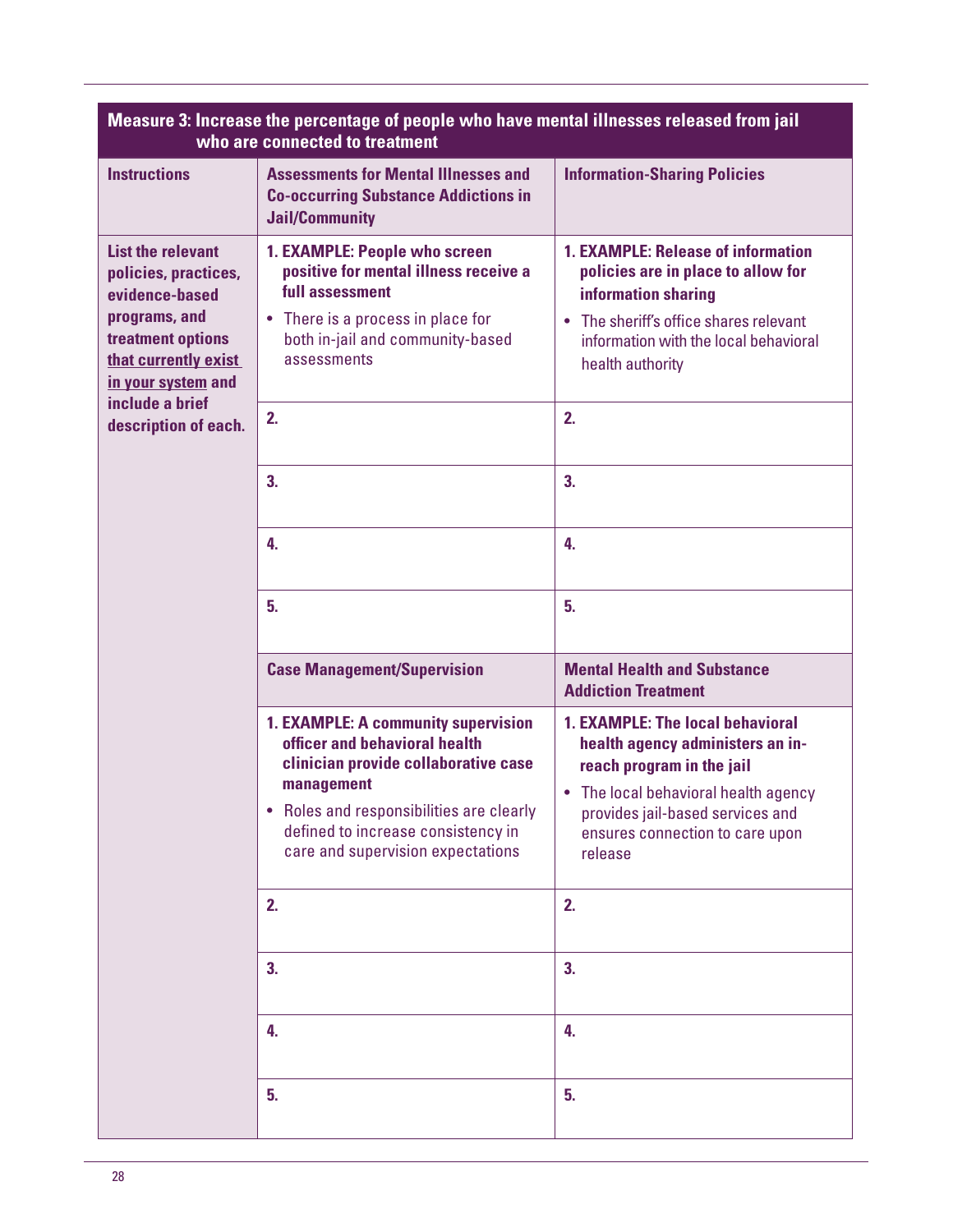| <b>Measure 4: Reduce their recidivism rates</b>                                                                                                                           |                                                                                                                                                                                                                                                            |                                                                                                                                                                                                                                                                                 |  |
|---------------------------------------------------------------------------------------------------------------------------------------------------------------------------|------------------------------------------------------------------------------------------------------------------------------------------------------------------------------------------------------------------------------------------------------------|---------------------------------------------------------------------------------------------------------------------------------------------------------------------------------------------------------------------------------------------------------------------------------|--|
| <b>Instructions</b>                                                                                                                                                       | <b>Assessments for Risk in Jail/Community</b>                                                                                                                                                                                                              | <b>Risk-Reduction Policies</b>                                                                                                                                                                                                                                                  |  |
| <b>List the relevant</b><br>policies, practices,<br>evidence-based<br>programs, and<br>treatment options<br>that currently exist<br>in your system and<br>include a brief | 1. EXAMPLE: A post-conviction risk<br>and needs assessment tool is<br>administered<br>• Everyone assigned to community<br>supervision receives a risk and needs<br>assessment and a case management<br>plan, which is developed based on<br>risk and needs | 1. EXAMPLE: The community<br>supervision provider implements<br>evidence-based practices that are<br>proven to reduce recidivism<br>• Interventions such as cognitive<br>behavioral therapy (CBT) are in place to<br>address criminal thinking                                  |  |
| description of each                                                                                                                                                       | 2.                                                                                                                                                                                                                                                         | 2.                                                                                                                                                                                                                                                                              |  |
|                                                                                                                                                                           | 3.                                                                                                                                                                                                                                                         | 3.                                                                                                                                                                                                                                                                              |  |
|                                                                                                                                                                           | 4.                                                                                                                                                                                                                                                         | 4.                                                                                                                                                                                                                                                                              |  |
|                                                                                                                                                                           | 5.                                                                                                                                                                                                                                                         | 5.                                                                                                                                                                                                                                                                              |  |
|                                                                                                                                                                           | <b>Community Supervision Focused on</b><br><b>Risk Reduction</b>                                                                                                                                                                                           | <b>Behavioral Health Services Focused on</b><br><b>Risk Reduction</b>                                                                                                                                                                                                           |  |
|                                                                                                                                                                           | <b>1. EXAMPLE: Community supervision</b><br>follows the principles of Risk, Needs,<br>and Responsivity<br>More intense supervision is provided<br>$\bullet$<br>to moderate- to high-risk people                                                            | <b>1. EXAMPLE: Treatment plans follow</b><br>the principles of Risk, Needs, and<br><b>Responsivity</b><br>• For people who are assessed as<br>having a moderate to high risk<br>of recidivism and have mental<br>health needs, treatment includes<br>interventions based on CBT |  |
|                                                                                                                                                                           | 2.                                                                                                                                                                                                                                                         | 2.                                                                                                                                                                                                                                                                              |  |
|                                                                                                                                                                           | 3.                                                                                                                                                                                                                                                         | 3.                                                                                                                                                                                                                                                                              |  |
|                                                                                                                                                                           | 4.                                                                                                                                                                                                                                                         | 4.                                                                                                                                                                                                                                                                              |  |
|                                                                                                                                                                           | 5.                                                                                                                                                                                                                                                         | 5.                                                                                                                                                                                                                                                                              |  |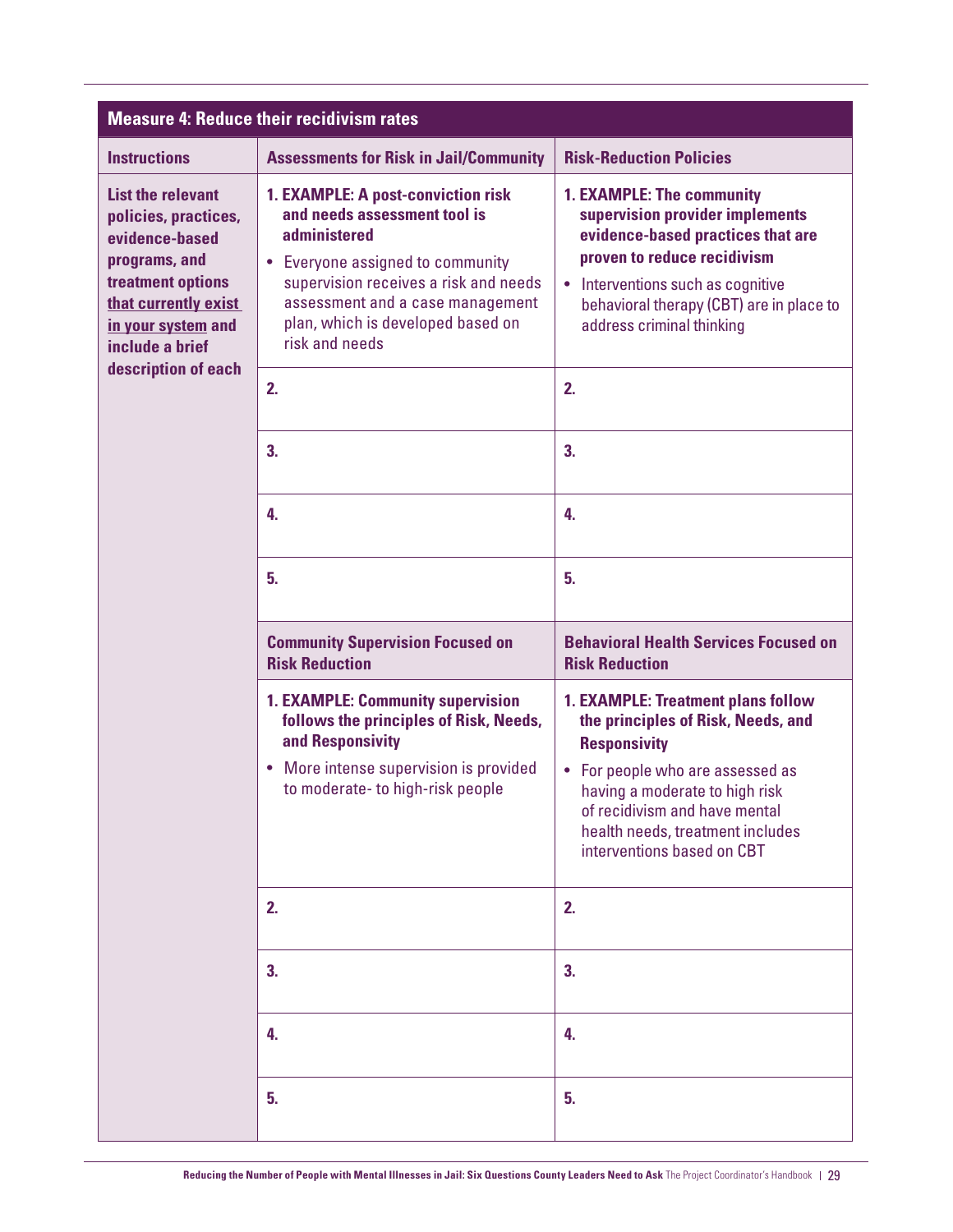#### **C. Addressing Gaps In the System**

Use the following four tables to identify the policies, practices, programs, and treatment options across all four key measures that do not currently exist in your system. Later in this guide, you will be asked to prioritize these responses, so this exercise can be used as a "wish list." Refer to the previous charts in this exercise to identify gaps in services and practices.

| Measure 1: Reduce the number (and percentage) of people who have mental illnesses<br>who are booked into jail                     |                                                                                                                                                                |                                     |  |
|-----------------------------------------------------------------------------------------------------------------------------------|----------------------------------------------------------------------------------------------------------------------------------------------------------------|-------------------------------------|--|
| <b>Instructions</b>                                                                                                               | <b>Pre-arrest Identification of Mental</b><br><b>Illnesses and Co-occurring</b><br><b>Substance Addictions</b>                                                 | <b>Law Enforcement Responses</b>    |  |
| <b>List the relevant</b><br>policies, practices,<br>evidence-based<br>programs, and<br>treatment options<br>that do not currently | $\mathbf{1}$ .                                                                                                                                                 | $\mathbf{1}$ .                      |  |
|                                                                                                                                   | 2.                                                                                                                                                             | 2.                                  |  |
| exist in your system<br>but would improve<br>your system's                                                                        | 3.                                                                                                                                                             | 3.                                  |  |
| outcomes, and<br>include a brief                                                                                                  | 4.                                                                                                                                                             | 4.                                  |  |
| description of each.                                                                                                              | 5.                                                                                                                                                             | 5 <sub>1</sub>                      |  |
|                                                                                                                                   | <b>Screening for Mental Illnesses,</b><br><b>Co-occurring Substance Addictions,</b><br>and Risk at Jail Booking to Inform<br><b>Pretrial Release Decisions</b> | <b>Jail Diversion Opportunities</b> |  |
|                                                                                                                                   | $\mathbf{1}$ .                                                                                                                                                 | $\mathbf{1}$ .                      |  |
|                                                                                                                                   | 2.                                                                                                                                                             | 2.                                  |  |
|                                                                                                                                   | 3.                                                                                                                                                             | 3.                                  |  |
|                                                                                                                                   | 4.                                                                                                                                                             | 4.                                  |  |
|                                                                                                                                   | 5.                                                                                                                                                             | 5.                                  |  |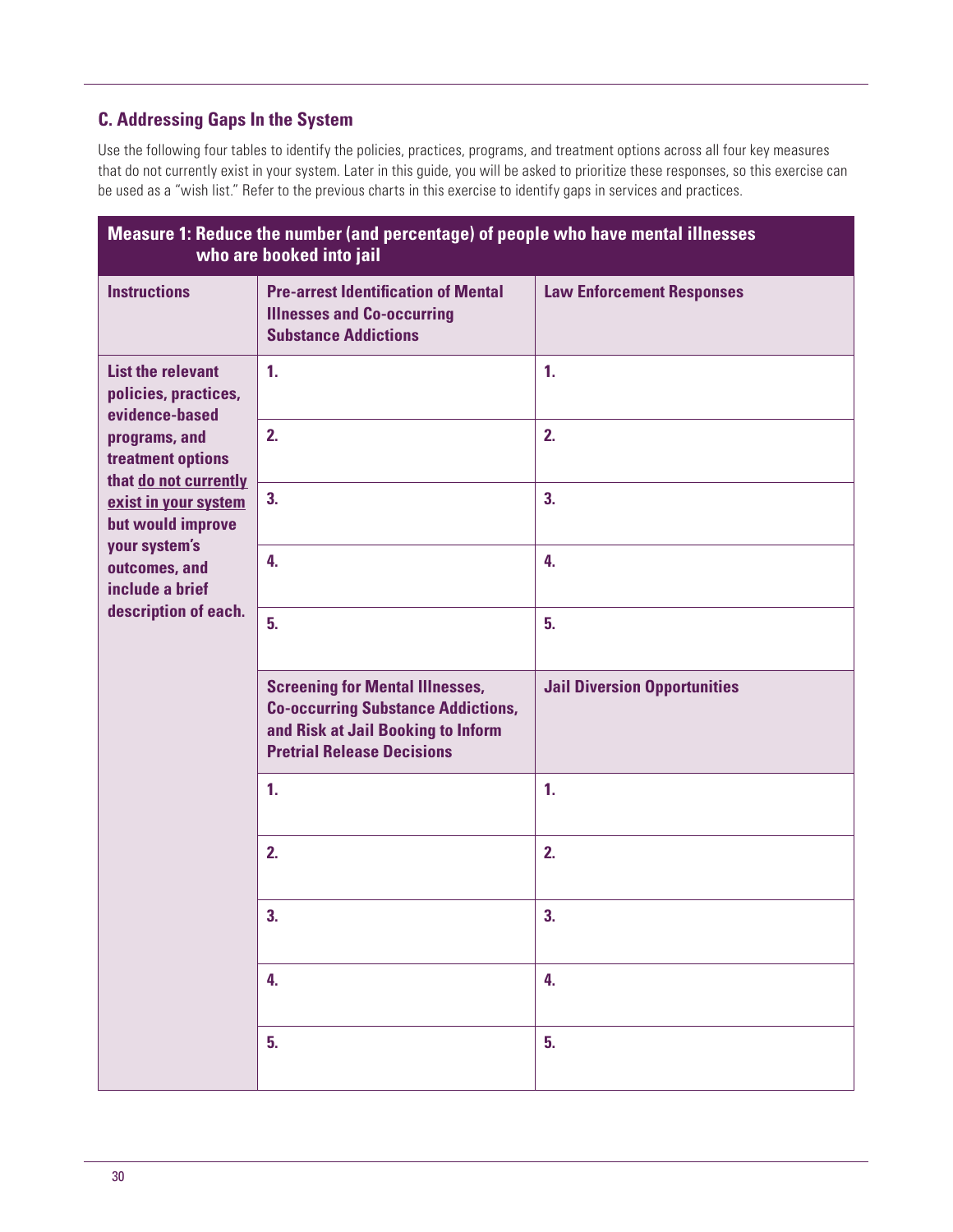| Measure 2: Reduce their average length of stay in jail                              |                                                                                                         |                                         |
|-------------------------------------------------------------------------------------|---------------------------------------------------------------------------------------------------------|-----------------------------------------|
| <b>Instructions</b>                                                                 | <b>Screening for Mental Illnesses,</b><br><b>Co-occurring Substance Addictions,</b><br>and Risk in Jail | <b>Pretrial Release Decision Making</b> |
| <b>List the relevant</b><br>policies, practices,<br>evidence-based                  | 1 <sub>1</sub>                                                                                          | 1.                                      |
| programs, and<br>treatment options<br>that do not currently<br>exist in your system | 2.                                                                                                      | 2.                                      |
| but would improve<br>your system's<br>outcomes, and<br>include a brief              | 3.                                                                                                      | 3.                                      |
| description of each.                                                                | 4.                                                                                                      | 4.                                      |
|                                                                                     | 5.                                                                                                      | 5.                                      |
|                                                                                     | <b>Pretrial Treatment Programs</b>                                                                      | <b>Pretrial Community Supervision</b>   |
|                                                                                     | $\mathbf{1}$                                                                                            | $\mathbf{1}$ .                          |
|                                                                                     | 2.                                                                                                      | 2.                                      |
|                                                                                     | 3.                                                                                                      | 3.                                      |
|                                                                                     | 4.                                                                                                      | 4.                                      |
|                                                                                     | 5.                                                                                                      | 5.                                      |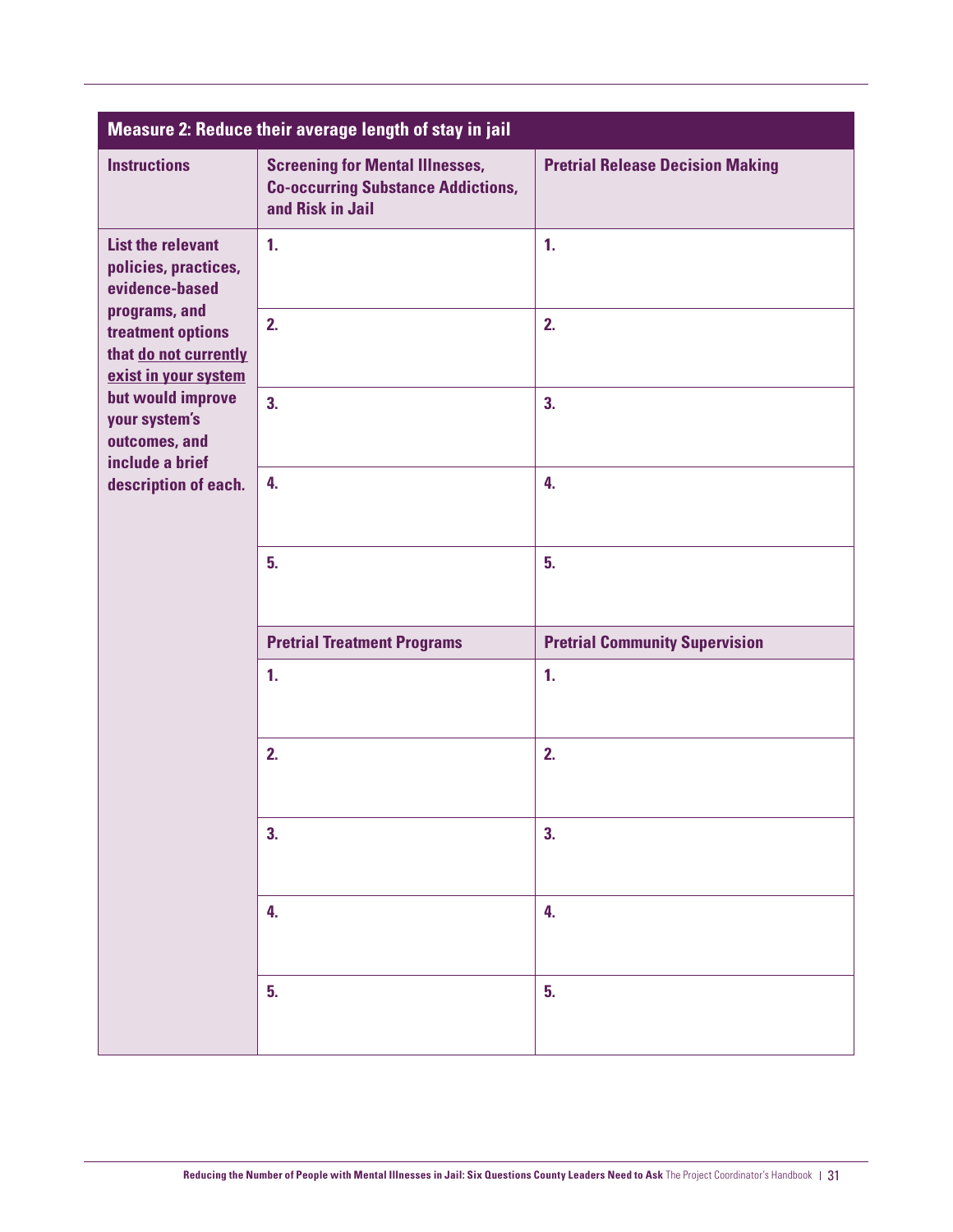| Measure 3: Increase the percentage of people who have mental illnesses released from jail<br>who are connected to treatment                                                                                                                                 |                                                                                                                     |                                                                  |
|-------------------------------------------------------------------------------------------------------------------------------------------------------------------------------------------------------------------------------------------------------------|---------------------------------------------------------------------------------------------------------------------|------------------------------------------------------------------|
| <b>Instructions</b>                                                                                                                                                                                                                                         | <b>Assessments for Mental Illnesses and</b><br><b>Co-occurring Substance Addictions in</b><br><b>Jail/Community</b> | <b>Information-Sharing Policies</b>                              |
| <b>List the relevant</b><br>policies, practices,<br>evidence-based<br>programs, and<br>treatment options<br>that do not currently<br>exist in your system<br>but would improve<br>your system's<br>outcomes, and<br>include a brief<br>description of each. | $\mathbf{1}$ .                                                                                                      | $\mathbf{1}$ .                                                   |
|                                                                                                                                                                                                                                                             | 2.                                                                                                                  | 2.                                                               |
|                                                                                                                                                                                                                                                             | 3.                                                                                                                  | 3.                                                               |
|                                                                                                                                                                                                                                                             | 4.                                                                                                                  | 4.                                                               |
|                                                                                                                                                                                                                                                             | 5.                                                                                                                  | 5.                                                               |
|                                                                                                                                                                                                                                                             | <b>Case Management/Supervision</b>                                                                                  | <b>Mental Health and Substance</b><br><b>Addiction Treatment</b> |
|                                                                                                                                                                                                                                                             | 1.                                                                                                                  | 1.                                                               |
|                                                                                                                                                                                                                                                             | 2.                                                                                                                  | 2.                                                               |
|                                                                                                                                                                                                                                                             | 3.                                                                                                                  | 3.                                                               |
|                                                                                                                                                                                                                                                             | 4.                                                                                                                  | 4.                                                               |
|                                                                                                                                                                                                                                                             | 5.                                                                                                                  | 5.                                                               |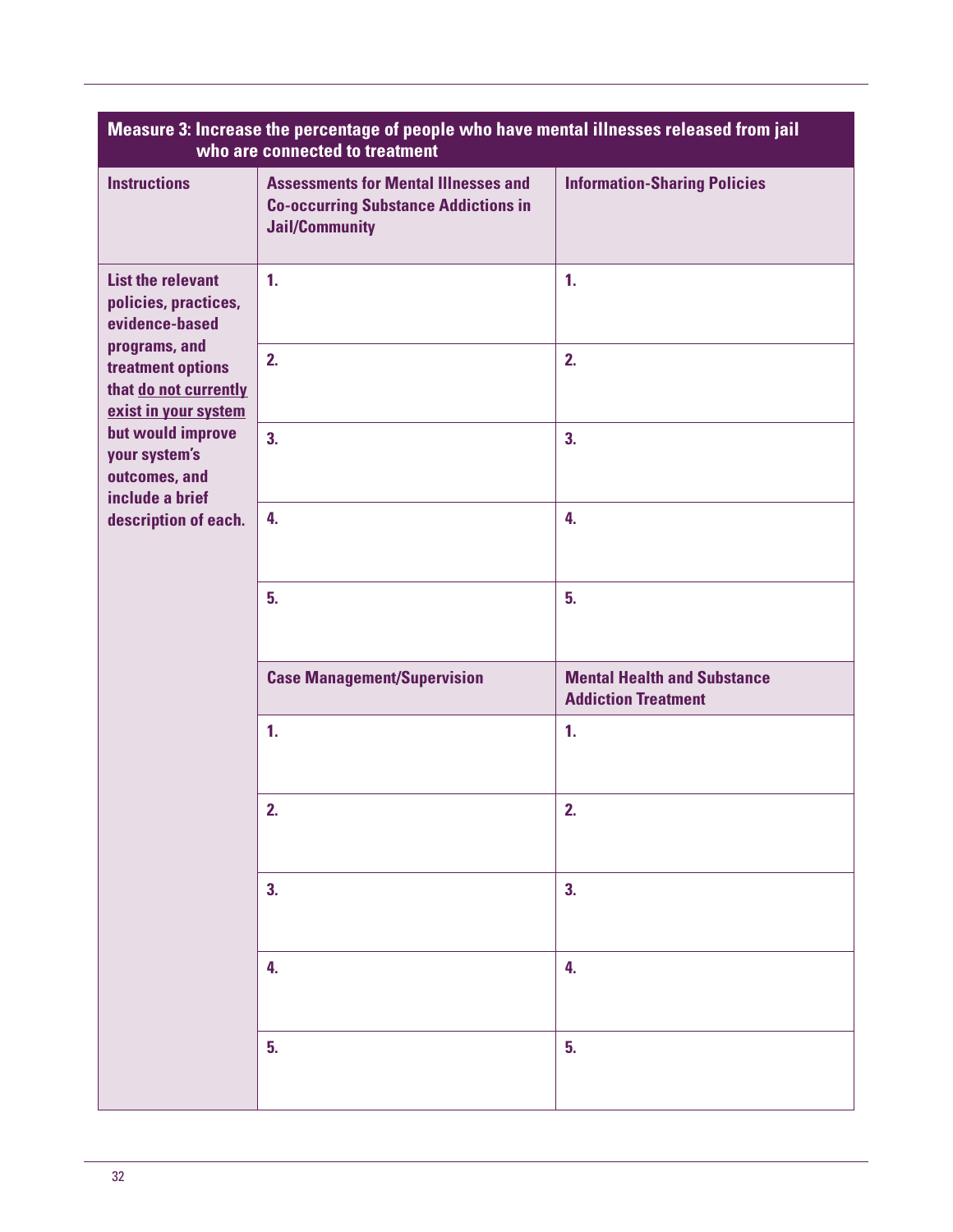| <b>Measure 4: Reduce their recidivism rates</b>                                                                                                                                                                  |                                                                  |                                                                |
|------------------------------------------------------------------------------------------------------------------------------------------------------------------------------------------------------------------|------------------------------------------------------------------|----------------------------------------------------------------|
| <b>Instructions</b>                                                                                                                                                                                              | <b>Assessments for Risk in Jail/Community</b>                    | <b>Risk-Reduction Policies</b>                                 |
| <b>List the relevant</b><br>policies, practices,<br>evidence-based<br>programs, and<br>treatment options<br>that do not currently<br>exist in your system<br>but would improve<br>your system's<br>outcomes, and | $\mathbf{1}$ .                                                   | $\mathbf{1}$ .                                                 |
|                                                                                                                                                                                                                  | 2.                                                               | 2.                                                             |
|                                                                                                                                                                                                                  | 3.                                                               | 3.                                                             |
| include a brief<br>description of each.                                                                                                                                                                          | 4.                                                               | 4.                                                             |
|                                                                                                                                                                                                                  | 5.                                                               | 5.                                                             |
|                                                                                                                                                                                                                  | <b>Community Supervision Focused on</b><br><b>Risk Reduction</b> | <b>Behavioral Health Services Focused</b><br>on Risk Reduction |
|                                                                                                                                                                                                                  | $\mathbf{1}$ .                                                   | $\mathbf{1}$ .                                                 |
|                                                                                                                                                                                                                  | 2.                                                               | 2.                                                             |
|                                                                                                                                                                                                                  | 3.                                                               | 3.                                                             |
|                                                                                                                                                                                                                  | 4.                                                               | 4.                                                             |
|                                                                                                                                                                                                                  | 5.                                                               | 5.                                                             |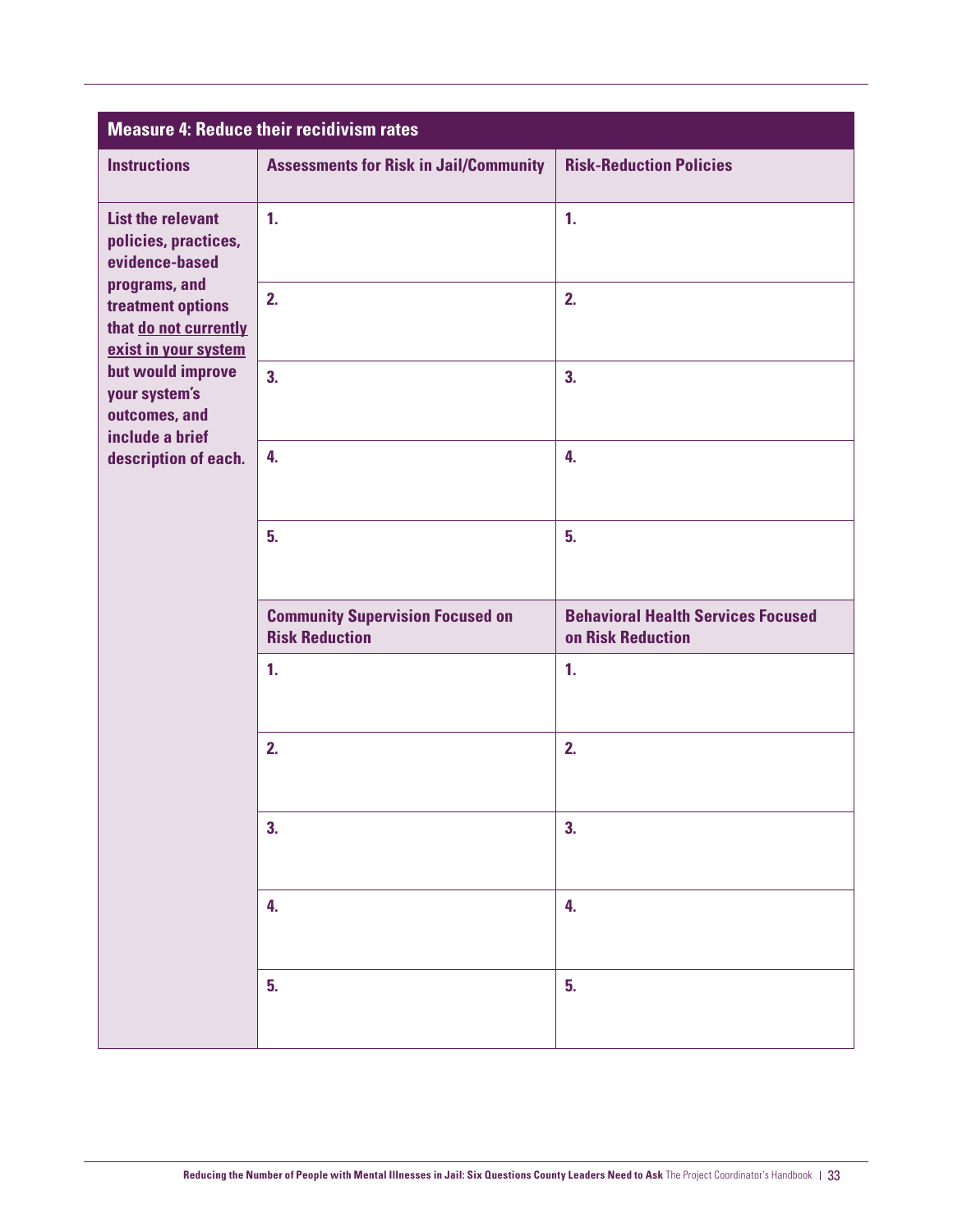# **Question 5: Have We Prioritized Policy, Practice, and Funding Improvements?**

Upon gathering the data and completing the process analysis and inventory of services, the planning team will be ready to prioritize next steps. The project coordinator plays a key role in shepherding the planning team as they develop policy recommendations and budget requests that are practical, concrete, and aligned with the fiscal realities of the county. Additionally, keeping the planning team focused on the four key measures will ensure that the prioritized actions steps are intended to impact one or more of the measures. Routinely communicating with the people responsible for the county budget (e.g., county commissioners and other officials) about the planning team's ongoing efforts will increase the likelihood that the recommendations will be received favorably.

Most jurisdictions will have multiple funding streams they can leverage for this work (e.g., federal, state, county, or private funding sources), each with distinct limitations and opportunities. The project coordinator needs to gather and manage information about potential funding sources and provide it to the planning team as needed. The planning team's budget proposal should identify external funding streams—including Medicaid and other federal programs, federal grant opportunities, and state block grants—as the first source for funding. Opportunities for local philanthropic support should also be considered. The final gaps in funding will represent new county investments or shifts in existing resources that may be necessary. The project coordinator needs to ensure that all these options are considered and included as appropriate.

# **Question 5 Objectives:**

- 1. Develop a list of prioritized strategies. To make a meaningful impact in reducing the prevalence of mental illness in jail, one or more of the four key measures should be accomplished. The planning team will need to determine which measure(s) they plan to impact and what strategies your county will implement to accomplish this goal.
- 2. Complete a detailed description of needs. The planning team's proposal should include a comprehensive account of all funding needs, from personnel to programming to technical infrastructure needed to undertake these strategies. The proposal should be based on data-informed decisions and should include evidenced-based approaches that will impact the identified gaps in services or policy needs. Multiple funding sources may be included in the plan.
- 3. Provide estimates/projections of the impact of new strategies. At a minimum, the plan should project the number of people that would be served and explain to what extent new or reallocated investments will affect one or more of the four key measures and potentially create savings or better allocations of funding.
- 4. Account for external funding streams in estimates/projections. The plan should describe to what extent external funding streams can be leveraged to fund new staff, treatment and services, and one-time costs. These external funding sources may include:
	- Federal program funding, including Medicaid, veterans' benefits, and housing assistance;
	- State funding, including grants for mental health and substance addiction treatment services;
	- Federal and state discretionary grants; and
	- Local resources including support from philanthropies, hospitals, and United Way.
- 5. Identify gaps in funding best met through county investment. County dollars typically have greater flexibility than federal dollars administered through Medicaid or state block grants. It is vital that budget requests made to county officials articulate how their dollars are uniquely effective in meeting a particular need, or fill a gap that no other funding source can, such as ongoing administrative support or additional probation officers.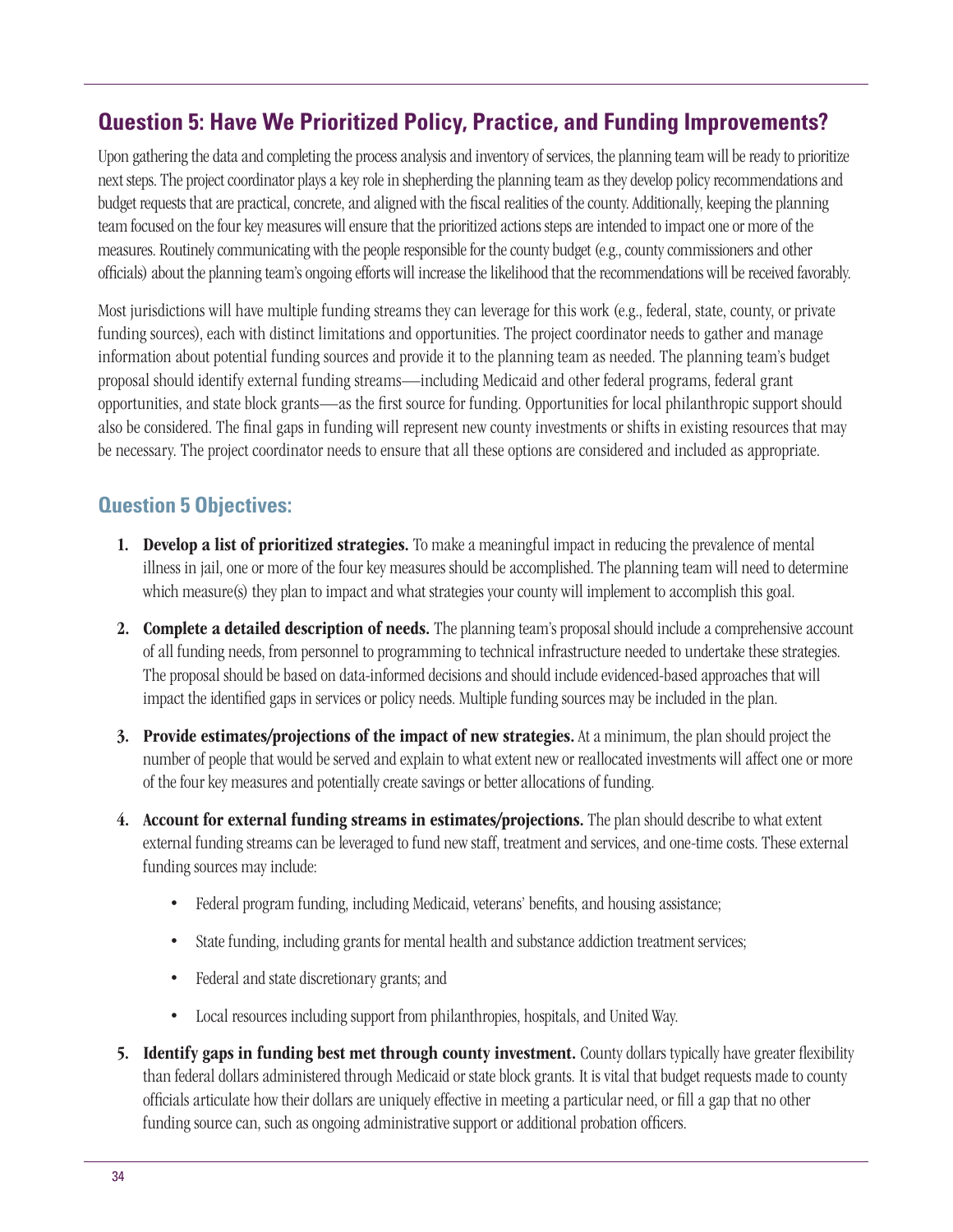### **Question 5 Facilitation Tips:**

At this point in the process, the planning team should be gaining momentum and finalizing their recommendations for accomplishing their *Stepping Up* goals. The project coordinator should capitalize on this momentum by building consensus and support for the plan the team develops. The planning team needs to stay focused on the data that has been gathered and the process and system improvements that have been identified to ensure that the priorities are based on the demonstrated needs. As the project coordinator, you should:

- Complete the "Current Policies, Practices, and Programs" sections of Exercise 5 with information already gathered by the planning team. These rows can be filled out by assigning activities to planning team members, developing a cost analysis, and identifying funding streams. Prior to this planning team meeting, the project coordinator and the planning team chairperson should meet to discuss the chart and how to best facilitate the prioritization process. This meeting should also include a discussion of the priorities the planning team has identified, along with the necessary data for the chairperson to guide the discussion.
- Research the cost of implementing identified programs and potential funding streams to help build the case for having the planning team's recommendations accepted by the county board. This research will demonstrate to county officials that the planning team has done its due diligence and is only bringing items before the county board that have no alternative funding sources.
- Complete the "Planning for Implementation of Policies, Practices, and Programs" sections of Exercise 5 to help the planning team as they discuss which action steps to prioritize. The planning team chairperson may start the discussion by reviewing identified gaps, such as whether screenings and assessments are in place, or asking which of the four key measures the planning team most wants to impact. Generally, the largest potential for impact is at the first point of contact, if not before, and Measure 1 is often identified for initial efforts. In some communities other issues, such as high recidivism rates, may be where initial efforts are focused.
- Prioritize the planning team's action steps based on the output from the completed chart, which will show the service gaps and needs that have been identified under each of the four key measures. In most jurisdictions, however, competing needs will most likely be identified and more discussions will need to be held to achieve consensus. Another approach that the project coordinator can use is a "dot voting" exercise where planning team members are given sticky dots to place their votes on the list of recommended next steps. This initial round of voting can provide a starting point for the consensus discussion.
- Work with each of the planning team members to reach consensus once the prioritization process has been completed. The project coordinator should help ensure that the planning team's decision-making process is transparent and based on the full participation of the planning team members.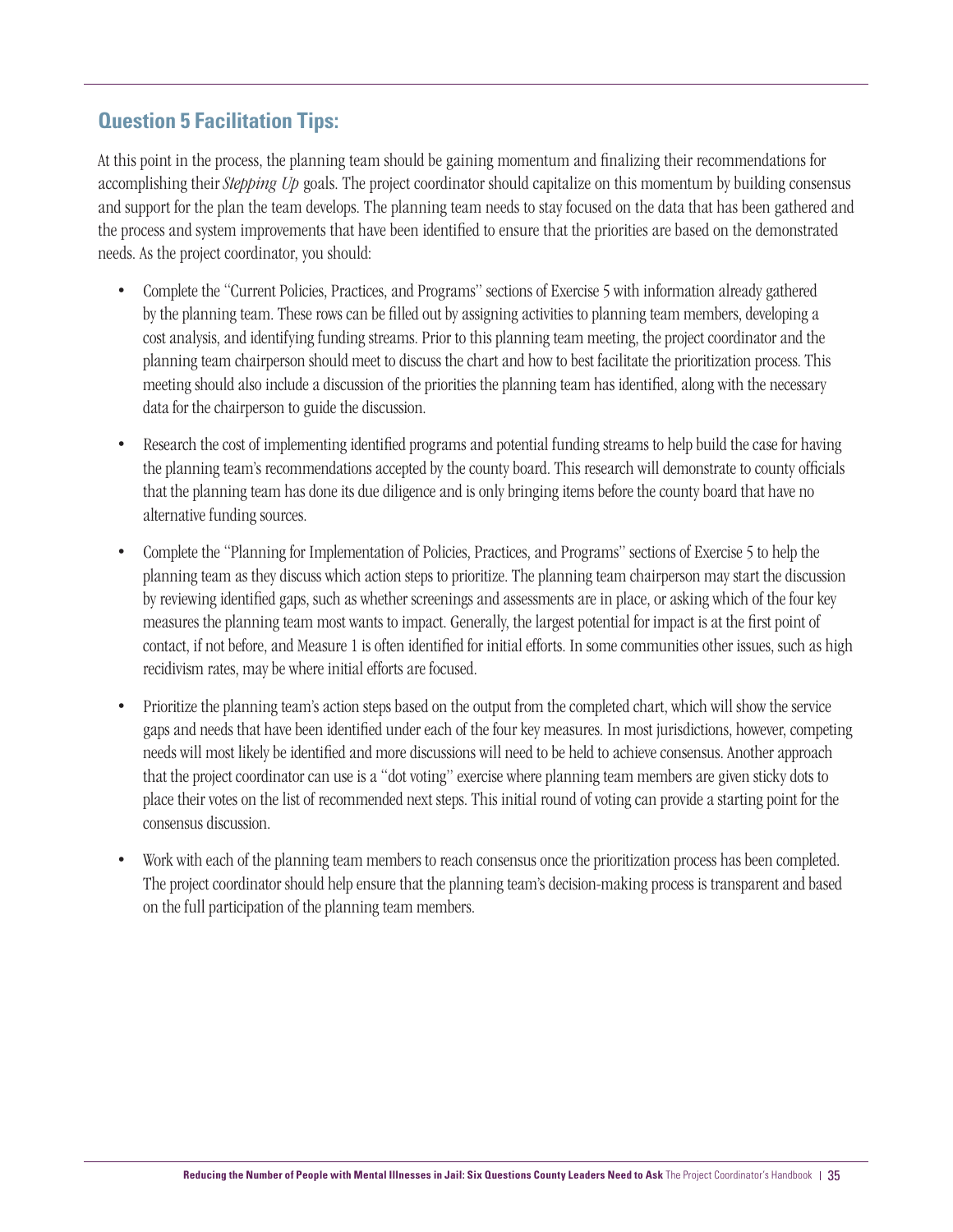# **Facilitation Exercises for Question 5: EXERCISE 5: PLANNING AND PRIORITIZING**

Complete the following chart with your planning team knowing this will take multiple meetings or need to be accomplished at a "planning retreat." Each of the four sections of the chart for "Current Policies, Practices, and Programs" addresses one of the four key measures. Once that is completed, the planning team should identify prioritized responses for planning implementation for each of the key measures and develop consensus around an action plan that is based on data, is cost effective, and provides the most potential for reducing the prevalence of people who have mental illnesses in your jail.

| Measure 1. Reduce the number (and percentage) of people who have mental illnesses<br>who are booked into jail |  |  |
|---------------------------------------------------------------------------------------------------------------|--|--|
| <b>Current Policies, Practices, and Programs</b>                                                              |  |  |
| Key data (e.g., mental illness<br>prevalence, recidivism)                                                     |  |  |
| List of effective policies,<br>practices, and programs                                                        |  |  |
| Identified gaps in policies,<br>practices, and programs                                                       |  |  |
| <b>Planning for Implementation of Policies, Practices, and Programs</b>                                       |  |  |
| Policies and evidence-based<br>responses to be implemented                                                    |  |  |
| Projected number of people<br>to be served                                                                    |  |  |
| Projected cost/<br>funding source                                                                             |  |  |
| List of evidence-based<br>responses for implementation<br>in order of highest priority                        |  |  |
| <b>Timeline for implementation</b>                                                                            |  |  |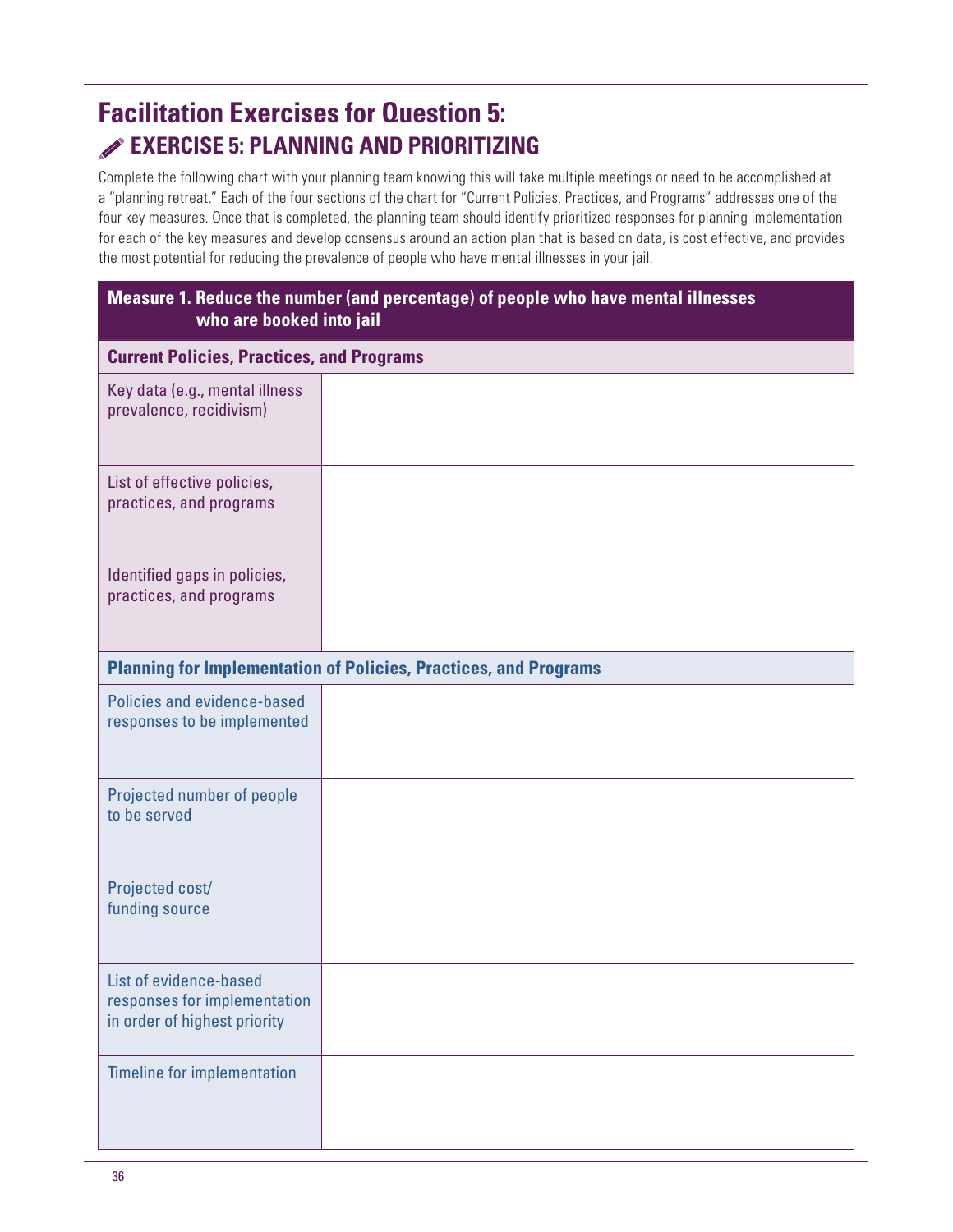| Measure 2. Reduce their average length of stay in jail                                 |                                                                         |  |
|----------------------------------------------------------------------------------------|-------------------------------------------------------------------------|--|
| <b>Current Policies, Practices, and Programs</b>                                       |                                                                         |  |
| Key data (e.g., mental illness<br>prevalence, recidivism)                              |                                                                         |  |
| List of effective policies,<br>practices, and programs                                 |                                                                         |  |
| Identified gaps in policies,<br>practices, and programs                                |                                                                         |  |
|                                                                                        | <b>Planning for Implementation of Policies, Practices, and Programs</b> |  |
| Policies and evidenced-<br>based responses to be<br>implemented                        |                                                                         |  |
| Projected number of people<br>to be served                                             |                                                                         |  |
| Projected cost/<br>funding source                                                      |                                                                         |  |
| List of evidence-based<br>responses for implementation<br>in order of highest priority |                                                                         |  |
| <b>Timeline for implementation</b>                                                     |                                                                         |  |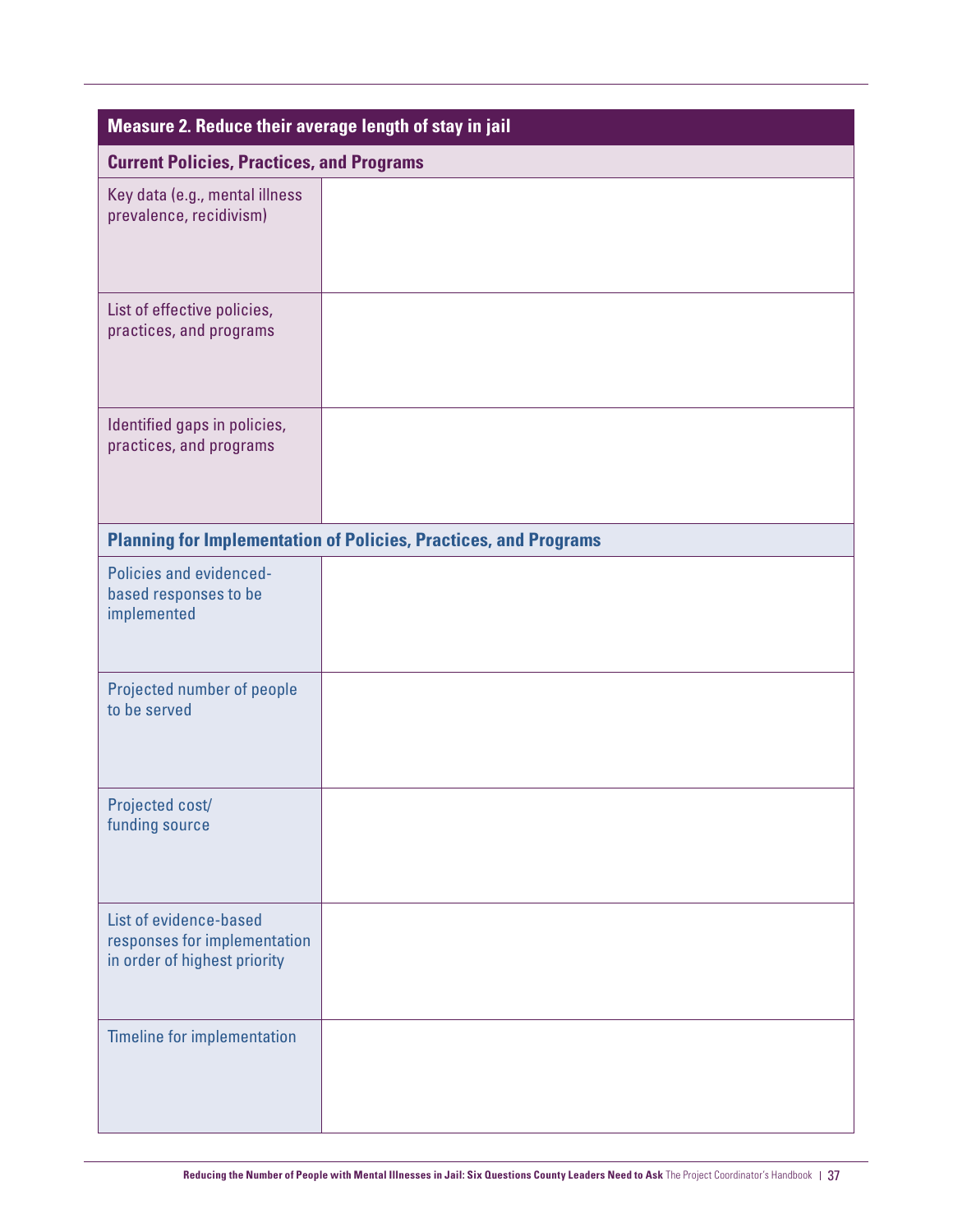| Measure 3. Increase the percentage of people who have mental illnesses released from jail<br>who are connected to treatment |                                                                         |  |
|-----------------------------------------------------------------------------------------------------------------------------|-------------------------------------------------------------------------|--|
| <b>Current Policies, Practices, and Programs</b>                                                                            |                                                                         |  |
| Key data (e.g., mental illness<br>prevalence, recidivism)                                                                   |                                                                         |  |
| List of effective policies,<br>practices, and programs                                                                      |                                                                         |  |
| Identified gaps in policies,<br>practices, and programs                                                                     |                                                                         |  |
|                                                                                                                             | <b>Planning for Implementation of Policies, Practices, and Programs</b> |  |
| Policies and evidence-based<br>responses to be implemented                                                                  |                                                                         |  |
| Projected number of people<br>to be served                                                                                  |                                                                         |  |
| Projected cost/<br>funding source                                                                                           |                                                                         |  |
| List of evidence-based<br>responses for implementation<br>in order of highest priority                                      |                                                                         |  |
| <b>Timeline for implementation</b>                                                                                          |                                                                         |  |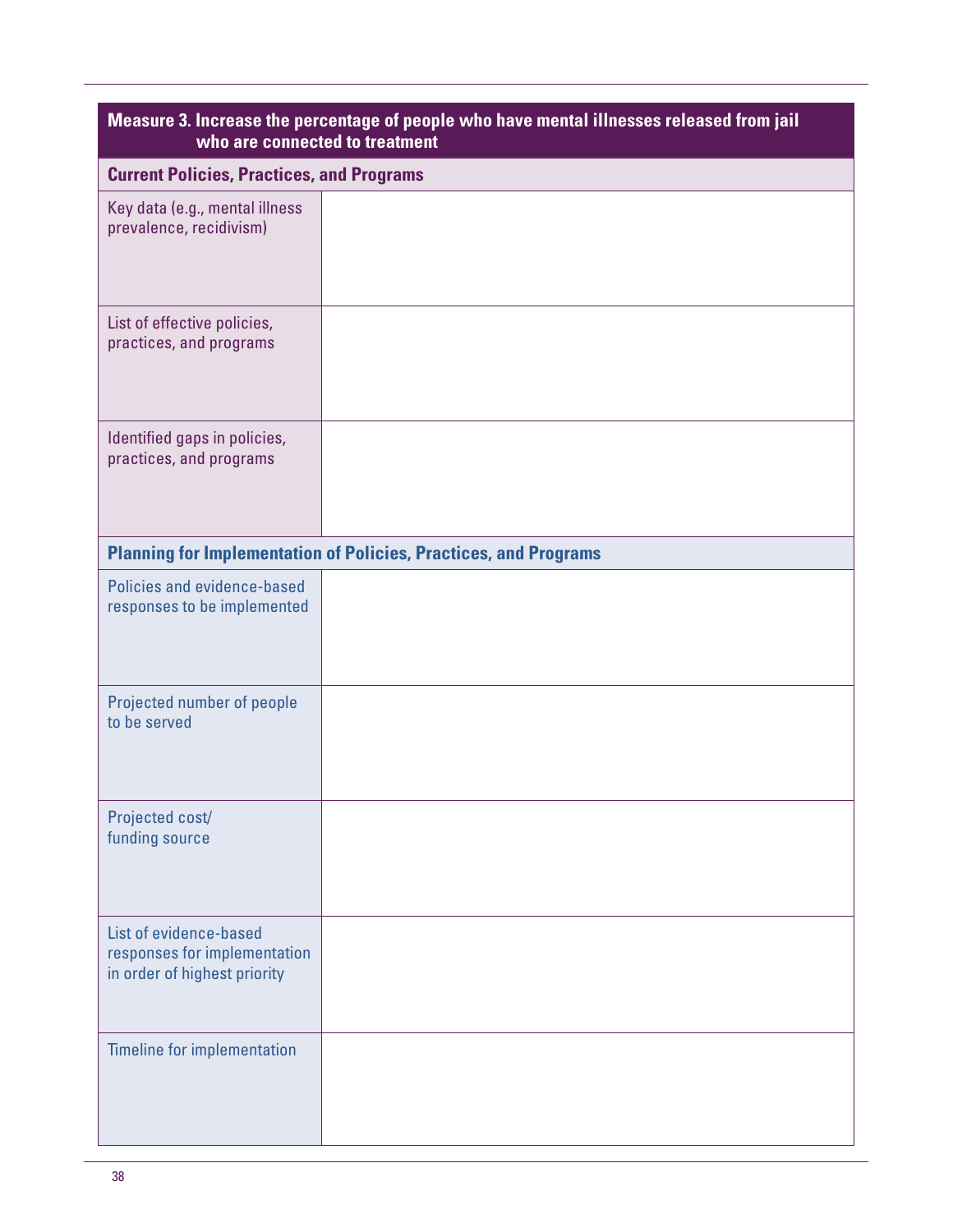| <b>Measure 4. Reduce their recidivism rates</b>                                        |                                                                         |  |
|----------------------------------------------------------------------------------------|-------------------------------------------------------------------------|--|
| <b>Current Policies, Practices, and Programs</b>                                       |                                                                         |  |
| Key data (e.g., mental illness<br>prevalence, recidivism)                              |                                                                         |  |
| List of effective policies,<br>practices, and programs                                 |                                                                         |  |
| Identified gaps in policies,<br>practices, and programs                                |                                                                         |  |
|                                                                                        | <b>Planning for Implementation of Policies, Practices, and Programs</b> |  |
| Policies and evidence-based<br>responses to be implemented                             |                                                                         |  |
| Projected number of people<br>to be served                                             |                                                                         |  |
| Projected cost/<br>funding source                                                      |                                                                         |  |
| List of evidence-based<br>responses for implementation<br>in order of highest priority |                                                                         |  |
| <b>Timeline for implementation</b>                                                     |                                                                         |  |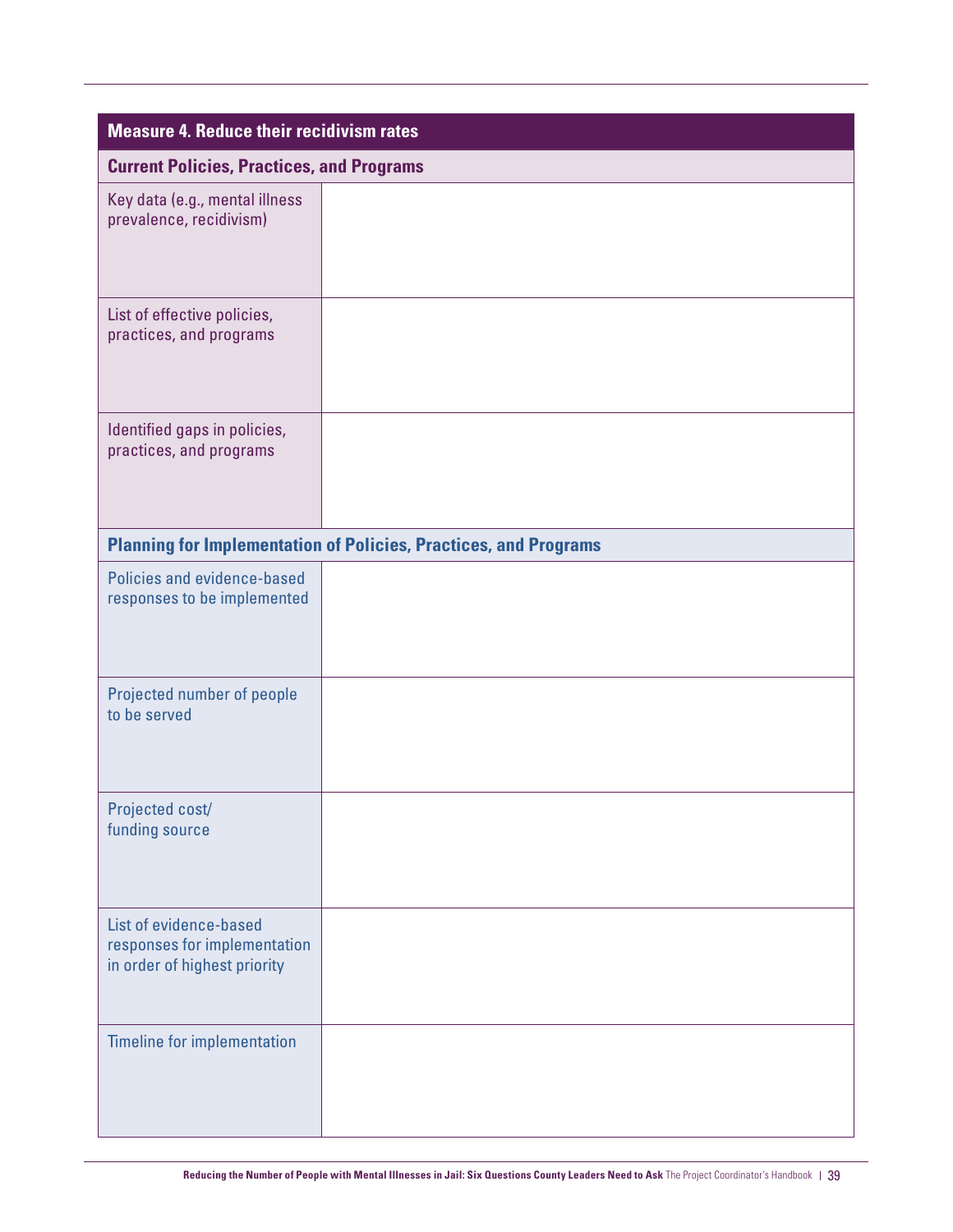# **Question 6: Do We Track Progress?**

Once planning is completed and the prioritized strategies are implemented, progress tracking and ongoing evaluation begin. The project coordinator plays a key role in the continuing work of the planning team by developing and overseeing the reporting process. To maintain momentum, the planning team should remain intact and the project coordinator should continue to manage the implementation of the new strategies. Monitoring the completion of short-term, intermediate, and long-term goals is important, as it may take years to demonstrate measurable changes in prevalence rates. The project coordinator should identify other measures of success, including the implementation of new procedures, policies, and evidence-based practices. It is crucial for the project coordinator to continue to communicate accomplishments to the planning team to maintain the momentum and commitment necessary to ensure that this is a permanent initiative. Tracking outcome data also gives the planning team the justification necessary to secure continued funding and/or additional implementation funding.

## **Question 6 Objectives:**

- 1. Report on the four key measures to provide county leaders with ongoing information that includes the data that has been tracked, as well as progress updates on process improvement and program implementation.
- 2. Establish a process for progress reporting. The planning team should continue to meet regularly to monitor progress on implementing the plan. The project coordinator should remain the designated facilitator of this process and continue to coordinate subcommittees involved in implementing the policy, practice, and program changes, in addition to managing unforeseen challenges.
- **3. Implement ongoing evaluation of programming.** The evidence-based programs adopted by the county should be implemented with fidelity to the program model to ensure the highest likelihood that these interventions will achieve the anticipated outcomes.
- 4. Monitor ongoing evaluation of programming impact. Particularly for curriculum-based programming and screening and risk assessment, it is important to assess whether the activity is achieving what was intended. Many counties establish a relationship with a local university to assist with research and evaluation, as well as with validating screening and risk tools.

# **Question 6 Facilitation Tips:**

The work of the project coordinator is not yet done. Bringing a plan to fruition requires ongoing meetings of the planning team and subcommittees, as well as continuous nurturing of relationships with key leaders. You should continue to facilitate meetings, guiding the planning team in analyzing data to measure progress along the four key measures and evaluating if policy and program improvements demonstrate the intended results. As the project coordinator, you should:

- Prioritize tracking data and measuring progress. To make this easier, enlist the help of staff from your IT department, the sheriff's office, law enforcement, and the county behavioral health agency, among others.
- Work with the heads of the various departments and agencies to develop a structure for the reporting process—which, even in the most advanced counties, can be difficult to achieve because most counties have multiple data systems. For reporting purposes, it is vitally important that the data needed to measure progress on the four key measures is accessible and able to be queried. The reporting structure should lay out timelines for reports, who receives the reports, and how the reports are designed. Be sure to provide decision makers with ongoing opportunities to provide input.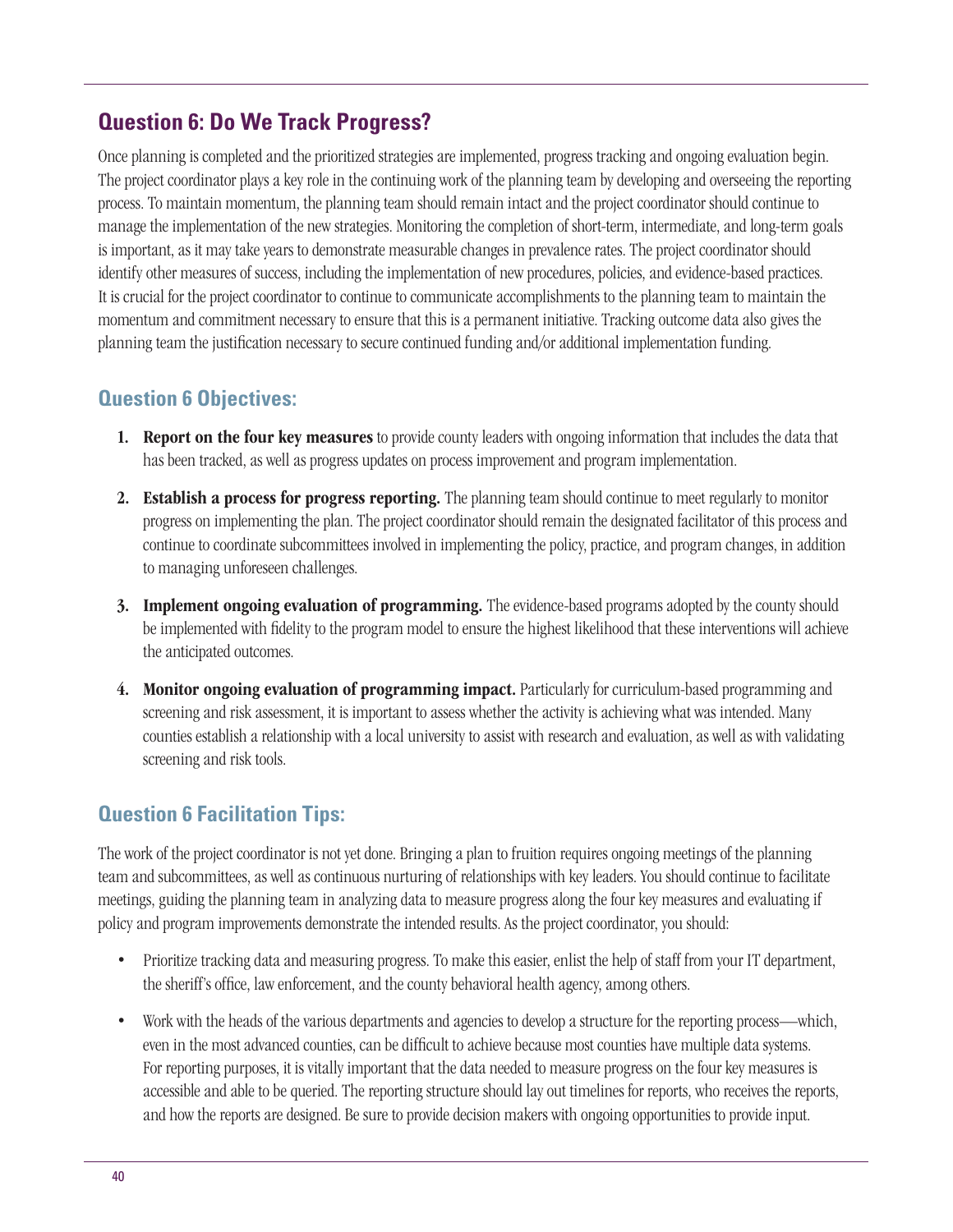- Work with the departments that utilize evidence-based programs to ensure that the programs are being implemented with fidelity to the model. This might include developing a checklist for ongoing tracking of training, certifications, and observations of staff practicing the required skills.
- Remain abreast of ongoing research and development of new best practices in the field and relay that information to the planning team for consideration. Resources include the *Stepping Up* website and other websites hosted by agencies such as The Council of State Governments Justice Center, the National Association of Counties, the National Institute of Corrections, and the Substance Abuse and Mental Health Services Administration.

# **Facilitation Exercises for Question 6: EXERCISE 6: TRACKING PROGRESS**

#### **A. Using Data to Track Progress**

**1. Is data available to share on a consistent basis with key stakeholders?**

**Answer:**

**2. How often will the four key measures be reported to or discussed with key stakeholders?**

**Answer:**

**3. How will you communicate the four key measures to stakeholders?** 

**Answer:**

#### **B. Other Sustainability Strategies**

**1. Identify any policy (internal, local, state, federal) challenges that need to be addressed in order to achieve your program goals.**

**Answer:**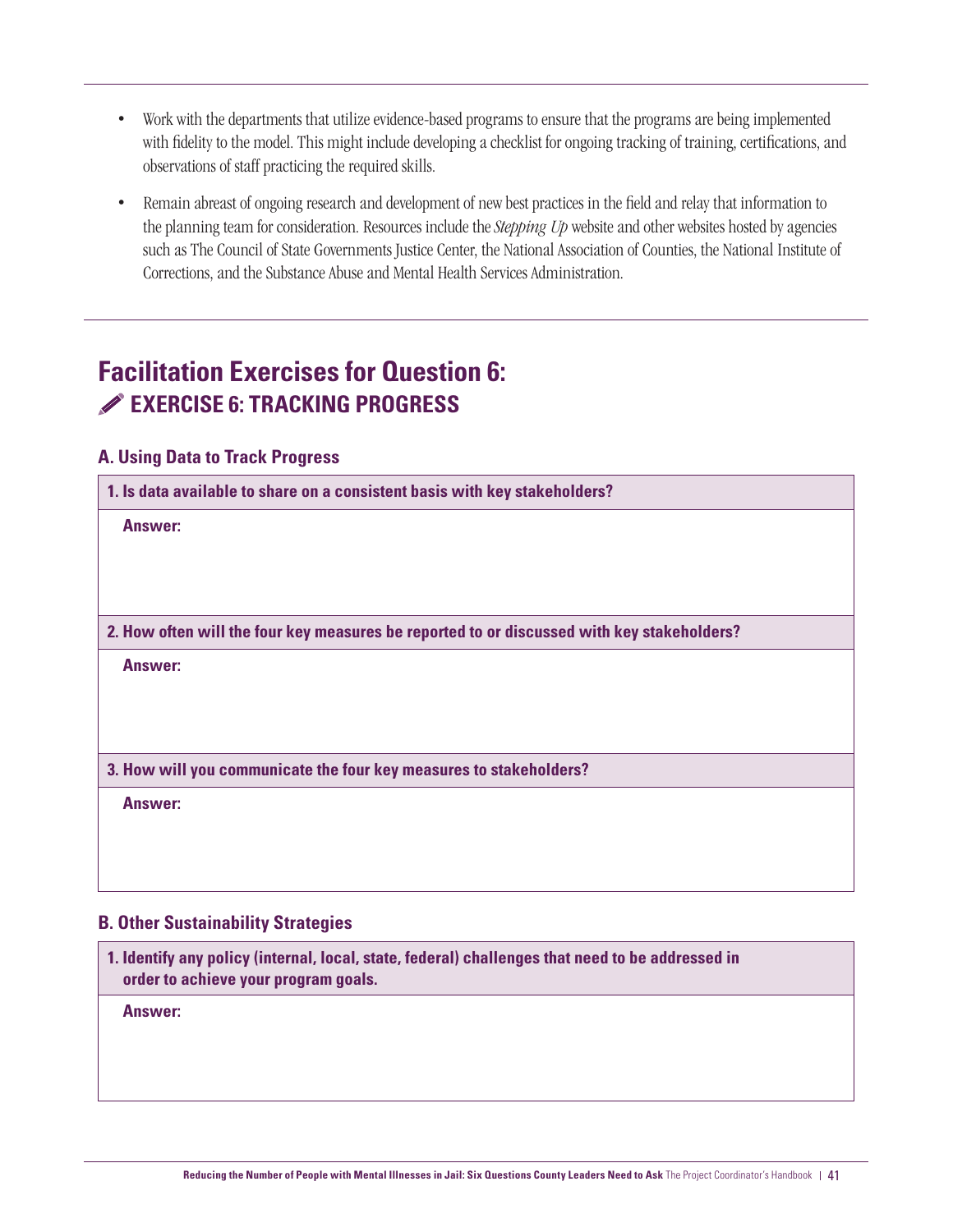#### **C. Tracking Progress from Start to Finish**

Organized by the four key measures, this chart will help you keep track of what you had in place prior to beginning your *Stepping Up* efforts, what initiatives are currently underway as a result of your planning process, and what you would like to achieve moving forward.

| Measure 1: Reduce the number (and percentage) of people who have mental illnesses booked into<br>jail             |                       |                              |
|-------------------------------------------------------------------------------------------------------------------|-----------------------|------------------------------|
| <b>Current Number (and Percentage):</b>                                                                           |                       |                              |
| <b>Year 2 Number (and Percentage):</b>                                                                            |                       |                              |
| <b>Year 3 Number (and Percentage):</b>                                                                            |                       |                              |
| <b>Prior to Project</b>                                                                                           | <b>Implementation</b> | <b>Future Implementation</b> |
| <b>Measure 2: Shorten the average length of stay</b>                                                              |                       |                              |
| <b>Current Average Length (in days):</b>                                                                          |                       |                              |
| <b>Year 2 Average Length:</b>                                                                                     |                       |                              |
| <b>Year 3 Average Length:</b>                                                                                     |                       |                              |
| <b>Prior to Project</b>                                                                                           | <b>Implementation</b> | <b>Future Implementation</b> |
| Measure 3: Increase the percentage of people who have mental illnesses connected to treatment<br>in the community |                       |                              |
| <b>Current Percentage:</b>                                                                                        |                       |                              |
| <b>Year 2 Percentage:</b>                                                                                         |                       |                              |
| <b>Year 3 Percentage:</b>                                                                                         |                       |                              |
| <b>Prior to Project</b>                                                                                           | <b>Implementation</b> | <b>Future Implementation</b> |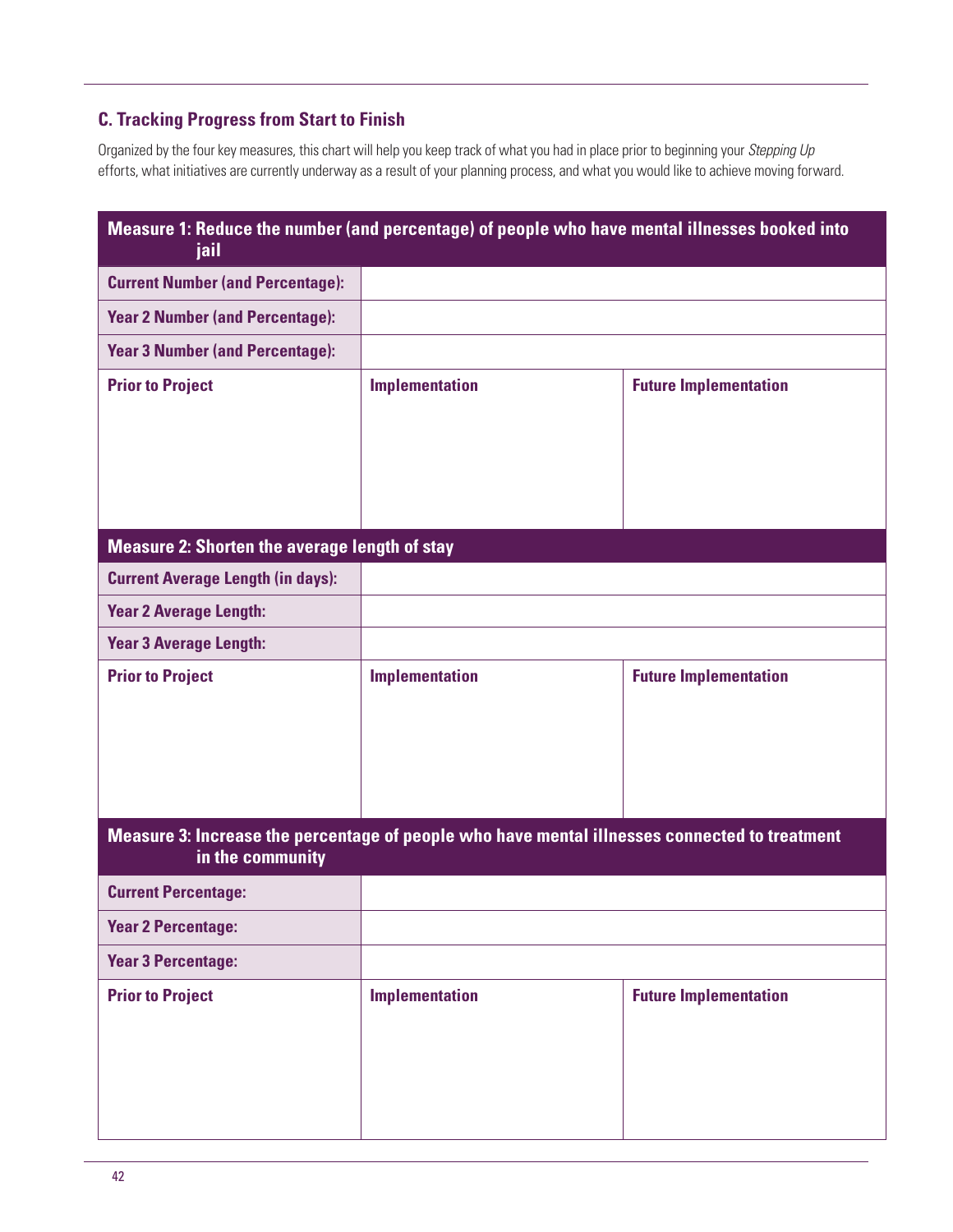| Measure 4: Lower recidivism rates |                       |                              |
|-----------------------------------|-----------------------|------------------------------|
| <b>Current Rate:</b>              |                       |                              |
| <b>Year 2 Rate:</b>               |                       |                              |
| <b>Year 3 Rate:</b>               |                       |                              |
| <b>Prior to Project</b>           | <b>Implementation</b> | <b>Future Implementation</b> |
|                                   |                       |                              |
|                                   |                       |                              |
|                                   |                       |                              |
|                                   |                       |                              |